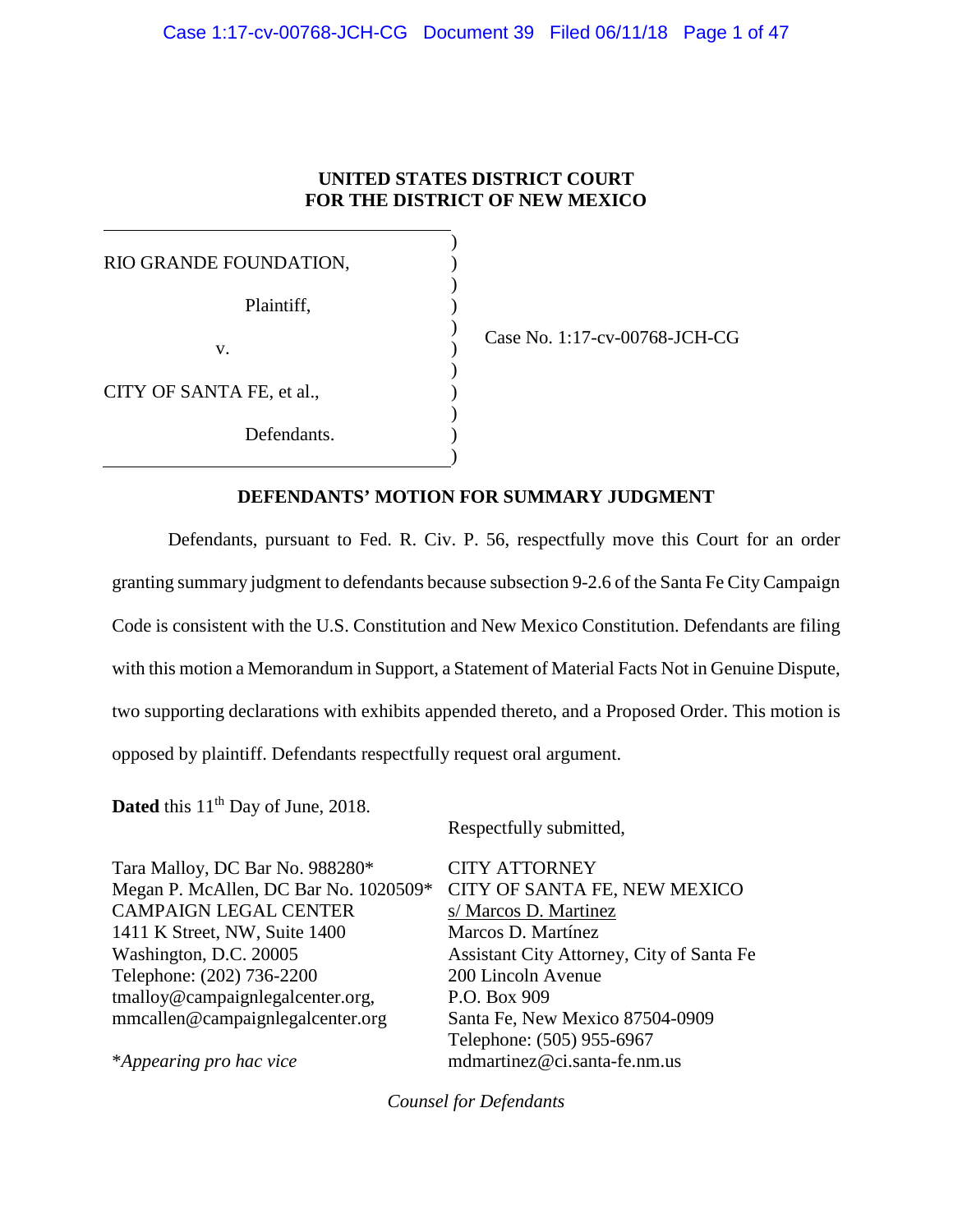# **UNITED STATES DISTRICT COURT FOR THE DISTRICT OF NEW MEXICO**

) ) ) ) ) ) ) ) ) ) )

RIO GRANDE FOUNDATION,

Plaintiff,

v.

CITY OF SANTA FE, et al.,

Defendants.

Case No. 1:17-cv-00768-JCH-CG

# **MEMORANDUM OF POINTS AND AUTHORITIES IN SUPPORT OF DEFENDANTS' MOTION FOR SUMMARY JUDGMENT**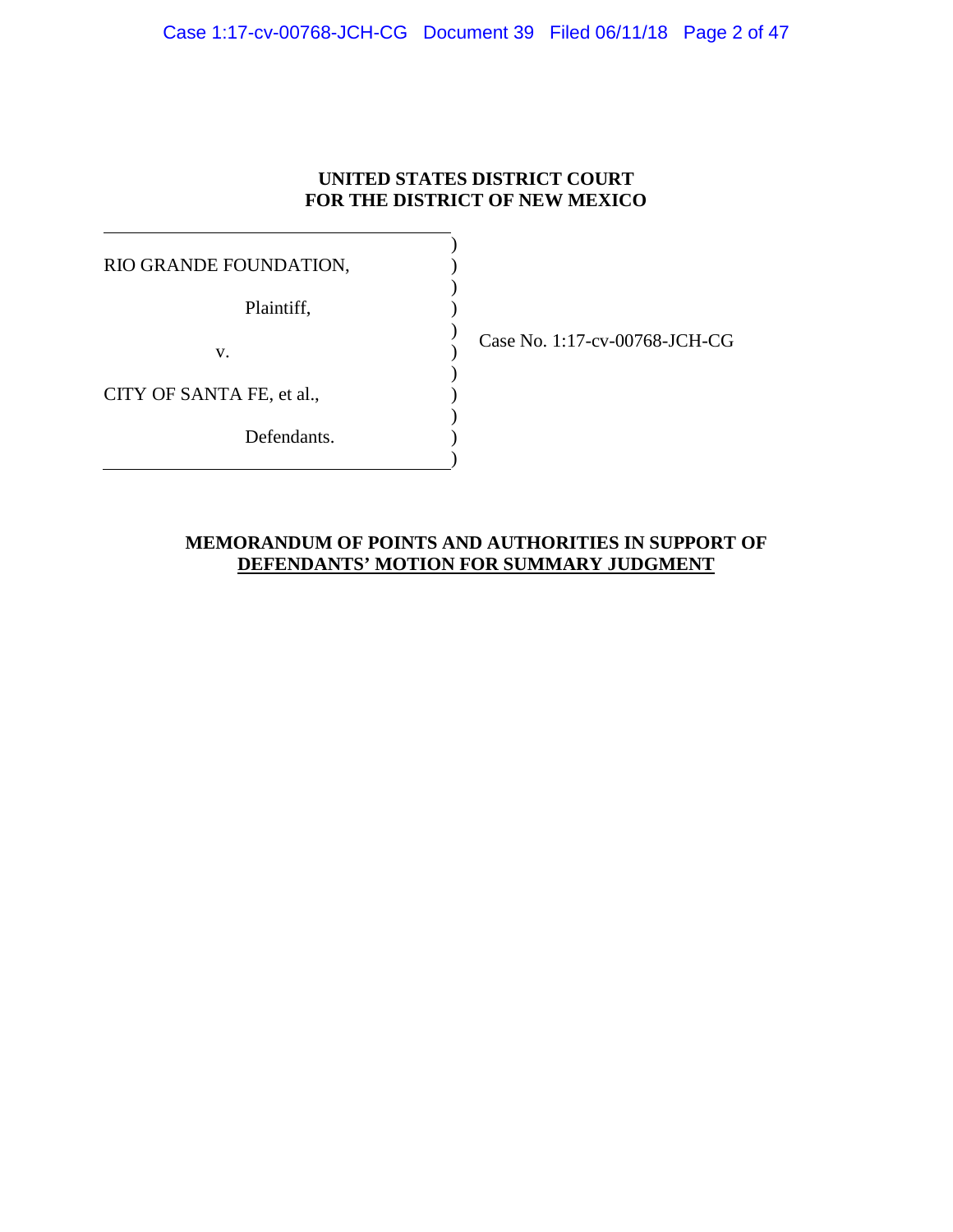# **TABLE OF CONTENTS**

|                |              |    | STATEMENT OF MATERIAL FACTS NOT IN GENUINE DISPUTE                                                                                                               |  |
|----------------|--------------|----|------------------------------------------------------------------------------------------------------------------------------------------------------------------|--|
|                |              |    | A. The City of Santa Fe, the Ethics and Campaign Review Board, and the Campaign                                                                                  |  |
|                |              |    |                                                                                                                                                                  |  |
|                |              |    |                                                                                                                                                                  |  |
|                |              |    |                                                                                                                                                                  |  |
| Ε.             |              |    |                                                                                                                                                                  |  |
| $F_{\cdot}$    |              |    |                                                                                                                                                                  |  |
|                |              |    |                                                                                                                                                                  |  |
|                |              |    |                                                                                                                                                                  |  |
|                |              |    |                                                                                                                                                                  |  |
| $\mathbf{I}$ . |              |    | Disclosure Laws Serve the Important Public Interest of Informing the Electorate17                                                                                |  |
|                |              |    | A. Disclosure rules "do not prevent anyone from speaking" and face less demanding<br>First Amendment scrutiny than other types of campaign finance regulation 18 |  |
|                |              |    | B. The Supreme Court and this Circuit have repeatedly confirmed that disclosure of                                                                               |  |
|                |              |    |                                                                                                                                                                  |  |
|                |              |    |                                                                                                                                                                  |  |
|                |              |    | B. Disclosure of those who fund election-related speech in Santa Fe bears a<br>substantial relation to the important informational interest articulated by the   |  |
|                | $\mathbf{C}$ |    | Subsection 9-2.6 is carefully drawn so that it sweeps no more broadly than                                                                                       |  |
|                |              | 1. |                                                                                                                                                                  |  |
|                |              | 2. | The event-driven reporting Santa Fe requires is doctrinally distinct from                                                                                        |  |
|                |              | 3. |                                                                                                                                                                  |  |
|                |              | 4. | The provision applies to local elections in a small city, and its coverage is                                                                                    |  |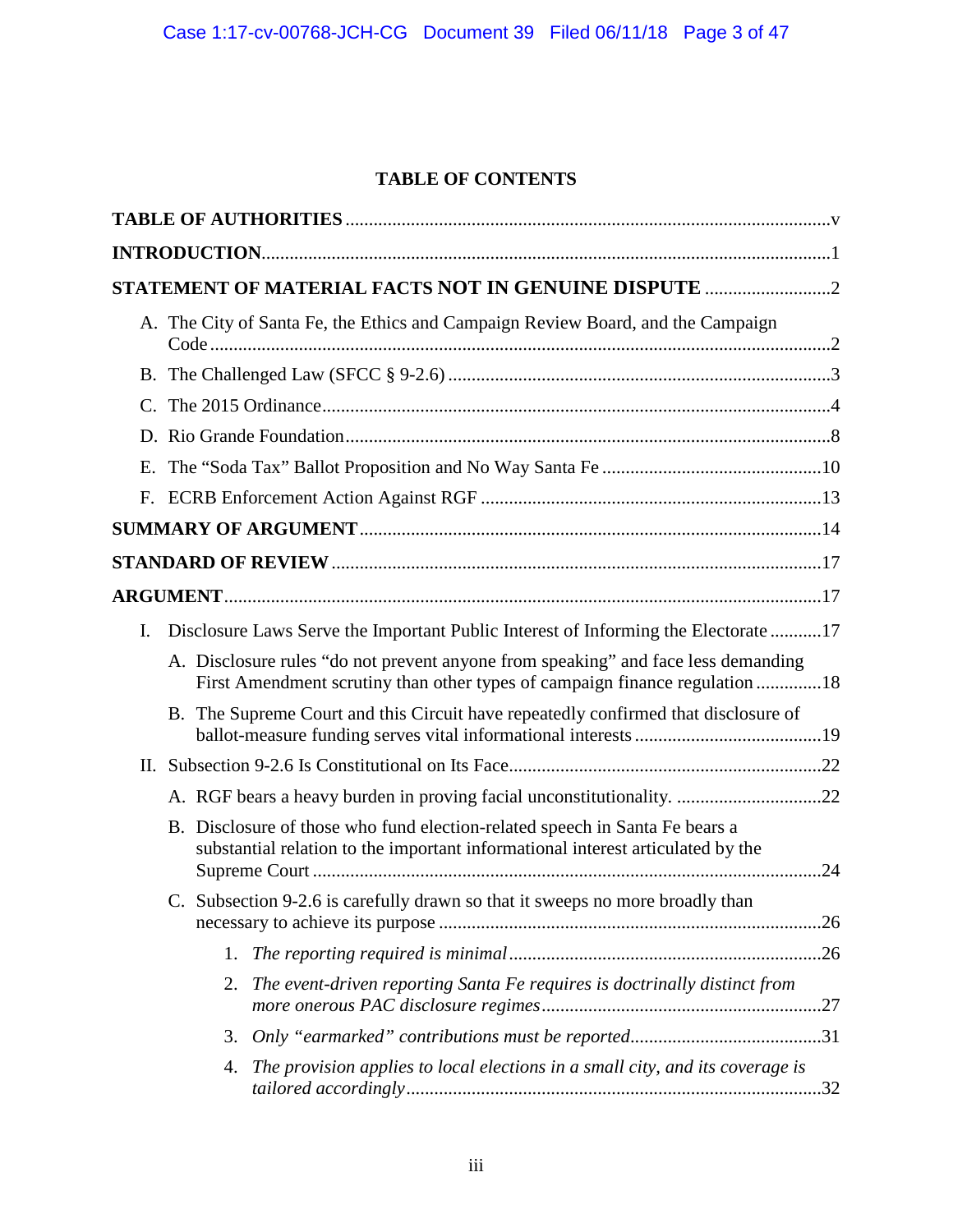|  | A. RGF has not met the standard for an as-applied "harassment" exemption from Santa       |  |
|--|-------------------------------------------------------------------------------------------|--|
|  | B. RGF's tax status is immaterial to the constitutionality of a disclosure requirement 35 |  |
|  | C. RGF is not the type of "small-scale issue committee" that has received as-applied      |  |
|  |                                                                                           |  |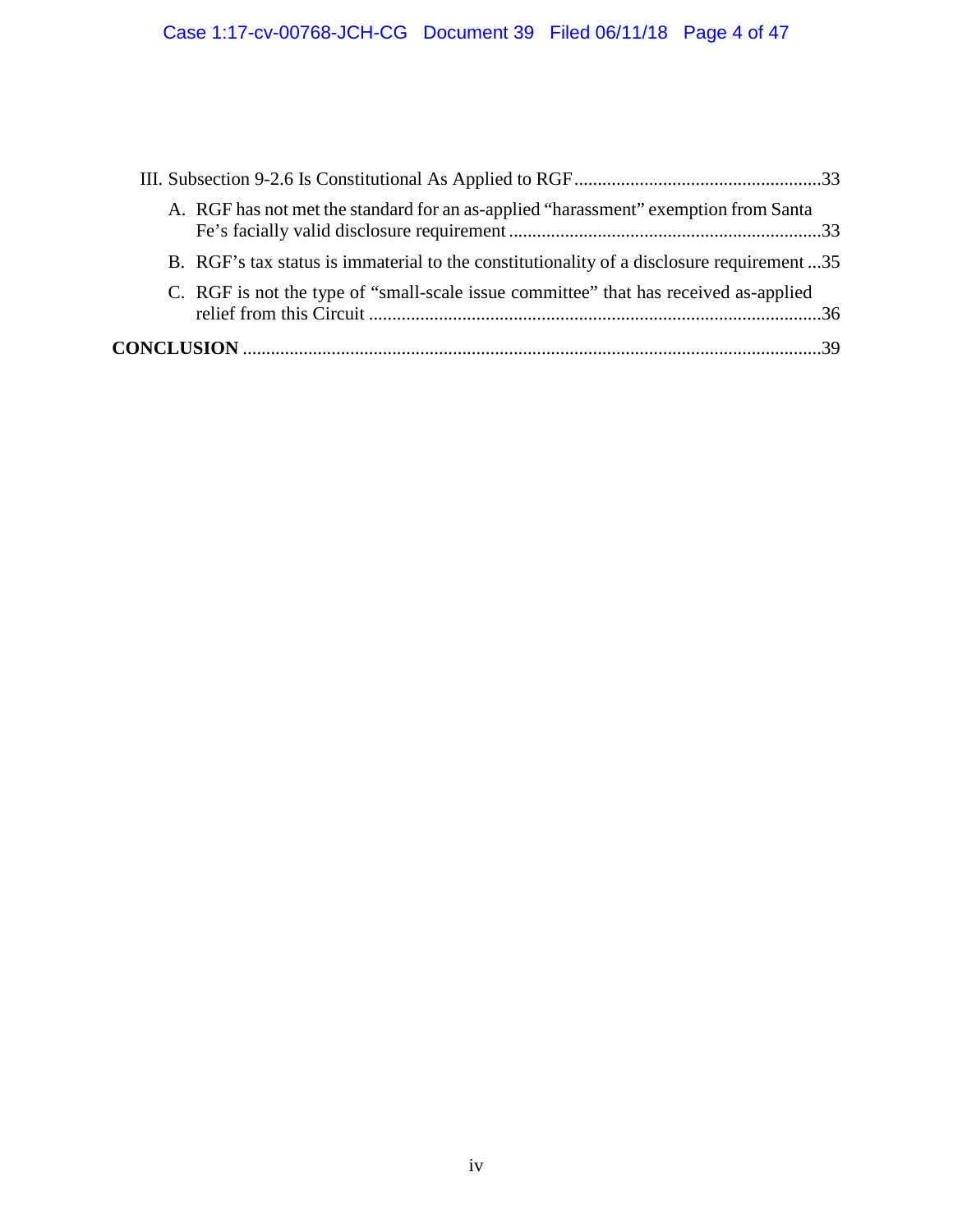# **TABLE OF AUTHORITIES**

**Cases:**

| Am. Ass'n of People with Disabilities v. Herrera, 690 F. Supp. 2d 1183                    |  |
|-------------------------------------------------------------------------------------------|--|
|                                                                                           |  |
| Buckley v. Am. Constitutional Law Found., Inc., 525 U.S. 182 (1999)19, 20                 |  |
|                                                                                           |  |
| Citizens Against Rent Control v. City of Berkeley, 454 U.S. 290 (1981)  16-17, 18, 19, 20 |  |
|                                                                                           |  |
| Citizens United v. Schneiderman, 203 F. Supp. 3d 397 (S.D.N.Y. 2016)  33-34               |  |
| Coal. for Secular Gov't v. Gessler, 71 F. Supp. 3d 1176 (D. Colo. 2014). 37               |  |
| Coal. for Secular Gov't v. Williams, 815 F.3d 1267 (10th Cir. 2016) ("CSG") passim        |  |
| Ctr. for Individual Freedom, Inc. v. Madigan, 697 F.3d 464 (7th Cir. 2012) 21             |  |
| Ctr. for Individual Freedom, Inc. v. Tennant, 706 F.3d 270 (4th Cir. 2013)16, 36          |  |
| Del. Strong Families v. Att'y Gen. of Del., 793 F.3d 304 (3d Cir. 2015)30, 31, 32, 36     |  |
|                                                                                           |  |
|                                                                                           |  |
|                                                                                           |  |
|                                                                                           |  |
|                                                                                           |  |
|                                                                                           |  |
|                                                                                           |  |
|                                                                                           |  |
|                                                                                           |  |
|                                                                                           |  |
|                                                                                           |  |
|                                                                                           |  |
|                                                                                           |  |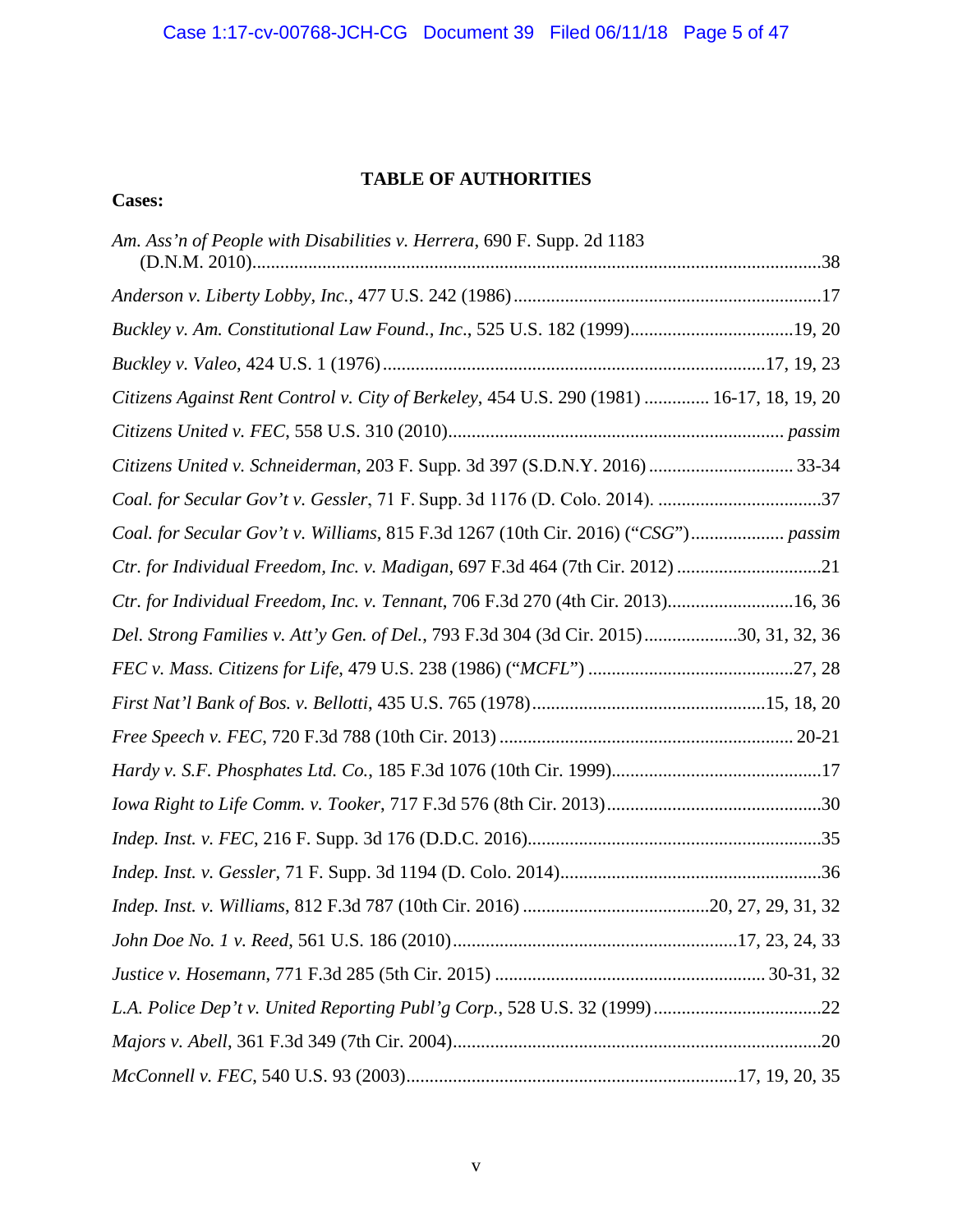| Minn. Citizens Concerned for Life, Inc. v. Swanson, 692 F.3d 864 (8th Cir. 2012)30 |
|------------------------------------------------------------------------------------|
| Nat'l Org. for Marriage v. McKee, 649 F.3d 34 (1st Cir. 2011) ("NOM")20, 32        |
|                                                                                    |
|                                                                                    |
| People for Pearce v. Oliver, No. 17-CV-752 JCH/SMV, 2017 WL 5891763 (D.N.M.        |
|                                                                                    |
|                                                                                    |
|                                                                                    |
|                                                                                    |
|                                                                                    |
|                                                                                    |
|                                                                                    |
|                                                                                    |
|                                                                                    |
|                                                                                    |
| <b>Federal Statutes:</b>                                                           |
|                                                                                    |
| <b>Santa Fe City Code of Ordinances:</b>                                           |
|                                                                                    |
|                                                                                    |
|                                                                                    |
|                                                                                    |
|                                                                                    |
|                                                                                    |
|                                                                                    |
|                                                                                    |
|                                                                                    |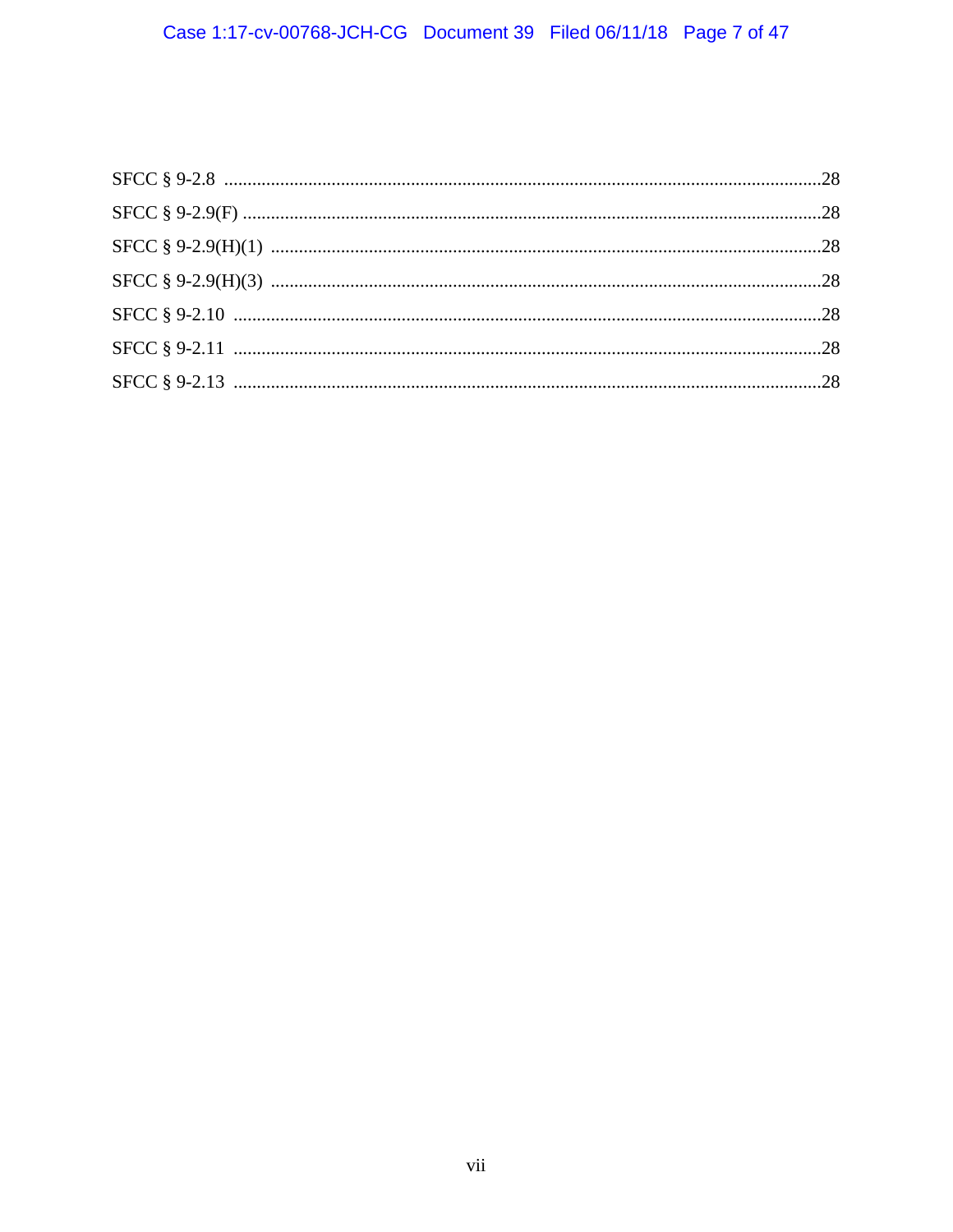### **INTRODUCTION**

Like many other states and municipalities, the City of Santa Fe requires basic disclosure from those spending money to support or oppose ballot measures in local elections, so as to enable the voting public to assess and understand the interests vying for their votes. The specific disclosure provision challenged here, subsection 9-2.6 of the Santa Fe City Campaign Code, "do[es] not prevent anyone from speaking," *Citizens United v. FEC*, 558 U.S. 310, 366 (2010), nor does it in any way restrict plaintiff Rio Grande Foundation ("RGF") from advocating for or against Santa Fe ballot measures. The law merely requires RGF to file reports disclosing such activity—and any donor who specifically contributed to RGF to fund it—if and when RGF's spending exceeds the statutory threshold. This disclosure "enables the electorate to make informed decisions and give proper weight to different speakers and messages," *id.* at 371, and is entirely consistent with the U.S. Constitution and the governing case law.

Notwithstanding this precedent, RGF brings this suit challenging subsection 9-2.6 under the First and Fourteenth Amendments to the U.S. Constitution and Article II, § 17 of the New Mexico Constitution. But there is no question that RGF's "No Way Santa Fe" campaign had an explicit electoral purpose—defeating the 2017 "soda tax" ballot proposition—and City voters had an interest in knowing who was behind it. And RGF acknowledges that it has already filed the required report, disclosing two contributors that earmarked their money for this campaign, and that neither RGF nor its donors have suffered any discernible harm or "harassment" as a result.

Defendants City of Santa Fe ("City" or "Santa Fe") and its Ethics and Campaign Review Board ("ECRB" or "Board") therefore respectfully request that the Court grant summary judgment for the City.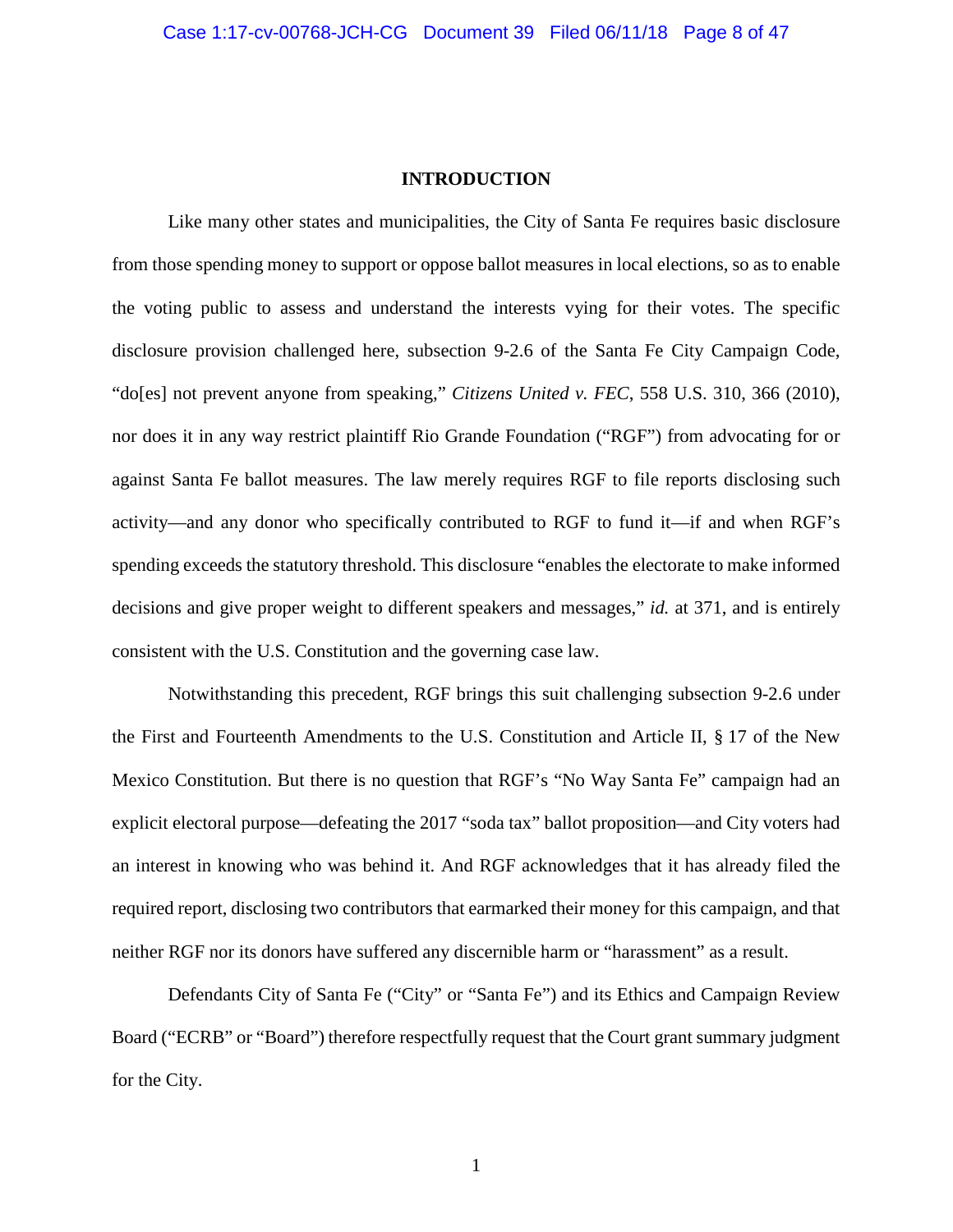## **STATEMENT OF MATERIAL FACTS NOT IN GENUINE DISPUTE1**

The following material undisputed facts entitle the City to judgment as a matter of law.

## **A. The City of Santa Fe, the Ethics and Campaign Review Board, and the Campaign Code**

1. As a municipal charter city in the State of New Mexico, the City of Santa Fe administers local elections pursuant to the City Charter and the Santa Fe City Code of 1987 ("SFCC").

2. The ECRB has a mandate to promote and enforce compliance with the City's Campaign Code (Section 9-2 SFCC 1987), as well as the Public Campaign Finance Code (Section 9-3 SFCC 1987) and the Code of Ethics (Section 1.7 SFCC 1987). *See* SFCC § 6-16.2(A).

3. Subsection 9-2.6 of the Campaign Code was enacted in 2005, and thereafter amended in 2007, 2013, and 2015. *See* Miller Exs. B, C, D, and E (Ord. No. 2005-14, § 29; Ord. No. 2007- 11, § 7; Ord. No. 2013-28, § 3; Ord. No. 2015-23, § 3).

4. The Campaign Code's overriding purpose and intent is to secure "full[ ] disclos[ure]" of "political campaign contributions and expenditures," and to avoid "secrecy in the sources and application of such contributions," because "the public's right to know how political campaigns are financed far outweighs any right that [they] remain secret and private." SFCC § 9-2.2.

5. The ECRB is vested with the responsibility to "periodically review and recommend changes to the governing body for improving" the Campaign Code as necessary to achieve its purposes, "particularly following a municipal election." SFCC § 6-16.2(E).

6. Following an extensive review of issues that had emerged during the 2014 elections, including the operation of the City's public financing program, coordination provisions, and

 $\overline{a}$ 

The Declarations of Justin Miller and Megan P. McAllen, with supporting exhibits, are filed herewith and incorporated by reference for all purposes. Unless stated otherwise, references to the declarations' supporting exhibits are denoted "Miller Ex. \_\_" and "Def. Ex. \_\_," respectively.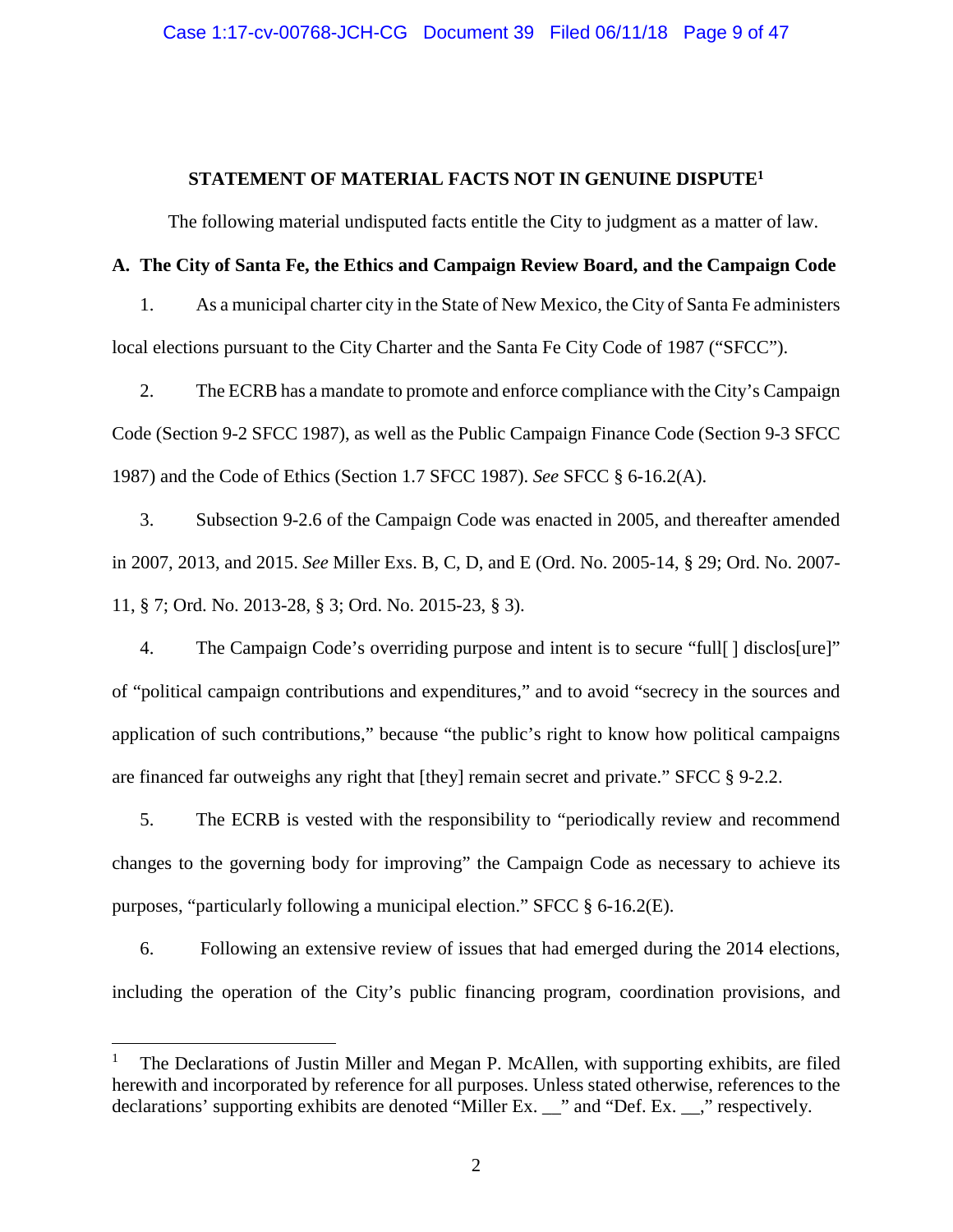#### Case 1:17-cv-00768-JCH-CG Document 39 Filed 06/11/18 Page 10 of 47

disclosure requirements, the ECRB concluded that adjustments to the Campaign Code's disclosure requirements were necessary to effectuate the Code's purposes and ensure that City voters remained informed about those spending money to influence their votes. Miller Decl. ¶¶ 9-11, 22- 25; *see also* Miller Ex. A ("ECRB R."). 2

7. In 2015, the City Council adopted changes to the Campaign Code at the recommendation of the ECRB. The 2015 amendments to SFCC § 9-2.6 ("2015 Ordinance") are the subject of this legal challenge. Compl.  $\P$  2-3; Miller Ex. E (Ord. No. 2015-23); Def. Ex. A.<sup>3</sup>

8. The City of Santa Fe has an estimated citizen voting age population of 58,453 and an estimated total population of 82,927. *See* Def. Ex. B (U.S. Census Bureau, 2012-2016 Am. Cmty. Survey 5-Year Estimates (2016)). Given its small population, elections in Santa Fe are relatively inexpensive affairs and even \$250 can buy a significant amount of exposure for a political message.

## **B. The Challenged Law (SFCC § 9-2.6)**

9. SFCC § 9-2.6 does not ban or restrict any speech; instead, it provides voters with relevant information about where political campaign money comes from and how it is spent, so that voters can make informed choices in elections. Miller Decl. ¶ 13.

10. SFCC § 9-2.6 does not require groups subject to its terms to create or operate as a "political committee," *id.* § 9-2.3(N). It simply requires modest, event-driven reporting from persons that make expenditures of \$250 or more for "any form of public communication . . . that

 $\overline{2}$ <sup>2</sup> Cited portions of the minutes and accompanying legislative materials for the eight ECRB meetings held between December 17, 2014 and May 20, 2015 are compiled in the ECRB record ("ECRB R."), attached as Exhibit A to the Miller Declaration.

Cited portions of the minutes from the June 29 and July 13, 2015 City Finance Committee meetings, and the Meeting and Public Hearing held before the City Council on July 29, 2015, are compiled in Exhibit A to the McAllen Declaration.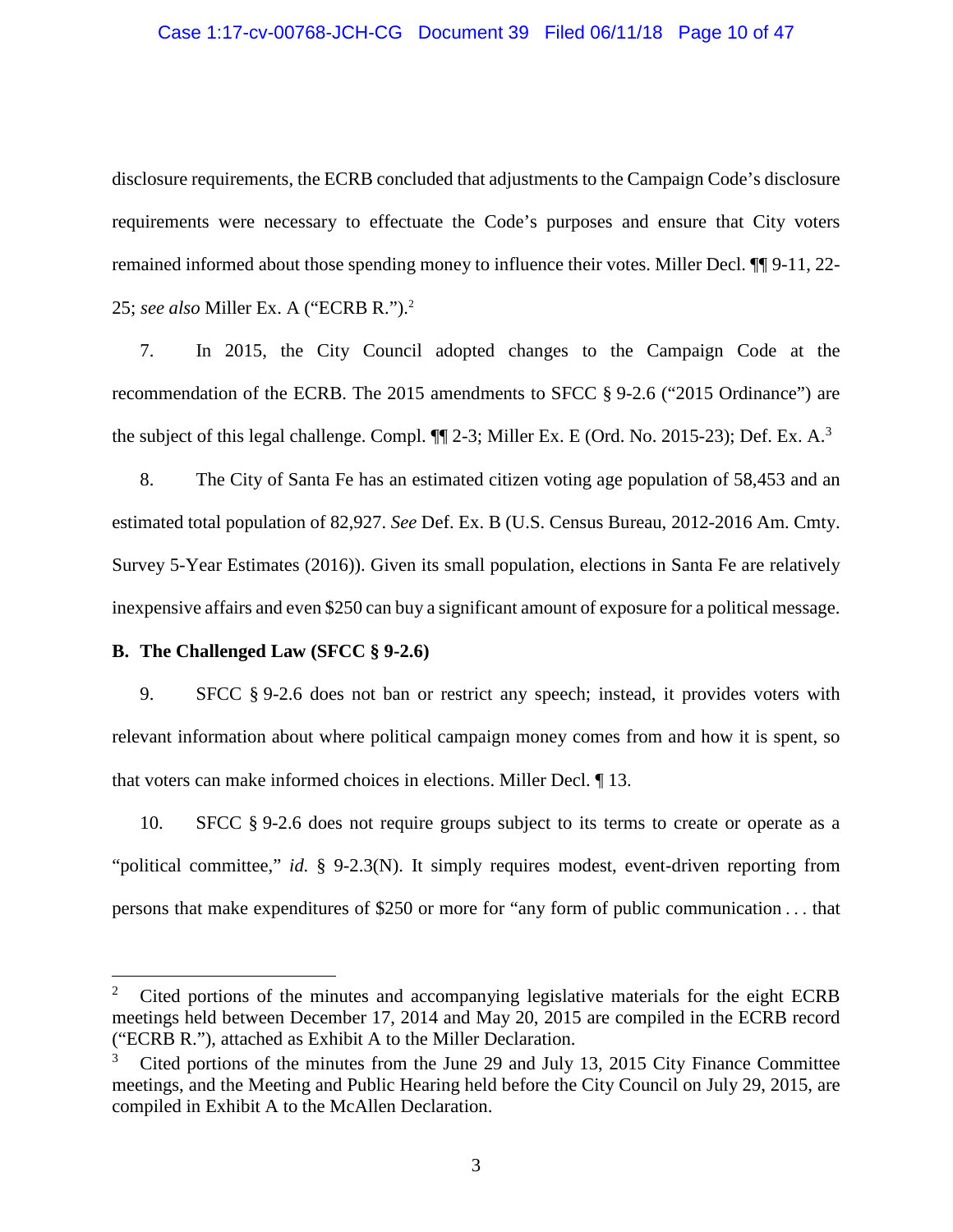#### Case 1:17-cv-00768-JCH-CG Document 39 Filed 06/11/18 Page 11 of 47

either expressly advocates the election or defeat of a candidate, or the approval or defeat of a ballot proposition; or refers to a clearly identifiable candidate or ballot proposition within sixty (60) days before an election at which the candidate or proposition is on the ballot." *Id.* § 9-2.6(A).

11. Persons filing under SFCC § 9-2.6 must report only their expenditures for covered communications, specified by date, amount, recipient, and purpose, but need not report their other disbursements. Miller Decl. ¶ 15; SFCC § 9-2.6(A).

12. Similarly, filers need report only those contributions "received for the purpose of paying for" such expenditures, *i.e.*, contributions that are "earmarked" by the contributor for that purpose. Miller Decl. ¶ 16. A campaign finance report must specify all such earmarked contributions by date, amount, and contributor's name, address, and occupation. SFCC § 9-2.6(A).

13. The reporting is event-driven: SFCC § 9-2.6(A) requires groups to file campaign finance reports only when their campaign communications total \$250 or more. The report is due on the next regularly scheduled reporting date after the threshold has been met, *i.e.*, the "day[ ] prescribed for the filing of campaign finance statements." *Id.*; *see also* Miller Decl. ¶ 17.

14. If a filer receives earmarked contributions from another entity that does not disclose its contributors, it need not "trace back" these contributions to their original sources, but instead must include a disclaimer on its campaign materials stating that the material is supported by "donations from an organization that is not required to disclose its contributors." SFCC § 9-2.6(B).

## **C. The 2015 Ordinance**

15. Even before the 2015 Ordinance took effect, subsection 9-2.6 required entitiesspending \$250 or more to disseminate "campaign materials supporting the election or defeat of an identifiable candidate or of a ballot proposition" to file a report disclosing their contributors who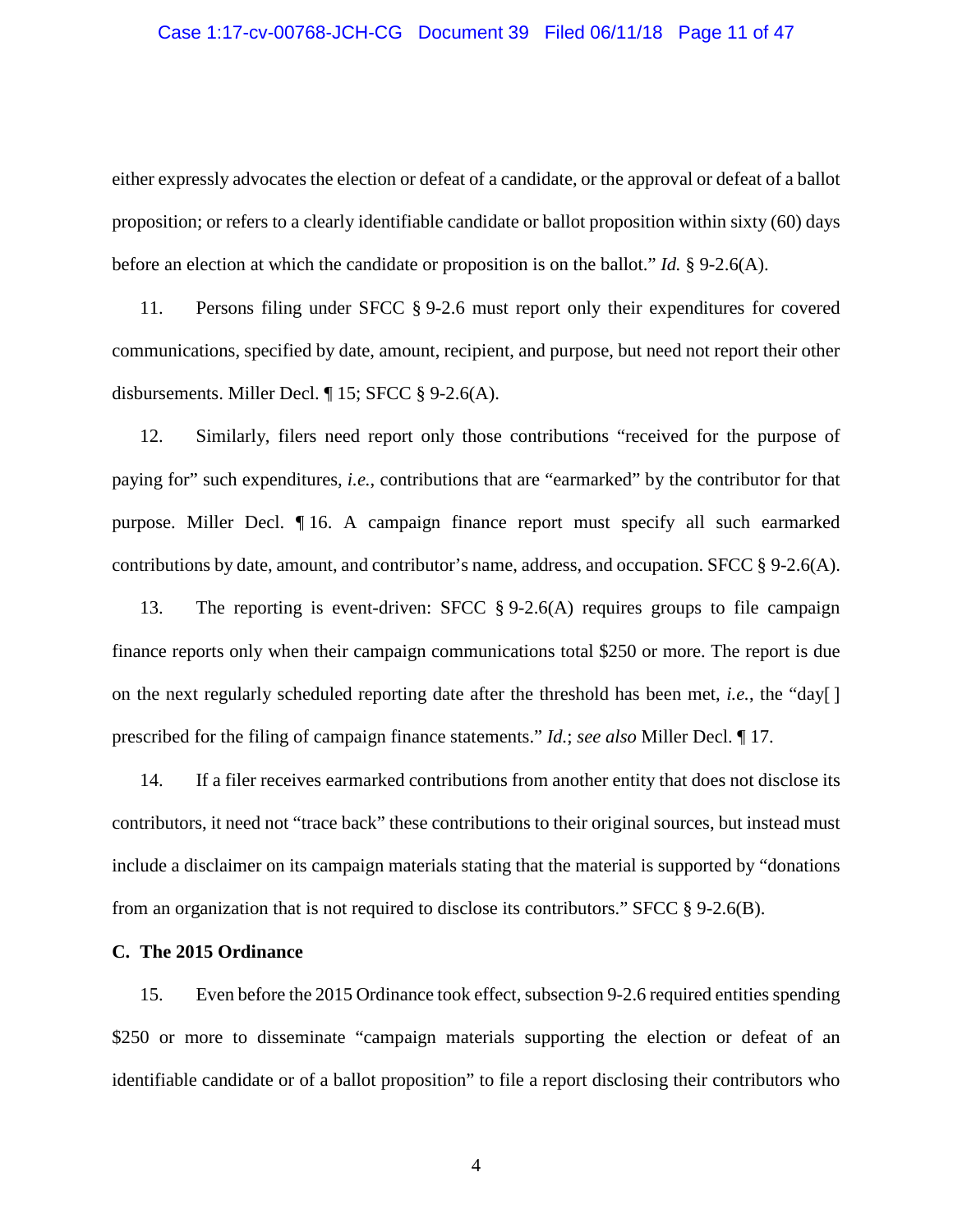#### Case 1:17-cv-00768-JCH-CG Document 39 Filed 06/11/18 Page 12 of 47

had donated for the purpose of supporting such materials. Miller Ex. D (Ord. No. 2013-28, § 3).

16. During the 2014 elections, however, concerns arose about the scope and sufficiency of the disclosure required under the then-governing Campaign Code. Miller Decl. ¶ 22.

17. City residents expressed concerns about potential coordination between outside groups and candidates, and about the lack of transparency with respect to the outside groups' funding sources. Miller Decl. ¶ 22; Def. Ex. A, at 34 (City Council Mins. at 53 (Shandler)) (describing "citizens that alleged local unions acted in coordination with other candidates" in 2014 Mayoral race); Def. Ex. C (Mark Oswald, *Santa Fe's Public Campaign Financing Panned Anew Over Outside Spending For Gonzales*, Albuquerque J. (Feb. 9, 2015)). For instance, then-Councilor Patti Bushee, who lost her campaign for Mayor in 2014, commented that she faced "dark outside money with no remedies offered through the city code or this Board." ECRB R. at 31 (Feb. 9 Mins. at 4).

18. Following the 2014 elections, the ECRB and the City were urged to undertake a review of the Campaign Code by members of the public, including representatives of Common Cause New Mexico, the Santa Fe Neighborhood Law Center, and the League of Women Voters of Santa Fe County ("LWV"), as well as by a former City Councilor, Karen Heldmeyer, who called for strengthening the law's political reporting provisions. Miller Decl. ¶ 23; ECRB R. at 11-12 (Heldmeyer Ltr.) (detailing concerns including transparency of donors to outside groups and need to "provide the maximum amount of information to the voters in a timely manner").

19. The 2015 Ordinance was the culmination of an extensive, two-stage collaboration between the ECRB and the City Council. The ECRB reviewed the Campaign Code and developed legislative recommendations over the course of eight public meetings between December 17, 2014 and May 20, 2015, and then referred its proposed changes to the City Council for consideration.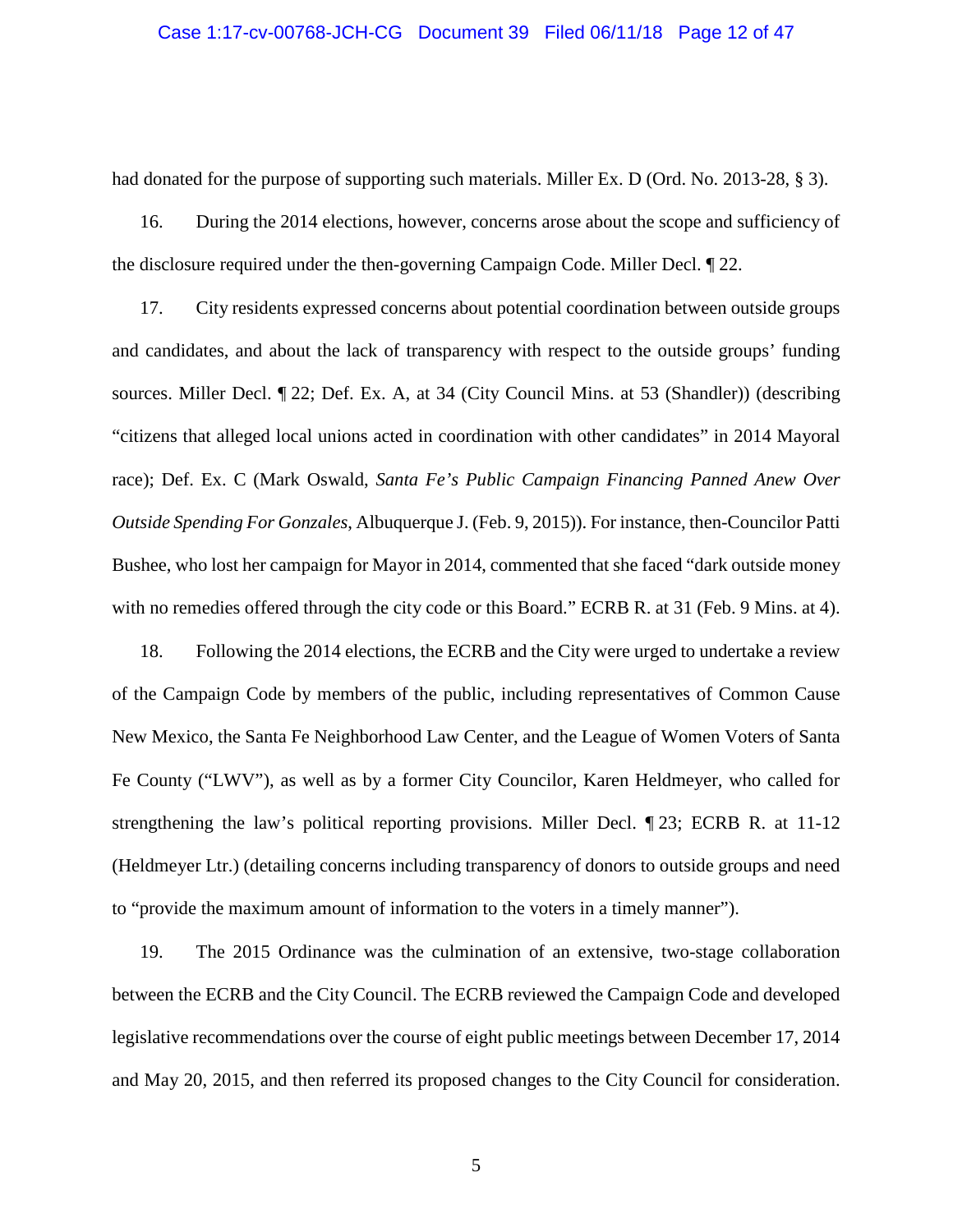#### Case 1:17-cv-00768-JCH-CG Document 39 Filed 06/11/18 Page 13 of 47

The proposals were incorporated into legislation, whereupon the Council reviewed the record developed by the Board and ultimately enacted the legislation after further deliberation and amendment. Miller Decl. ¶¶ 24-26.

20. The Board carefully designed its proposed improvements to the reporting requirement in SFCC § 9-2.6 to effectuate the public's informational interests while minimizing any disclosure burden or administrative costs borne by filers. Miller Decl. ¶ 29.

21. For example, the Board deliberated and incorporated an express "earmarking" limitation for donor disclosure that provided that a group making expenditures for covered communications would be required to report only those donors who gave for explicit electoral purposes. Miller Decl. ¶¶ 16, 30-31; *see also* ECRB R. at 63 (Discussion draft dated 4/10/2015) (flagging earmarking language for discussion).

22. The Board also deliberated on the monetary threshold at which coverage under SFCC § 9-2.6 should commence. ECRB R. at 70-71 (Apr. 15 Mins. at 4-5).

23. Public commenters objected to raising the existing \$250 threshold and other limits of the Campaign Code, because higher thresholds would not reflect Santa Fe's "small municipal campaigns," ECRB R. at 54, 60 (Mar. 18 Mins. at 4, 10), and they wanted certain campaign communications like telephonic push polls to remain covered, *id.* at 94-95 (May 20 Mins. at 8-9).

24. Public support for improvements to the independent spending disclosure provision was strong throughout the review process. Citizens expressed "dismay[] at the amount of dark money brought to bear on the races," ECRB R. at 16 (Jan. 21 Mins. at 3 (Larson)), and noted "frustration, because often you could not be sure where the outside money came from," *id.* at 21 (Jan. 21 Mins. at 3, 8 (Heldmeyer)). The ECRB was urged to consider solutions that would "ensure the public's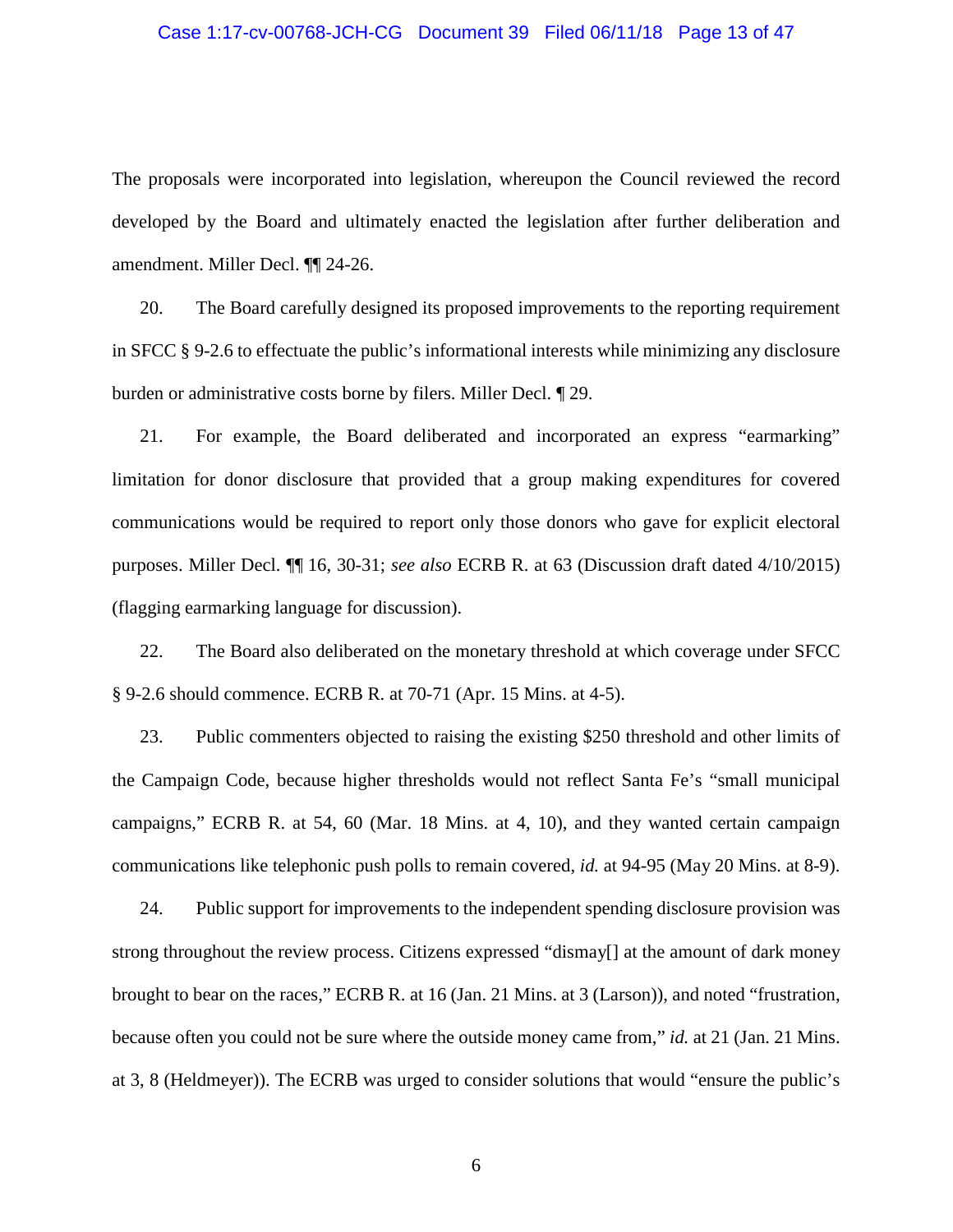#### Case 1:17-cv-00768-JCH-CG Document 39 Filed 06/11/18 Page 14 of 47

right to know" and "increas[e] the extent to which there is disclosure of sources of outside funding," *id.* at 20-21 (Jan. 21 Mins. at 8 (LWV)). Commenters introduced polls showing 92% support for full disclosure at the state level, *id.* at 60 (Mar. 18 Mins. at 10 (Common Cause)).

25. At the conclusion of this six-month period of deliberation and public comment, the Board voted to submit its legislative recommendations to the City Council. ECRB R. at 92-94 (May 20 Mins. at 6-8); Miller Decl. ¶ 37. In referring its recommendations, the Board explained that "[t]hey strengthen the current code by expanding the definition of campaign activities engaged in by independent spenders to cover more campaign activities" and "require more detailed disclosure by independent organizations of the sources of their funds." ECRB R. at 100 (ECRB Submittal to Finance Comm. (June 29, 2015)).

26. Following the referral, Councilor Ives introduced legislation incorporating the Board's suggestions in the City Council. *See* Bill No. 2015-26. The bill was debated at two Finance Committee meetings on June 29 and July 13, 2015. At a public hearing on July 29, 2015, the full City Council heard testimony from ECRB representatives and the public, and thereafter voted to approve the bill, as amended. Def. Ex. A (Council materials).

27. Local citizens spoke universally in favor of the legislation at the City Council hearing. *See, e.g.*, Def. Ex. A, at 38 (City Council Mins. at 57 (LWV)) (urging Council to "make the requirements for disclosure as strong as you" can); *id.* at 38-39 (Mins. at 57-58 (Beninato)) (commenting "it is of utmost importance to have as much disclosure as possible"). For example, Simon Brackley, the President of the Santa Fe Chamber of Commerce, "said the Chamber supports [the ECRB] recommendations," emphasizing that his members "support steps forward in terms of efficiency and transparency," because they "believe those issues are of most concern to business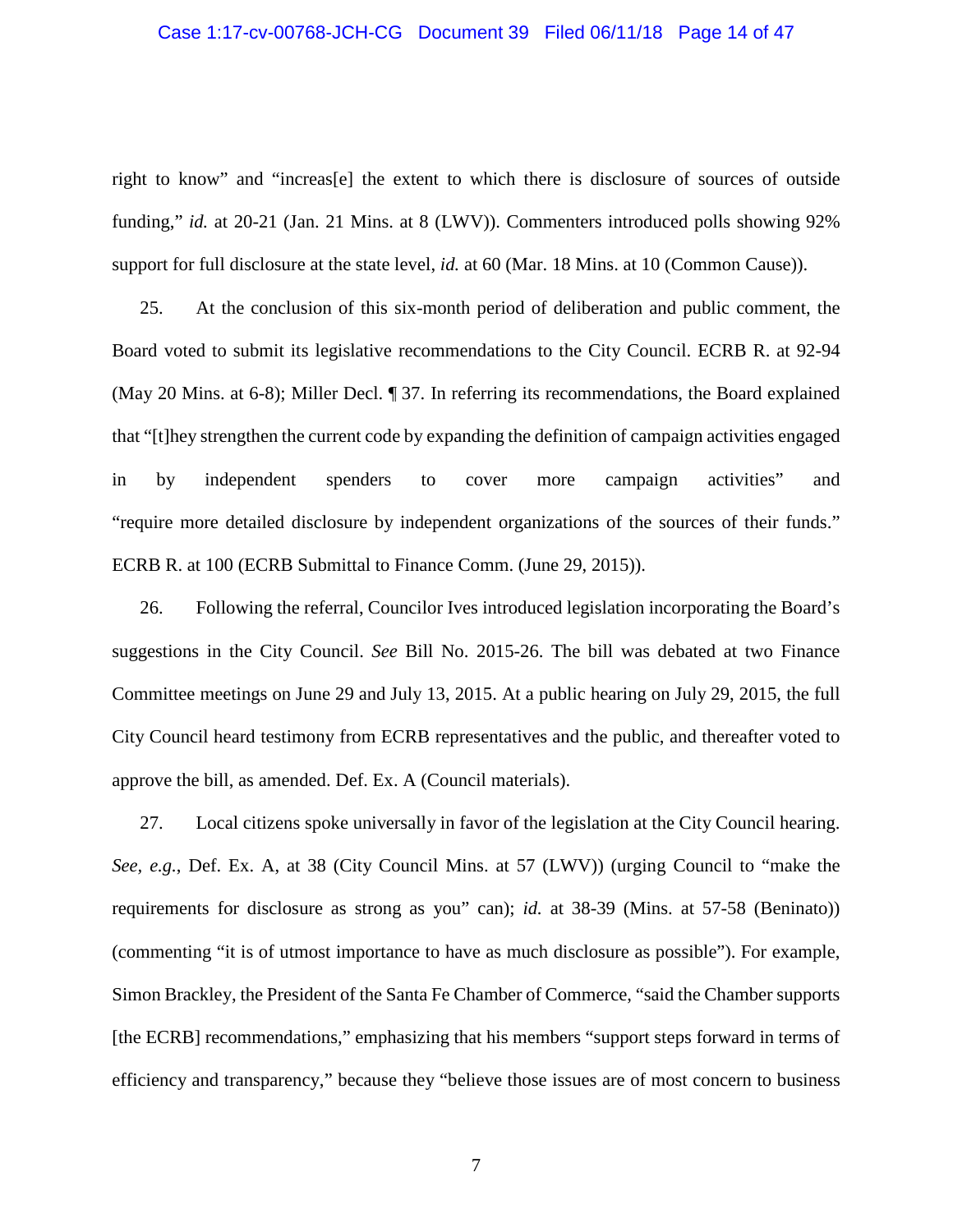#### Case 1:17-cv-00768-JCH-CG Document 39 Filed 06/11/18 Page 15 of 47

people and citizens of Santa Fe.'" *Id.* at 39 (Mins. at 58). Mr. Brackley also penned an op-ed the Sunday before the hearing calling on the Council to update the City's public financing system to address the growing prevalence of undisclosed "dark" money. Def. Ex. D (Simon Brackley, *Let's Fix Public Campaign Financing in Santa Fe*, Santa Fe New Mexican (July 25, 2015)).

28. The City Council made clear, as did the ECRB, that it wished to secure meaningful campaign finance information for Santa Feans while taking care to comply with the First Amendment and governing judicial precedent. ECRB R. at 98 (Ltr. from J. Miller to City Council (May 22, 2015)); *id.* at 99-100 (ECRB Submittal to Finance Comm. (June 29, 2015)).

29. As an Assistant City Attorney commented at the public hearing, "The U.S. Supreme Court has said cities cannot limit Washington, D.C. unions from expending money, but let's try to monitor them better, require expanded disclosure of who they are ... . [L]et's have an expanded revelation of these third party groups." Def. Ex. A, at 34 (City Council Mins. at 53 (Shandler)).

#### **D. Rio Grande Foundation**

30. Plaintiff RGF is an Albuquerque-based nonprofit corporation organized under section 501(c)(3) of the federal tax code. Compl. ¶ 7; Def. Ex. F, at RGF 00141 (RGF Form 990 (2016)).

31. RGF was founded in 2000 by former New Mexico Attorney General Hal Stratton and economist Harry Messenheimer. Def. Ex. E (page from RGF website listing "Accomplishments"). It is governed by an eight-member Board of Directors, and lists on its website a staff of eight, including its full-time, compensated President, Paul Gessing. *See* Def. Ex. F, at RGF 00147 (RGF Form 990 (2016)); *About the Rio Grande Foundation*, Rio Grande Found., [http://riogrande](http://riograndefoundation.org/about-the-rio-grande-foundation/) [foundation.org/about-the-rio-grande-foundation](http://riograndefoundation.org/about-the-rio-grande-foundation/) (last visited June 11, 2018).

32. RGF's annual revenue between 2012 and 2016 ranged between \$404,773 and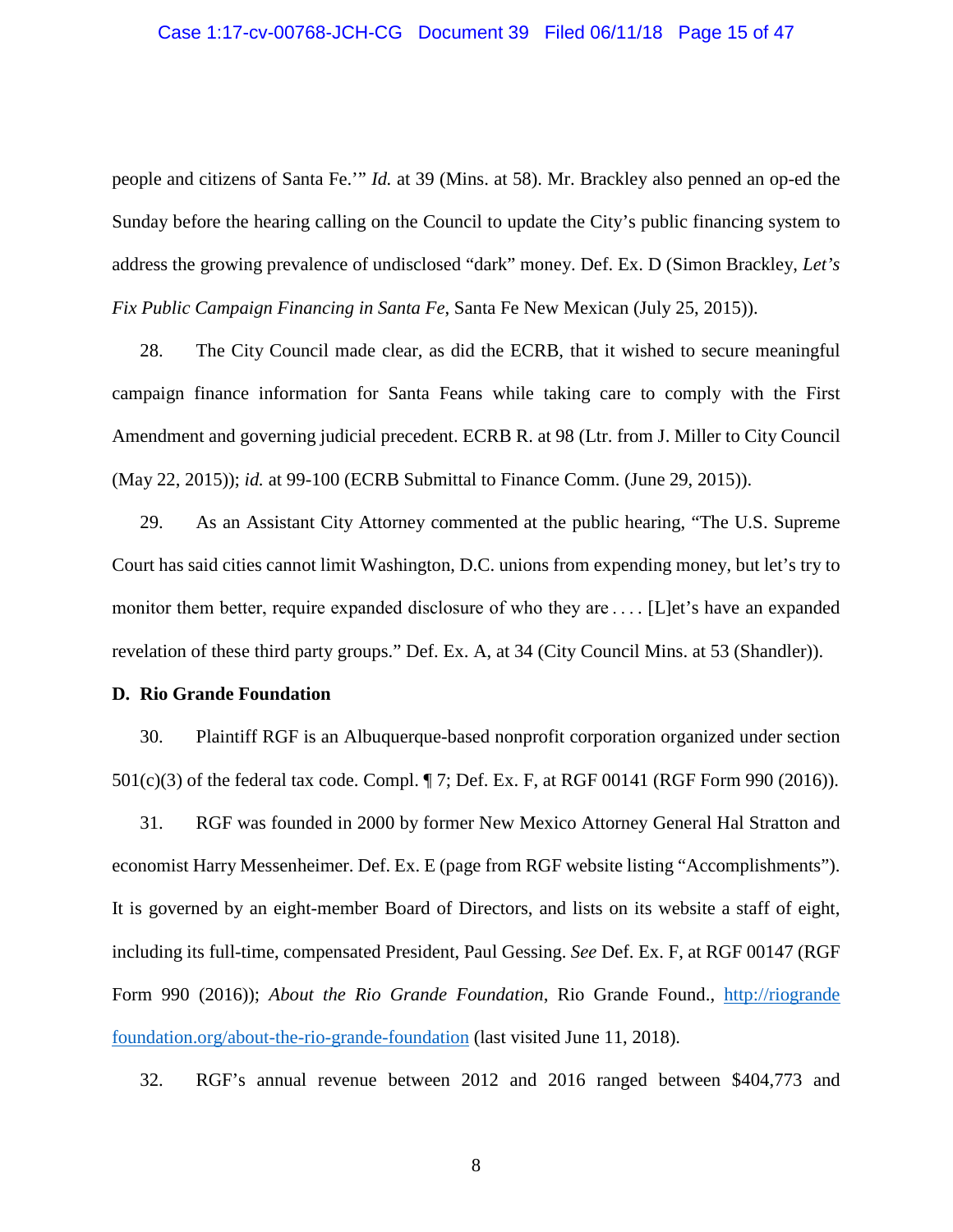\$213,306. Def. Ex. F at RGF 00154 (RGF Form 990 (2016)).

33. RGF often participates in legislative and policy advocacy in New Mexico, including advocacy for and against ballot measures; for example, RGF made public communications opposing the City of Albuquerque's 2017 paid sick leave proposition and was part of a coalition organized to oppose the measure. Def. Ex. G ("Don't Be Fooled" mailer opposing measure and related press release); Def. Ex. H (select communications discussing Albuquerque sick leave).

34. As a "Section 501(c)(3)" organization with annual receipts exceeding \$50,000, RGF is subject to extensive reporting and recordkeeping requirements under federal tax law, including filing a Form 990 or Form 990-EZ as its annual return with the IRS. Def. Ex. I (IRS, Instructions for Form 990 at 2-3 (2017)).

35. Organizations that file Form 990 or 990-EZ must report their aggregate annual contributions received; if they have large donors, they must also file a Schedule B listing the names and addresses of each contributor who gave the greater of \$5,000 or two percent of their contributions received during the year. Def. Ex. I (990 Instr. at 11). The entire Form 990 filed with the IRS is required to be made available for public inspection, except that the names and addresses of contributors disclosed on Schedule B may be redacted. *Id.* (990 Instr. at 77).

36. To file an accurate annual return and Schedule B, and to comply with other tax regulations, 501(c)(3) organizations must maintain detailed records of the source and amount of their receipts. The IRS advises nonprofits to keep records of contributions from all donors. Def. Ex. J (IRS Compliance Guide for 501(c)(3) Public Charities, at 15).

37. RGF has not alleged or shown that the Campaign Code would burden its activities or create any administrative activities for RGF beyond those that it already undertakes in the ordinary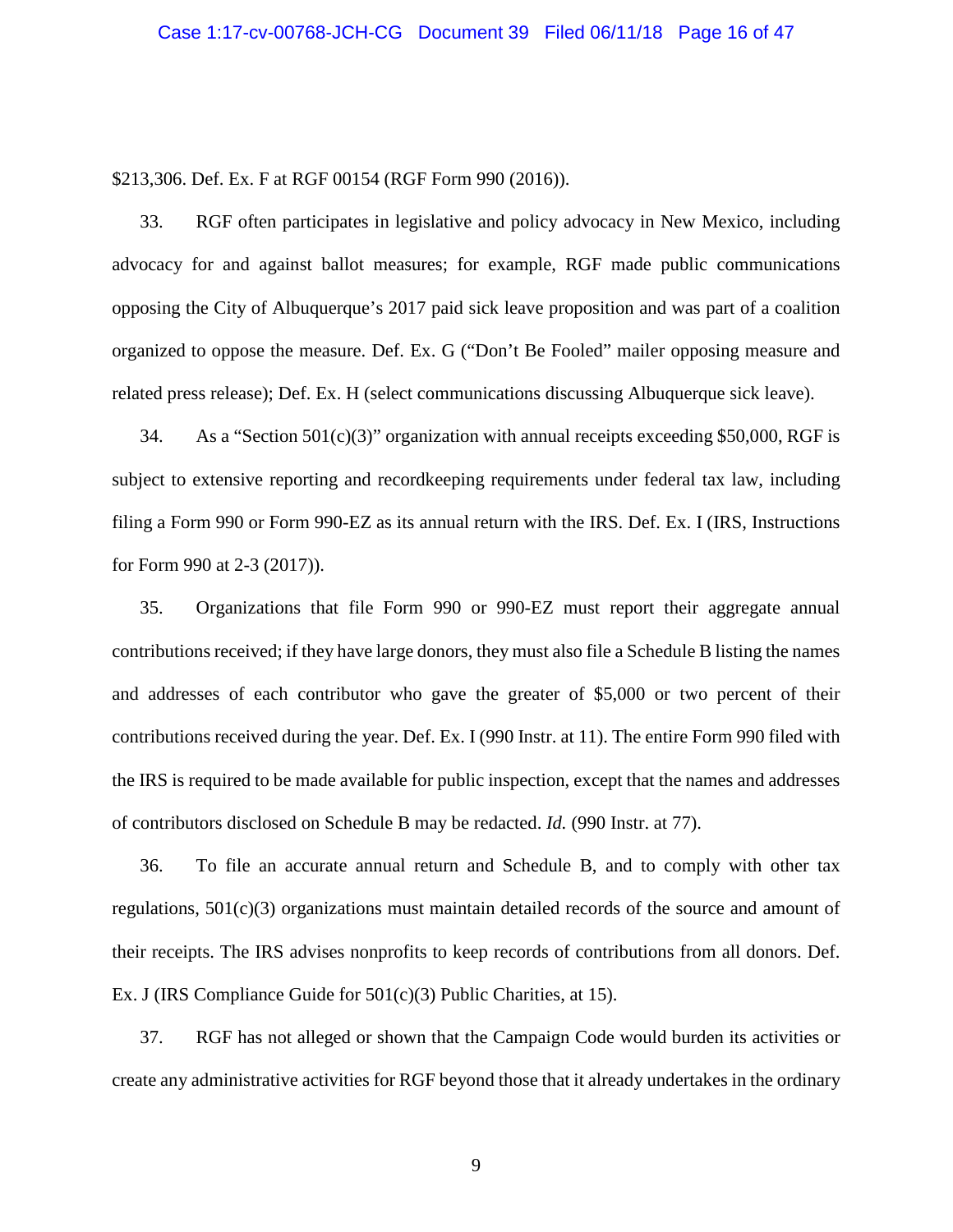#### Case 1:17-cv-00768-JCH-CG Document 39 Filed 06/11/18 Page 17 of 47

course of business and/or to comply with federal tax law.

38. RGF has not alleged any facts or introduced any evidence suggesting the disclosure required by SFCC § 9-2.6 has had any concrete adverse effect on its fundraising. Nor could RGF produce any evidence that any of its contributors have ever professed a desire for anonymity or requested that their names be kept confidential. Def. Ex. K (RGF Resp. to RFP 6).

39. RGF has made no allegation that any of its Board members, staff, or donors have ever been subject to harassment or reprisals by reason of their association with RGF. Def. Ex. K (RGF Resp. to Interrog. 1).

40. RGF has disclosed at least some of its contributors in the past without apparent incident, including the two donors it disclosed in its campaign finance report covering the No Way Santa Fe initiative. Ans. Ex. 1 (Doc. 12-1) (RGF Campaign Statement).

#### **E. The "Soda Tax" Ballot Proposition and No Way Santa Fe**

41. The Santa Fe City Council voted to hold a special municipal election on May 2, 2017 to pose to the residents of Santa Fe the question of whether to vote for or against a sugary sweetened beverage tax ("Soda Tax"). Ans. ¶ 15.

42. The soda tax measure drew an unprecedented level of campaign spending in Santa Fe. Four groups reported expenditures and/or in-kind contributions exceeding \$250, and two, "Pre-K for Santa Fe" and "Better Way for Santa Fe & Pre-K," raised about \$1.9 million and \$2.2 million respectively for their advocacy. Def. Ex. L at 1, 3 (disclosure reports with cumulative totals).

43. Thanks to the Campaign Code's disclosure provisions, Santa Feans could learn that "Pre-K for Santa Fe," a committee supporting the measure, was principally backed by billionaire and former New York City Mayor Michael Bloomberg. In total, Bloomberg contributed almost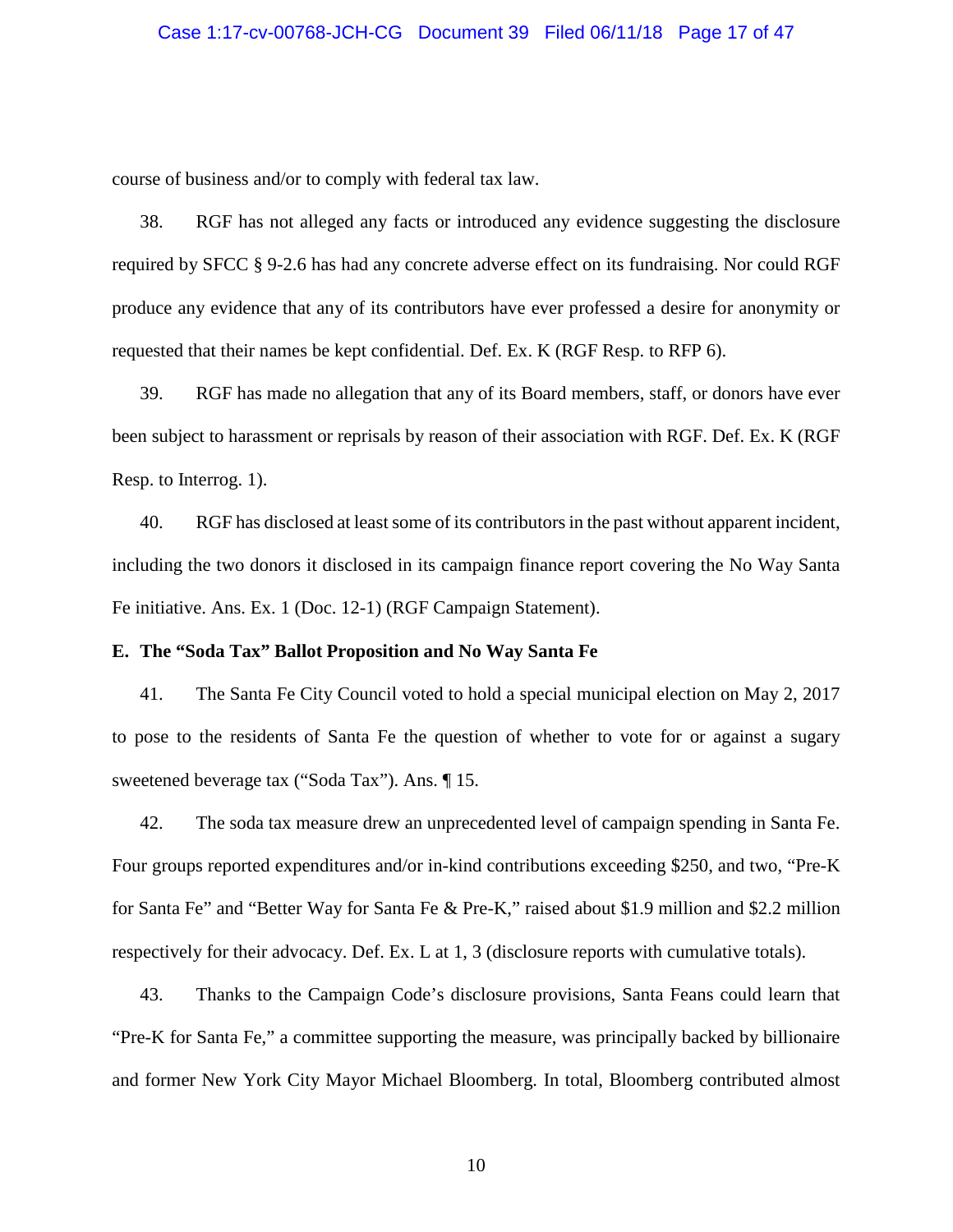#### Case 1:17-cv-00768-JCH-CG Document 39 Filed 06/11/18 Page 18 of 47

\$800,000 to support the measure. Def. Ex. L at 2. On the other side, disclosure reports revealed that "Better Way for Santa Fe & Pre-K," an opponent of the measure whose name similarly suggested it was local and concerned with early education, was likewise almost entirely funded by a single out-of-state donor, a Washington, D.C.-based beverage industry group. *Id.* at 4.

44. RGF was a vocal public opponent of the soda tax. In a proposal dated February 3, 2017, RGF solicited funds to "[w]ork to defeat proposed City of Santa Fe tax on sugary beverages." Def. Ex. M (proposing to "leverage social media, hard mailing lists, and a broad activist network to generate and organize the Santa Fe public and electorate").

45. RGF sent a contribution acknowledgment letter dated April 4, 2017, to Barry Kiess, then-CEO of the Coca-Cola Bottling Co., referring to the soda tax and thanking him for his \$10,000 gift to RGF. Def. Ex. N (Kiess letter); Def. Ex. O (T.S. Last, *Santa Fe Council Votes To Put Soda Tax For Pre-K Program Before Voters*, Albuquerque J. (Mar. 9, 2017)).

46. Shortly thereafter, on April 6, 2017, RGF announced the launch of its "No Way Santa Fe" initiative, which it described as a campaign to "raise awareness" of "damaging beverage taxes." Def. Ex. P (emails from T.S. Last and Daniel Chacon to Zachary Shandler regarding RGF press release); Compl. ¶ 18.

47. RGF's No Way Santa Fe website, http://www.nowaysantafe.com, expressly advocated the defeat of the proposition, listing reasons it was "A Truly Terrible Tax Scheme" and stating "Vote on Tuesday, May 2, 2017!" Def. Ex. Q (No Way Santa Fe website).

48. The website prominently features a video that expressly advocates the rejection of the proposition, projecting the likely deleterious effects of a soda tax and ending with, "Do we want this to happen in Santa Fe? No way!" Def. Ex. R (video transcript).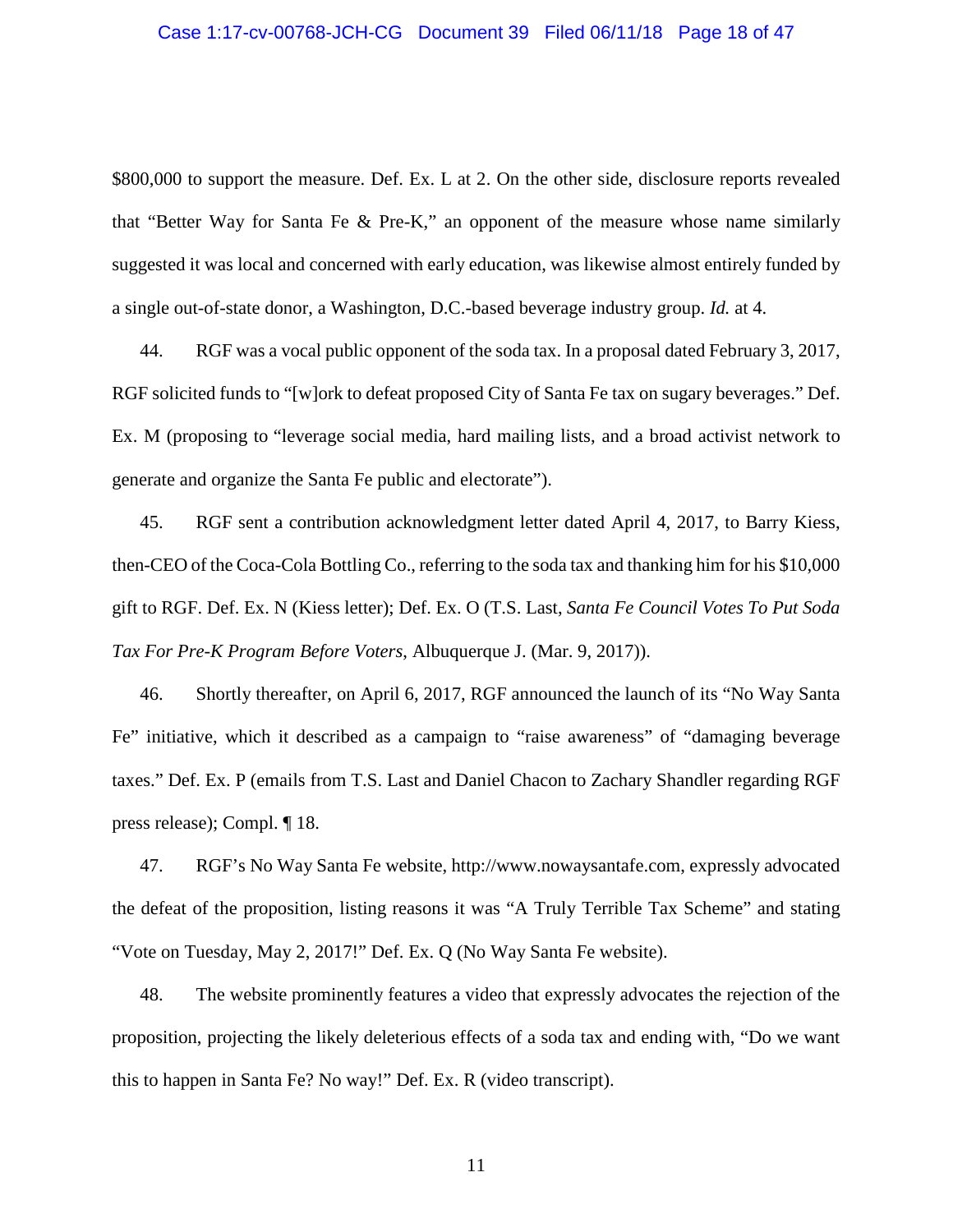#### Case 1:17-cv-00768-JCH-CG Document 39 Filed 06/11/18 Page 19 of 47

49. The video and website prominently identify "No Way Santa Fe" as "A Project of the Rio Grande Foundation." *See* Def. Ex. Q at RGF00263 (website); Def. Ex. R (video screenshots).

50. RGF also paid to promote its website and advocacy against the soda tax via its Facebook page. One promoted post urged: "Families in Santa Fe can't afford more taxes on the beverages they love! Learn more: NoWaySantaFe.com." Def. Ex. S (Facebook post).

51. RGF also claims (Compl. ¶ 23) to have spent \$1,500 on postcard mailers that it planned to, but ultimately did not, distribute to Santa Fe voters urging them to "Vote 'Against' the Soda Tax." Def. Ex. T (mailers).

52. One of the two postcards RGF produced is red and expressly advocates the defeat of the soda tax measure: "SUPPORT LIBERTY. Vote AGAINST the soda tax." The red mailer does not mention RGF, but includes a disclaimer stating that it was "Paid for by 'No Way Santa Fe'" and a return address at the same P.O. Box used by RGF. Def. Ex. T (red mailer).

53. The other postcard is blue, features images of U.S. Senator Bernie Sanders, and also expressly advocates the defeat of the soda tax measure: "Bernie Sanders opposes regressive taxes like Santa Fe Mayor Javier Gonzales' beverage tax. You can, too. Election Day is May 2nd." The blue mailer includes a disclaimer identifying both No Way Santa Fe and RGF, with a return address in Santa Fe. Def. Ex. T (blue mailer).

54. The Interstate Policy Alliance produced the No Way Santa Fe video and website and contributed them to RGF pursuant to an "ongoing arrangement" between the two entities, the details of which remain unknown. Def. Ex. K (RGF Resp. to Interrog. 2).

55. The Interstate Policy Alliance is a Washington, D.C.-based organization that shares an address with a public affairs firm, Berman and Company, as well as an array of nonprofit entities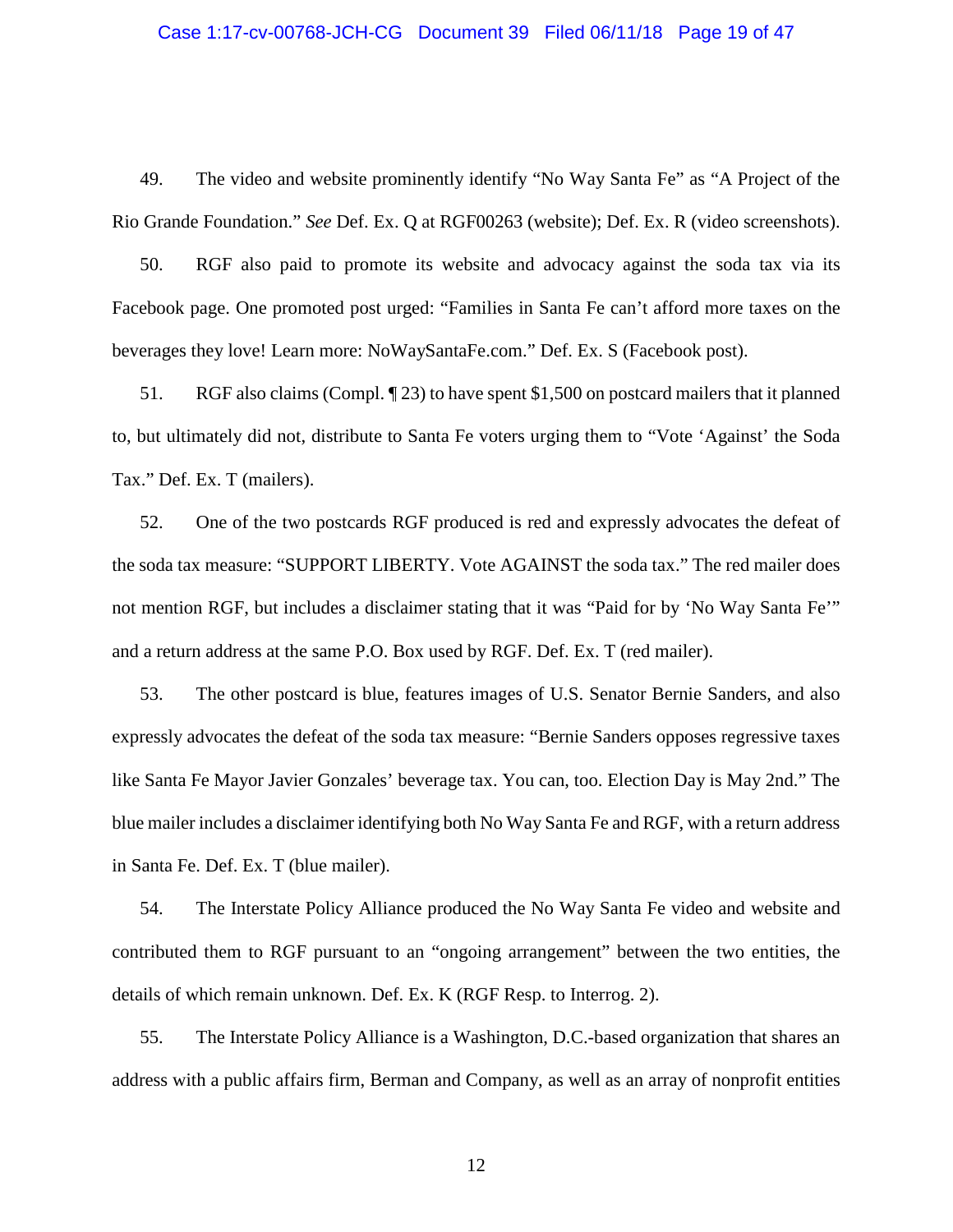#### Case 1:17-cv-00768-JCH-CG Document 39 Filed 06/11/18 Page 20 of 47

managed by the firm. Def. Ex. U (Employment Policies Inst. Found. Form 990 (2016)).

## **F. ECRB Enforcement Action against RGF**

56. After RGF announced the launch of its No Way Santa Fe initiative, several members of the local press contacted the ECRB seeking comment as to whether No Way Santa Fe would be required to disclose under SFCC § 9-2.6, based on their proposed activities. Def. Ex. P (D. Chacon & T.S. Last emails).

57. On April 7, 2017, the ECRB received a complaint against RGF from Edward Stein alleging RGF was in violation of SFCC § 9-2.6. Mr. Stein amended the complaint to provide additional information, including a web address for the No Way Santa Fe video. Compl. ¶¶ 24, 28.

58. Stein also submitted an affidavit from Glenn Silber, an award-winning documentary filmmaker, who attested that he estimated that RGF's No Way Santa Fe video would cost an "absolute minimum of three thousand dollars (\$3,000.00), and possibly two or three times that amount." Miller Ex. G (Affidavit of Glenn Silber ¶ 13).

59. On April 6, 2017, the Assistant City Attorney sent a letter to Paul Gessing, RGF President, informing him that it appeared that RGF had spent more than \$250 on broadcast advertisements referring to a ballot proposition, in which case, RGF was required to file a campaign finance statement by the next reporting date, *i.e.*, April 7, 2017. Compl. ¶ 22.

60. On April 24, 2017, the Board held a hearing on the merits of Complaints #2017-4/4A where it heard testimony from Mr. Stein, Mr. Silber, Mr. Gessing, and RGF counsel, Carlin Hunter. Miller Ex. F (Apr. 24, 2017 Mins. at 4-23).

61. The Board found that RGF created a sub-entity called "No Way Santa Fe," and that on April 11, 2017, No Way Santa Fe began running a video on its web page opposing the soda tax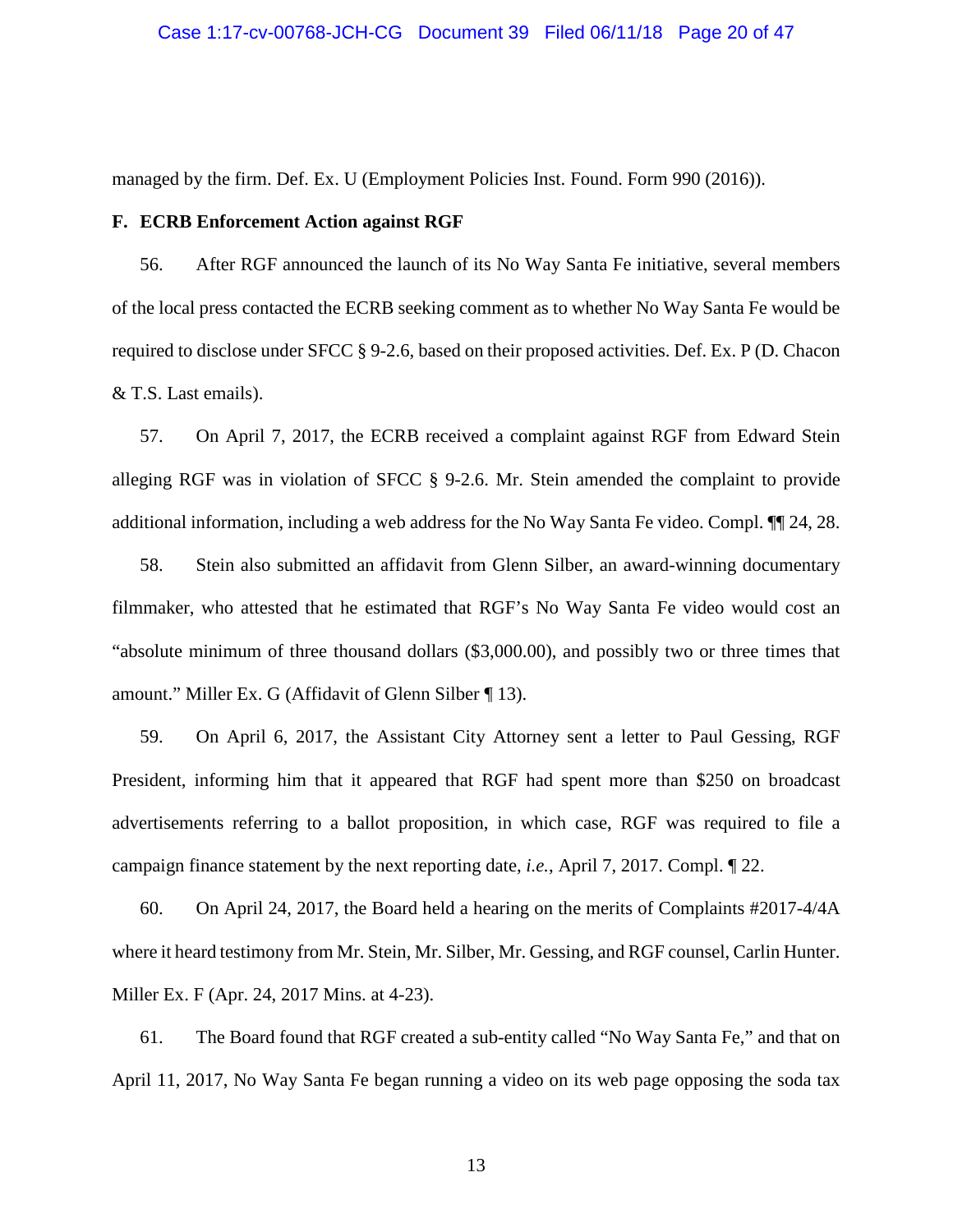proposition. Miller Decl. ¶ 41; Ans. Ex. 2 (Doc. 12-2).

62. After hearing uncontroverted testimony from Mr. Silber alleging that the cost of the video was at least \$3,000, but "probably closer to at least twice that," Miller Ex. F (Apr. 24, 2017 Mins. at 17), the Board found that the video cost more than \$250.00 to make. *Id*. (Mins. at 22). Gessing, appearing on behalf of RGF, did not contest the findings. He alleged the video was created by a third party and given to RGF, but refused to identify the third party. *Id.* (Mins. at 15).

63. Gessing stated that RGF spent approximately \$200 in advertising fees connected to the video. He also stated that RGF had planned to send postcards opposing the soda tax and had been "contemplating radio advertising." Miller Ex. F (Apr. 24, 2017 Mins. at 15).

64. The Board voted unanimously to find that RGF had violated SFCC § 9-2.6 by creating No Way Santa Fe, which made independent expenditures and received contributions of items of value in amounts totaling \$250 or more, and failing to file a campaign report. It issued a reprimand to RGF and ordered RGF to file a campaign report to cover the in-kind contributions and expenditures related to the No Way Santa Fe initiative. Miller Ex. F (Apr. 24, 2017 Mins. at 22).

65. RGF subsequently submitted a one-time, six-page campaign finance report disclosing receipt of a \$7,500 in-kind contribution from Interstate Policy Alliance and a \$250 contribution from James Higdon, and seven expenditures to Facebook for advertising. Ans. Ex. 1 (Doc. 12-1).

66. RGF filed no other reports. It did not register or report as a political committee.

67. The Board took no further action against RGF. No penalties or fines were assessed. Ans. Ex. 2 (Doc. 12-2) (Order of Public Reprimand).

## **SUMMARY OF ARGUMENT**

Subsection 9-2.6 does not bar anyone from "speak[ing] freely and openly about issues that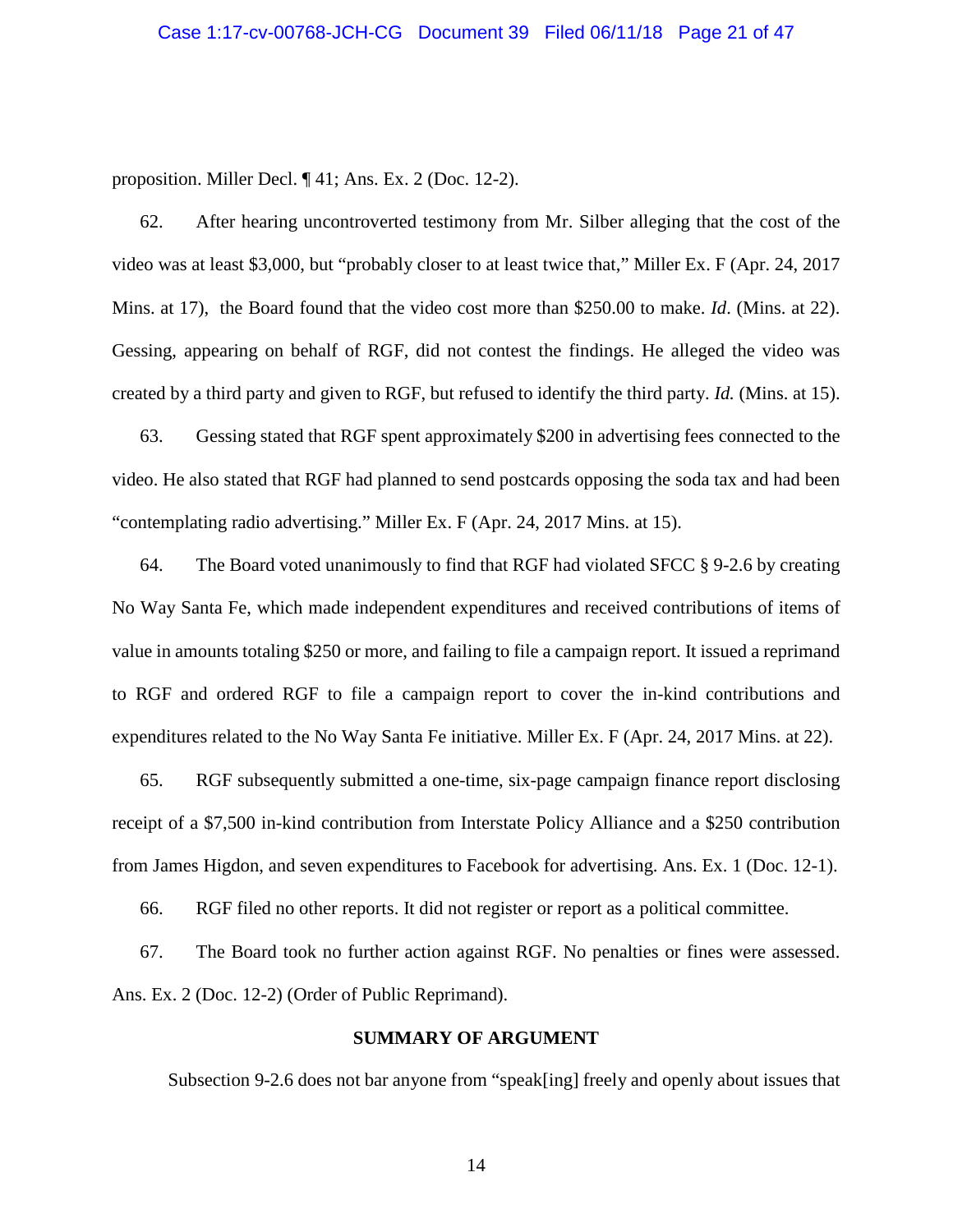#### Case 1:17-cv-00768-JCH-CG Document 39 Filed 06/11/18 Page 22 of 47

matter to them." Compl. ¶ 3. It simply requires modest, event-driven reporting to ensure that Santa Fe voters are fully informed about those making or funding expenditures to influence their votes. The Supreme Court has repeatedly voiced approval of such disclosure laws, holding that they permit robust debate on political issues while arming voters with the information necessary "to evaluate th[ose] arguments," *First Nat'l Bank of Boston v. Bellotti*, 435 U.S. 765, 793 n.32 (1978), and to "make informed decisions" at the polls, *Citizens United*, 558 U.S. at 371. And both the Supreme Court and the Tenth Circuit have recognized that the public's essential need for such disclosure extends beyond candidate elections, and also encompasses "an interest in knowing who finances support or opposition to a given ballot initiative." *Coal. for Secular Gov't v. Williams*, 815 F.3d 1267, 1278 (10th Cir. 2016) ("*CSG*").

RGF nevertheless challenges subsection 9-2.6 facially and as applied to its activities.

In the First Amendment context, a law will only be struck down as facially overbroad if a plaintiff can "demonstrate from the text of [the law] and from actual fact that a substantial number of instances exist in which the [law] cannot be applied constitutionally." *N.Y. State Club*, 487 U.S. at 14 (1988). RGF has not even attempted to make this showing.

Nor could it. Disclosure of those who fund advocacy for and against ballot measures in Santa Fe bears a "substantial relation" to the "important" informational interest articulated by the Supreme Court, and thus more than meets "exacting scrutiny" review. *Citizens United*, 558 U.S. at 366-67. To be sure, the Tenth Circuit has questioned the imposition of full political committee status—and the comprehensive registration, reporting, and recordkeeping it typically entails—on small-scale groups engaged in minimal ballot measure-related advocacy. *CSG*, 815 F.3d at 1278- 79; *Sampson v. Buescher*, 625 F.3d 1247 (10th Cir. 2010). But this case concerns *no such law*. The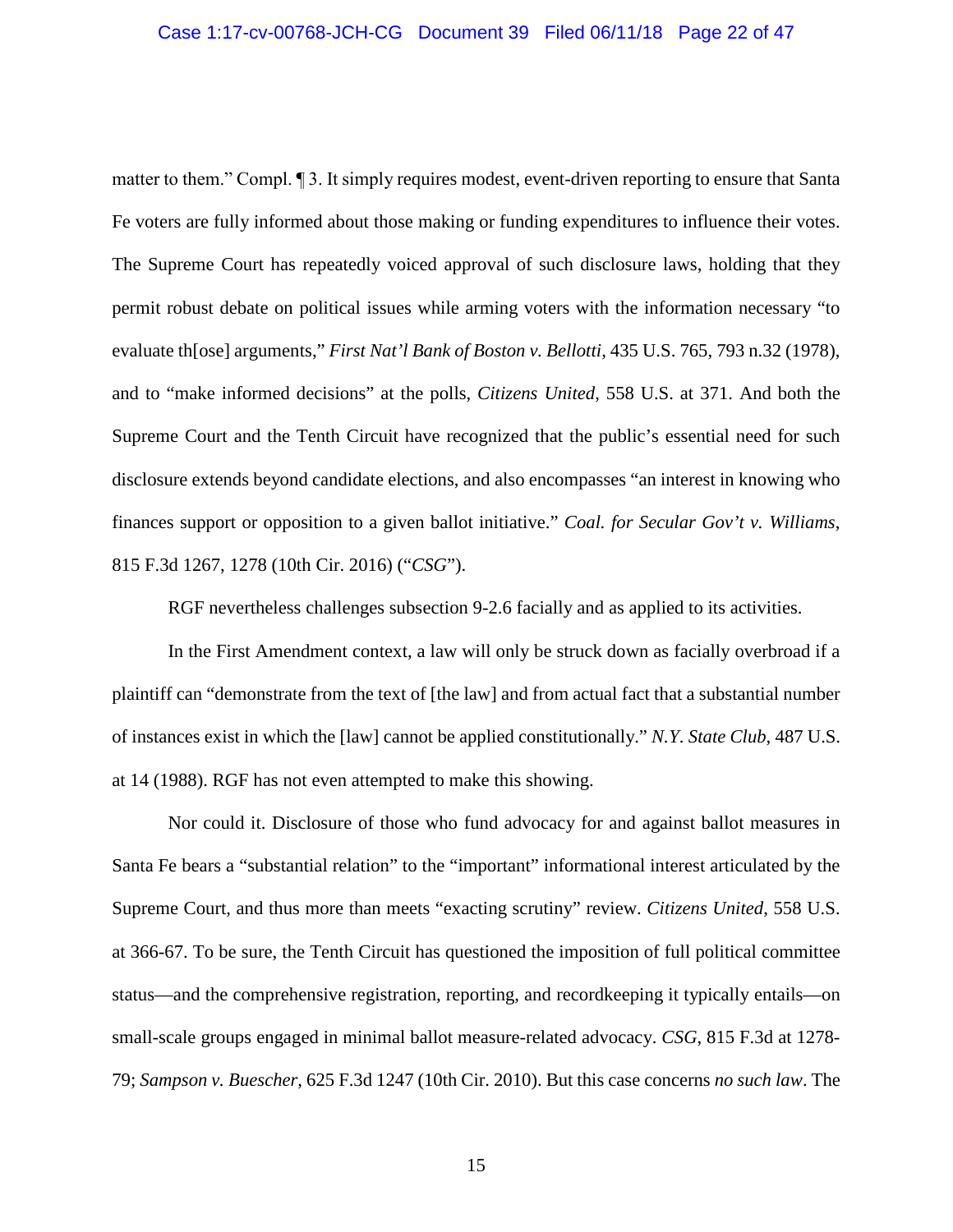#### Case 1:17-cv-00768-JCH-CG Document 39 Filed 06/11/18 Page 23 of 47

event-driven reporting Santa Fe requires is constitutionally distinct from the PAC disclosure regimes pared back by the Tenth Circuit. And subsection 9-2.6 is carefully tailored in many additional respects: it limits donor disclosure to those who "earmark" their funds for electoral advocacy; its monetary threshold is calibrated to the jurisdiction's size; and it requests only the most basic information about covered expenditures and contributions. SFCC § 9-2.6(A).

RGF has also failed to state a valid as-applied First Amendment claim because it has not even alleged—much less offered evidence to show—that there is "a reasonable probability that [its] members would face threats, harassment, or reprisals if their names were disclosed." *Citizens United*, 558 U.S. at 370. This is the only as-applied exemption from a facially constitutional disclosure measure recognized by the Supreme Court. *Id.*

RGF also contends that subsection 9-2.6 is unconstitutional as applied to itself and "others similarly situated," meaning apparently *any* "nonprofit" or "charitable" organization that spends money to support or oppose Santa Fe ballot measures. *See, e.g*., Compl. ¶¶ 63, 64. But no court has ever limited a disclosure law's reach based on the tax status of the organizations it regulates. On the contrary, courts have struck down attempts to exempt charities from lawful disclosure, finding that such exceptions "do not bear a substantial relation to [the] governmental interest" in "providing the electorate with information about the source of campaign-related spending." *Ctr. for Individual Freedom, Inc. v. Tennant*, 706 F.3d 270, 289 (4th Cir. 2013).

Lastly, any claim that the law creates any particular as-applied administrative burdens for RGF is unsustainable: RGF is a long-standing, well-funded New Mexico think tank and its entire reporting obligation under the challenged law was discharged by the filing of a single 6-page form disclosing two donors. Ans. Ex. 1 (Doc. 12-1).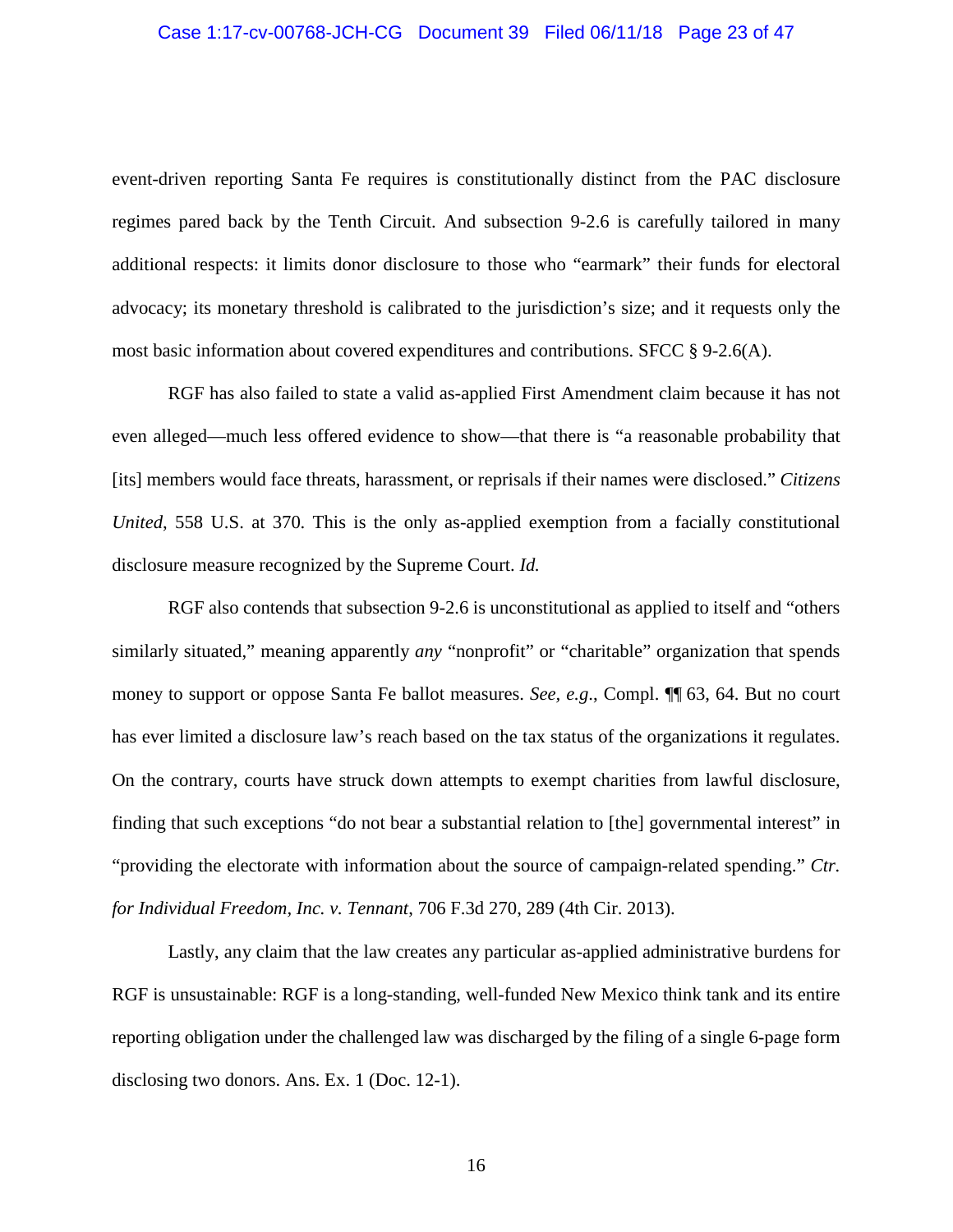For all these reasons, subsection 9-2.6 should be upheld. The simple disclosure it requires ensures that Santa Feans are informed about the interests attempting to influence their votes without which they can "look forward to a society which . . . campaigns anonymously . . . and even exercises the direct democracy of initiative and referendum hidden from public scrutiny and protected from the accountability of criticism. This does not resemble the Home of the Brave." *John Doe No. 1 v. Reed*, 561 U.S. 186, 228 (2010) (Scalia, J., concurring).

### **STANDARD OF REVIEW**

Summary judgment is proper when there is no genuine issue as to any material fact and the movant is entitled to judgment as a matter of law. Fed. R. Civ. P. 56(c). A fact is "material" if it could have an effect on the outcome of the lawsuit. *Anderson v. Liberty Lobby, Inc.*, 477 U.S. 242, 248 (1986); *Hardy v. S.F. Phosphates Ltd. Co.*, 185 F.3d 1076, 1079 (10th Cir. 1999). There is no material issue of fact for the Court to decide, and summary judgment is therefore appropriate.

### **ARGUMENT**

# **I. Disclosure Laws Serve the Important Public Interest of Informing the Electorate.**

Disclosure of the sources of funding for election-related speech has been a feature of American campaign finance law for more than a century, and the Supreme Court has consistently upheld such laws against constitutional challenge. *See Buckley v. Valeo*, 424 U.S. 1, 64-68 (1976) (upholding Federal Election Campaign Act ("FECA") disclosure requirements); *McConnell v. FEC*, 540 U.S. 93, 194-99 (2003) (upholding McCain-Feingold Act's federal disclosure requirements); *Citizens United*, 558 U.S. at 366-71 (same); *see also Citizens Against Rent Control v. City of Berkeley*, 454 U.S. 290, 299-300 (1981) ("*CARC*") (expressing approval of disclosure in ballot initiative context); *Bellotti*, 435 U.S. at 791 n.32 (same).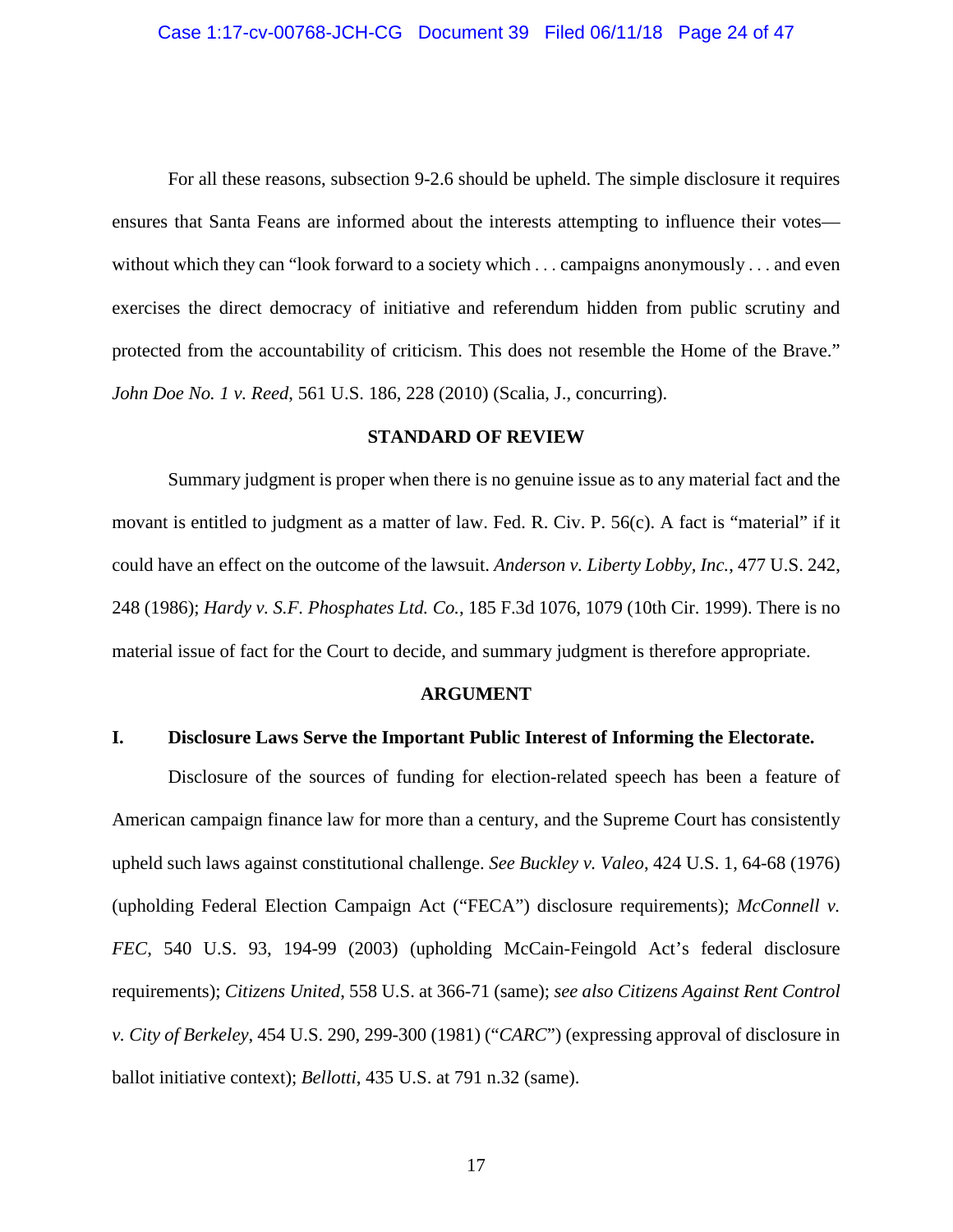## **A. Disclosure rules "do not prevent anyone from speaking" and face less demanding First Amendment scrutiny than other types of campaign finance regulation.**

The Supreme Court has consistently applied a less demanding standard of scrutiny to disclosure laws than it has to other forms of campaign finance regulation, because disclosure requirements "'impose no ceiling on campaign-related activities,' and 'do not prevent anyone from speaking.'" *Citizens United*, 558 U.S. at 366. Therefore, while restrictions on election-related expenditures are subject to "strict scrutiny," *id.* at 340, disclosure laws receive only "exacting scrutiny," *id.* at 366, and are constitutional so long as there is a "'substantial relation' between the disclosure requirement and a 'sufficiently important' governmental interest." *Id.* at 366-67.

Accordingly, even as the Court has invalidated some campaign finance laws that place limits on contributions or spending, it has consistently upheld disclosure laws as a constitutionally preferable alternative. *See id.* at 369 (describing *Buckley* and *McConnell* and noting that *United States v. Harriss*, 347 U.S. 612 (1954), "upheld registration and disclosure requirements on lobbyists, even though Congress has no power to ban lobbying itself"); *see also CARC*, 454 U.S. at 299, 294 n.4 (striking down contribution limit because "the integrity of the political system will be adequately protected" by "publication of a list of all contributors of more than \$50"); *Bellotti*, 435 U.S. at 792 & n.32 (striking down corporate expenditure ban in part because disclosure sufficed to enable "the people  $\dots$  to evaluate the arguments to which they are being subjected").

"[E]very one of [the] Circuits who have considered the question" since *Citizens United* including this one—"have applied exacting scrutiny to disclosure schemes," *Worley v. Fla. Sec'y of State*, 717 F.3d 1238, 1242 (11th Cir. 2013) (collecting cases); *see also CSG*, 815 F.3d at 1275 ("[E]xacting scrutiny is the standard that controls this case."); *Sampson*, 625 F.3d at 1255 (same).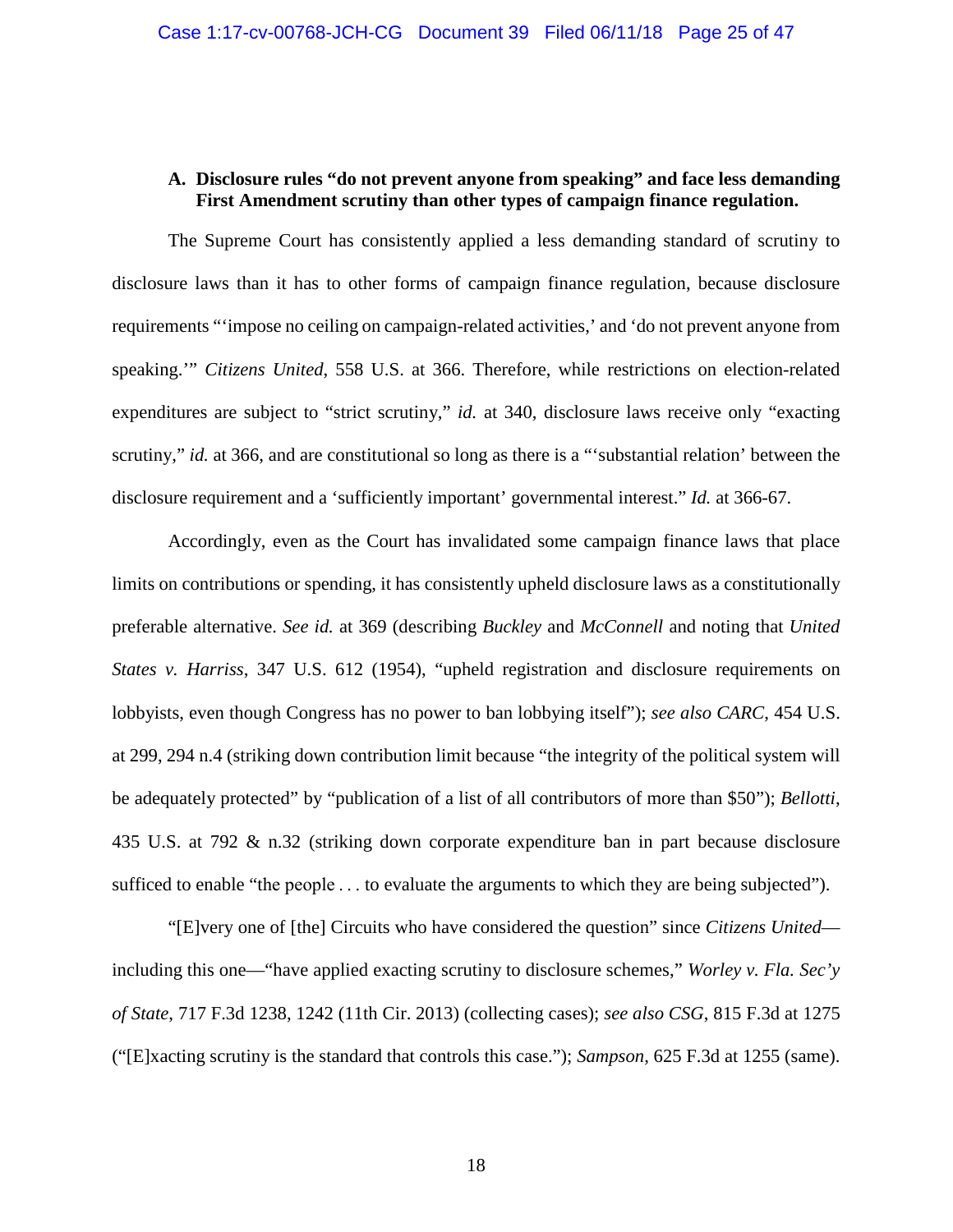# **B. The Supreme Court and this Circuit have repeatedly confirmed that disclosure of ballot-measure funding serves vital informational interests.**

Transparency ensures that voters are "'fully informed' about the person or group who is speaking," *Citizens United*, 558 U.S. at 368, and the Supreme Court has consistently upheld disclosure laws on that basis. This informational interest supports disclosure of both "the source and amount of money spent by proponents to get a measure on the ballot," *Buckley v. Am. Const. Law Found., Inc*., 525 U.S. 182, 203 (1999) ("*ACLF*"), and the source and amount of money spent to advocate for a qualified measure *on* the ballot, *CARC*, 454 U.S. at 299-300—just as it supports disclosure of the financing of candidate advocacy and lobbying.

The Supreme Court set forth the governing doctrine on disclosure in *Buckley*, where it upheld FECA's disclosure requirements, explaining that they served three important purposes: "providing the electorate with information, deterring actual corruption and avoiding any appearance thereof, and gathering the data necessary to enforce more substantive electioneering restrictions." *McConnell*, 540 U.S. at 196. The first of these, the public's informational interest, was "alone . . . sufficient to justify" disclosure laws. *Citizens United*, 558 U.S. at 369.<sup>4</sup>

As numerous courts have recognized, disclosure of those who fund independent campaign speech directly serves this interest. Knowing the identity of a speaker is critical because "a speaker's credibility often depends crucially on who he is." *Majors v. Abell*, 361 F.3d 349, 352

-

<sup>4</sup> Indeed, with respect to the disclosure of *independent* spending, which the Supreme Court believes "pose[s]" far fewer "dangers of real or apparent corruption," *Buckley*, 424 U.S. at 46, the Court has questioned whether the other two interests are relevant at all. *Buckley* noted, for instance, that had the constitutionality of the federal independent expenditure disclosure statute relied on the anti-corruption interest, that "might have been fatal," *id.* at 80; it went on to sustain the provision because, although the "corruption potential" of independent expenditures "may be significantly different" than that of contributions or coordinated expenditures, "the informational interest can be as strong." *Id.* at 81.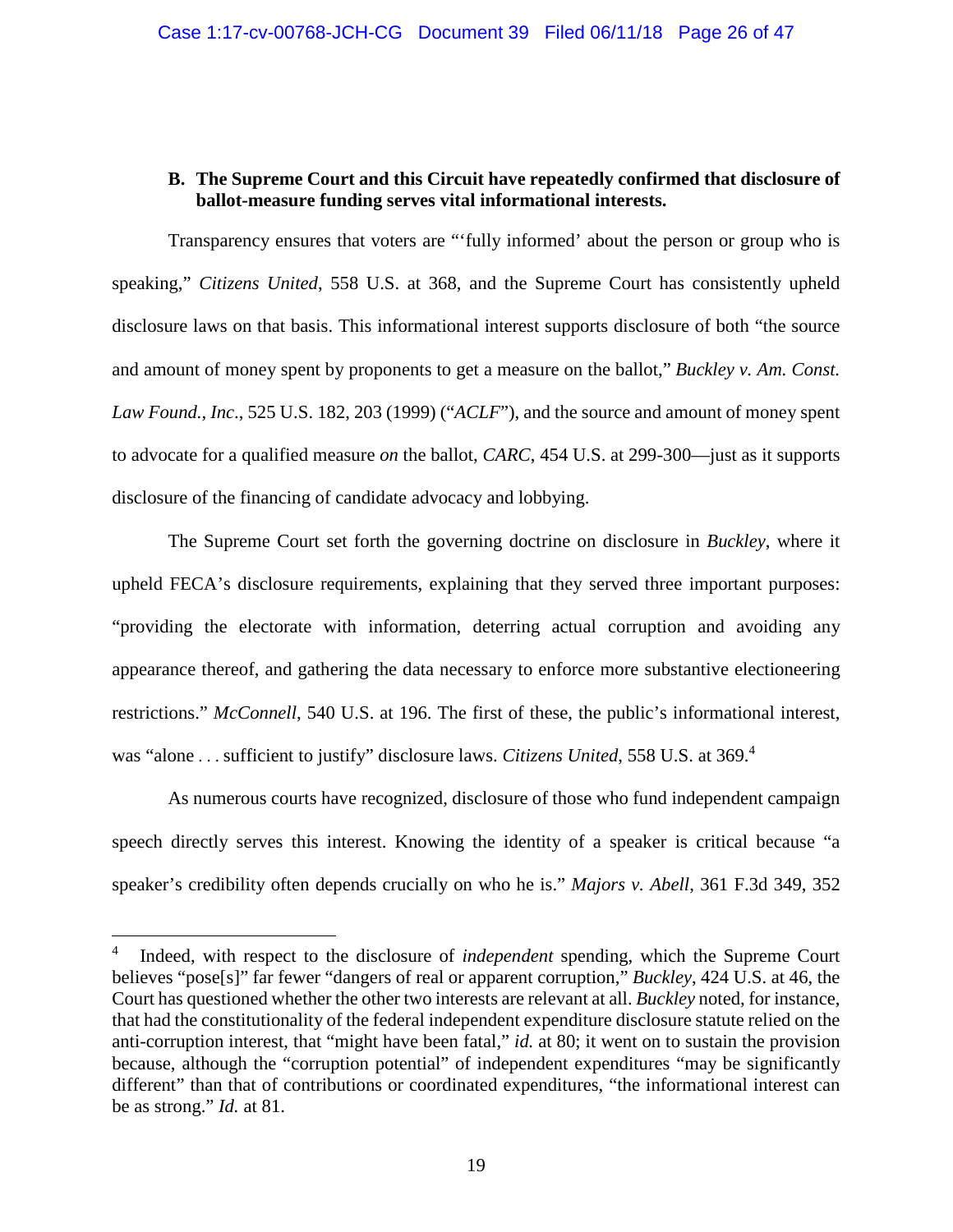#### Case 1:17-cv-00768-JCH-CG Document 39 Filed 06/11/18 Page 27 of 47

(7th Cir. 2004); *see also Nat'l Org. for Marriage v. McKee*, 649 F.3d 34, 57 (1st Cir. 2011) ("*NOM*") ("Citizens rely ever more on a message's source as a proxy for reliability and a barometer of political spin."). The campaign finance case law is replete with examples of groups that participate in elections "while hiding behind dubious and misleading names" to disguise their funding sources." *McConnell*, 540 U.S. at 128, 197. Some of these groups have "frankly acknowledged" that it can be "much more effective to run an ad by the 'Coalition to Make Our Voices Heard' than it is to say paid for by 'the men and women of the AFL-CIO.'" *Id.* at 128 n.23.

The Supreme Court has long recognized that disclosure is crucial not only in the candidate election context, but also with respect to ballot issue advocacy, because "[i]dentification of the source of advertising" for ballot measures enables the public "to evaluate the arguments to which they are being subjected." *Bellotti*, 435 U.S. at 792 n.32;*see also ACLF*, 525 U.S. at 203 ("Through the disclosure requirements  $\dots$  voters are informed of the source and amount of money spent  $\dots$ [and] will be told 'who has proposed [a measure],' and 'who has provided funds for its circulation.'" (second alteration in original)); *CARC*, 454 U.S. at 299 ("The integrity of the political system will be adequately protected if [ballot measure] contributors are identified."). Indeed, the Court has long accepted the informational interest as justification for political disclosure laws outside the context of candidate elections to support other kinds of issue-related disclosure. *See, e.g., Harriss,* 347 U.S. at 625 (upholding federal lobbying disclosure statute).<sup>5</sup>

-

<sup>5</sup> *Citizens United* confirmed that disclosure may extend to the "full range" of electioneering communications, specifically rejecting the distinction between express and issue advocacy, 558 U.S. at 368-69—as this Circuit has recognized. *Indep. Inst. v. Williams*, 812 F.3d 787, 791 (10th Cir. 2016) ("Supreme Court precedent allows limited disclosure requirements for certain types of ads prior to an election even if the ads make no obvious reference to a campaign."); *Free Speech v. FEC*, 720 F.3d 788, 795 (10th Cir. 2013); *see also Ctr. for Individual Freedom, Inc. v. Madigan*,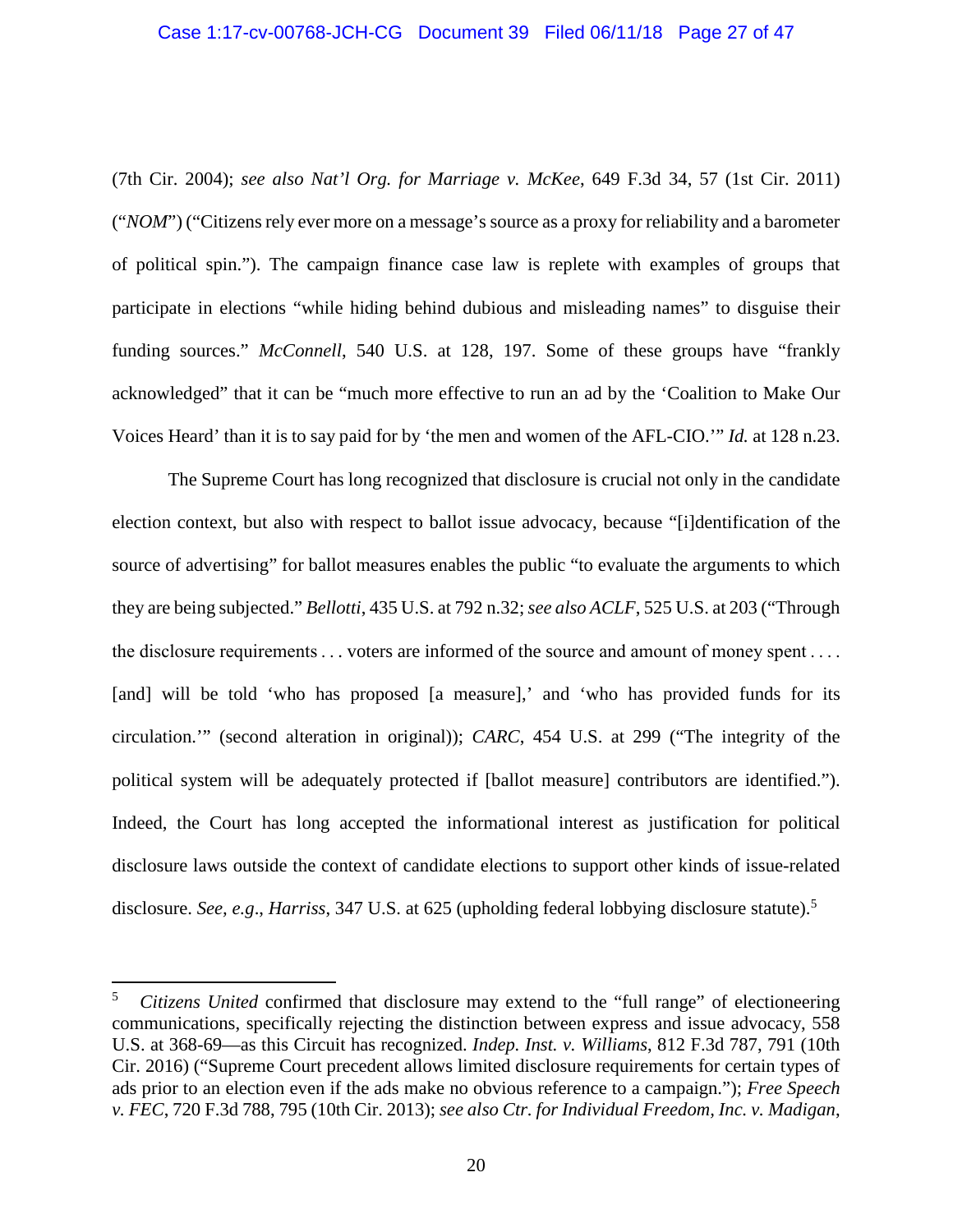#### Case 1:17-cv-00768-JCH-CG Document 39 Filed 06/11/18 Page 28 of 47

The Tenth Circuit, too, has confirmed that disclosure laws serve important informational interests in the context of ballot measure elections. *See Sampson*, 625 F.3d at 1257 (recognizing that "on three occasions [the Supreme Court] has spoken favorably of such requirements"). Although it has objected to the application of specific *political committee* disclosure laws to small groups with minimal amounts of ballot issue-related activity, it has never suggested that requiring disclosure of ballot measure advocacy is itself constitutionally suspect. Instead, it has explicitly "assume[d] that there is a legitimate public interest in financial disclosure from" ballot proposition groups, *id.* at 1259, and has recognized that "[v]oters certainly have an interest in knowing who finances support [for] or opposition to a given ballot initiative," *CSG*, 815 F.3d at 1280.

In its decisions striking down more comprehensive disclosure regimes as applied to small groups, the Tenth Circuit's concerns arose from the particular disclosure laws at issue, *i.e.*, laws requiring entities engaged in ballot measure-related advocacy to register as political committees and comply with comprehensive registration, reporting, and recordkeeping requirements, even when their "major purpose" did not relate to such advocacy. *See infra* Part II.C.2 (distinguishing PAC disclosure laws reviewed in *CSG* and *Sampson*). But these decisions simply stand for the uncontroversial proposition that the state's informational interest is not absolute: the burdens created by a disclosure law must be "balance[d]" against the strength of the state interest in the particular information it requires. *Id*. at 1278. In *CSG*, for example, the Tenth Circuit found that the informational interest was outweighed by the "substantial burdens" imposed by Colorado's PAC disclosure regime on a small group. *Id.* at 1279. It simultaneously recognized, however, that

 $\overline{a}$ 

<sup>697</sup> F.3d 464, 484 (7th Cir. 2012) ("*Citizens United* made clear that the wooden distinction between express advocacy and issue discussion does not apply in the disclosure context.").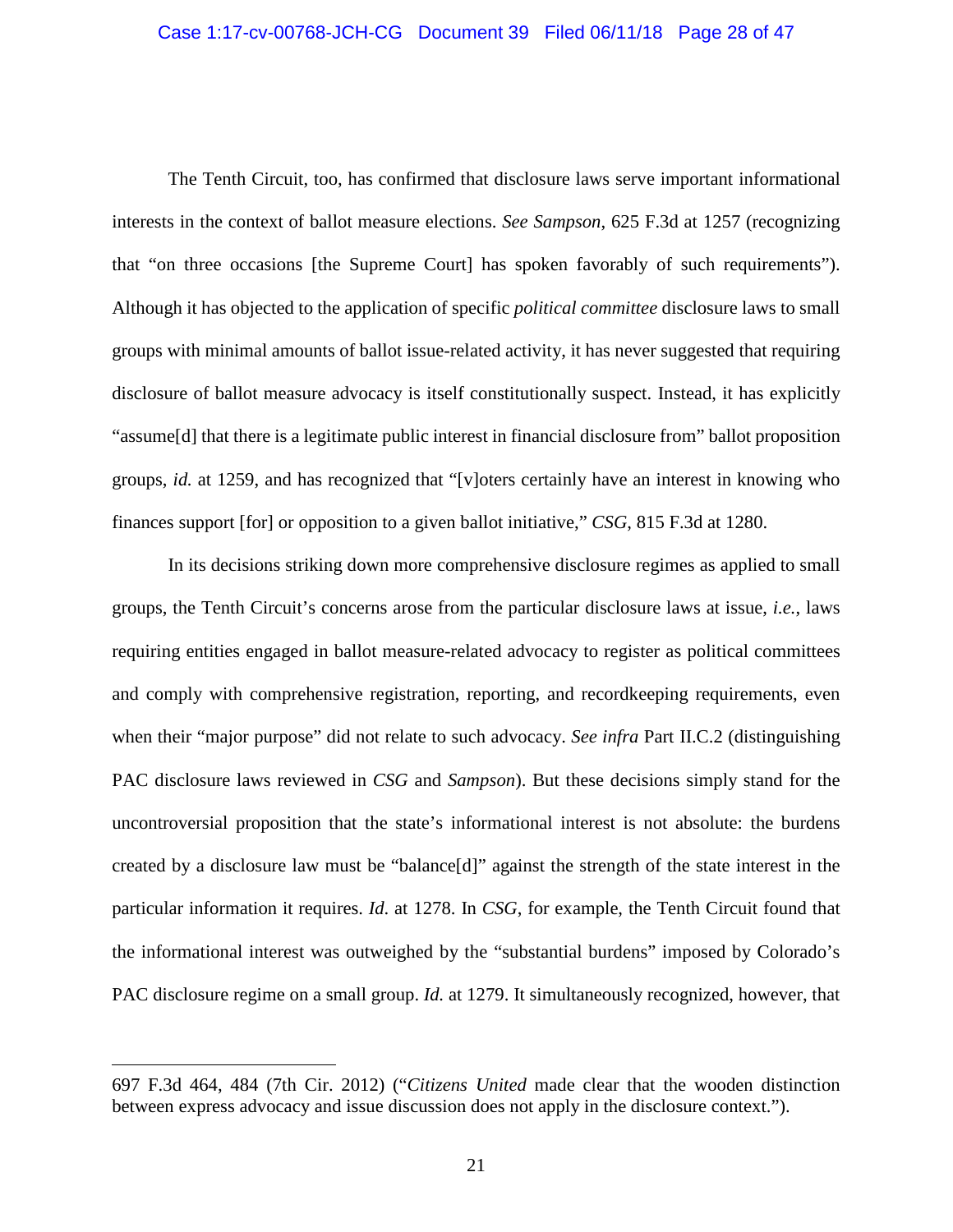#### Case 1:17-cv-00768-JCH-CG Document 39 Filed 06/11/18 Page 29 of 47

"[a]n issue committee raising or spending a meager \$200 might still be required to disclose *limited* information without violating the First Amendment." *Id*. at 1278 (emphasis added).

In short, the constitutionality of a disclosure measure turns in part on the scope of reporting required and the actual burdens imposed. The statute reviewed in *New Mexico Youth Organized v. Herrera*, 611 F.3d 669, 671 (10th Cir. 2010), for instance, required any issue group to register as a political committee and file reports until "the committee has dissolved or no longer exists." *Id.* at 673. But this is not the type of law challenged in this case: *none* of the administrative burdens identified in *Herrera* are imposed by subsection 9-2.6. *See infra* Part II.C. *Herrera*'s review of political committee status—and the similar analyses in *CSG* and *Sampson*—therefore has limited application here.

## **II. Subsection 9-2.6 Is Constitutional on its Face.**

### **A. RGF bears a heavy burden in proving facial unconstitutionality.**

RGF challenges SFCC § 9-2.6 both facially and as applied. Compl. (Request for Relief). In the First Amendment context, a court will only strike down a law as facially overbroad if a plaintiff can "demonstrate from the text of [the law] and *from actual fact* that a *substantial* number of instances exist in which the [law] cannot be applied constitutionally." *N.Y. State Club Ass'n v. City of N.Y.*, 487 U.S. 1, 14 (1988) (emphasis added). Invalidation on overbreadth grounds is "'strong medicine'" that should be employed "with hesitation, and then 'only as a last resort." *L.A. Police Dep't v. United Reporting Publ'g Corp.*, 528 U.S. 32, 39 (1999). "The Supreme Court has 'vigorously enforced the requirement that a statute's overbreadth be *substantial*' in both absolute and relative terms." *United States v. Brune*, 767 F.3d 1009, 1018 (10th Cir. 2014).

But RGF has offered no evidence to establish substantial overbreadth, and cannot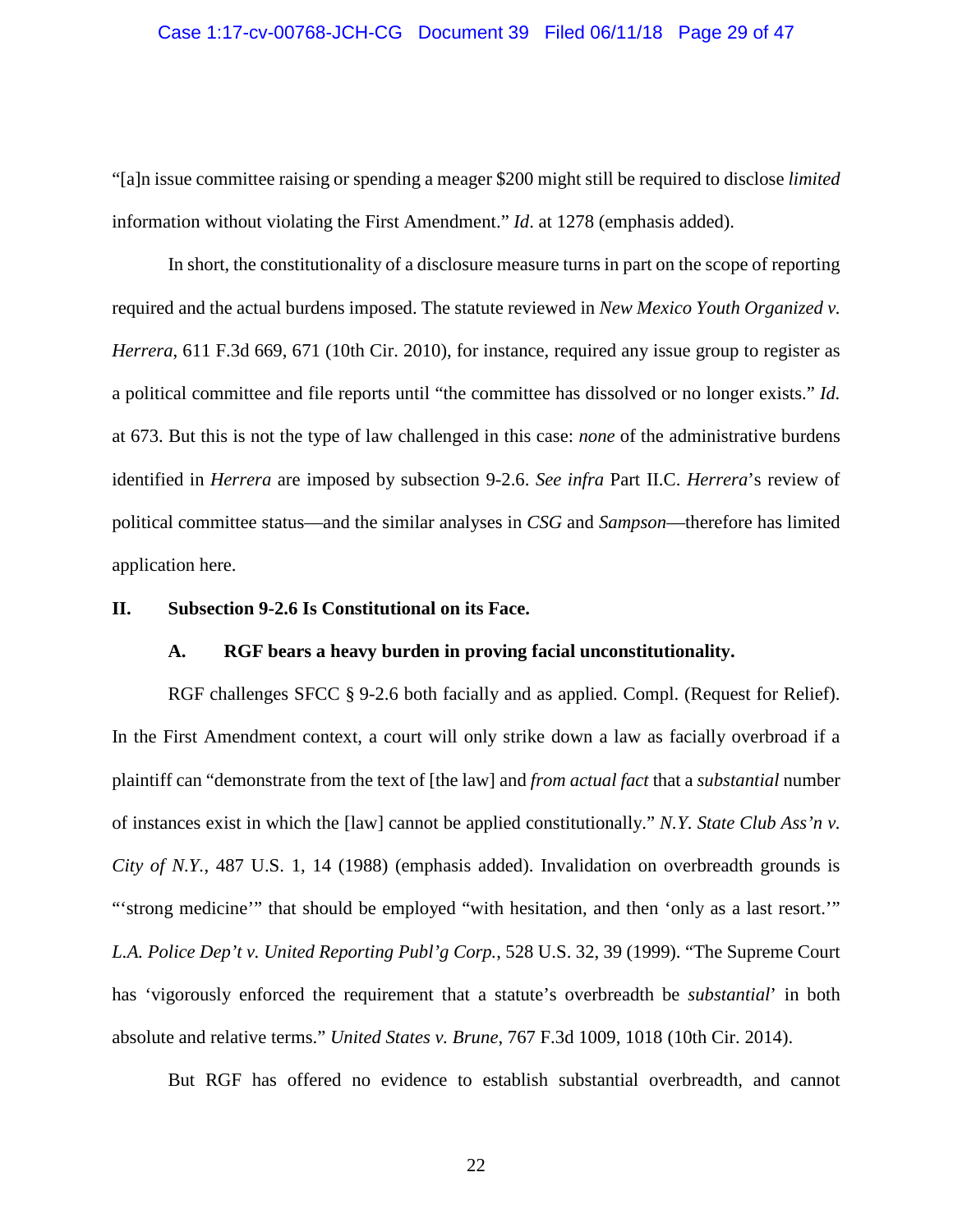#### Case 1:17-cv-00768-JCH-CG Document 39 Filed 06/11/18 Page 30 of 47

"demonstrate from the [law's] text" or "actual fact" that disclosure under subsection 9-2.6 carries the risk of a substantial number of unconstitutional applications, or that the "potential chilling effect" is "both real and substantial." *Id.* Santa Fe's law has a plainly legitimate sweep, and RGF has not identified any unconstitutional applications—much less a substantial number of them.

RGF has also failed to state a valid as-applied First Amendment claim, as discussed more fully in Part III, *infra*. The Supreme Court has recognized only one constitutionally mandated asapplied exemption from a facially valid political disclosure law: where there is "a reasonable probability that [a] group's members would face threats, harassment, or reprisals if their names were disclosed." *Citizens United*, 558 U.S. at 370; *Buckley*, 424 U.S. at 74. But RGF has not even attempted to present the "specific evidence of past or present harassment" required to claim that exemption. *Doe*, 561 U.S. at 204.

The remainder of RGF's as-applied arguments are simply facial claims dressed up in "asapplied" garb. RGF contends that subsection 9-2.6 cannot be constitutionally applied to it or "others similarly situated," Compl. ¶ 75, meaning (apparently) that the disclosure it requires would be unconstitutional with respect to *any* organization, or more narrowly, to any "nonprofit" or "charitable" organization, that spends money to support or oppose City ballot measures. *See, e.g.*, Compl. ¶ 63 (complaining that "[d]onors are less likely to donate money to *charities*" as a result of Santa Fe's law (emphasis added)); *id*. ¶ 64 (challenging application of disclosure requirements to "nonprofit[s]" or "organizations like" RGF). Ultimately, the claimed unconstitutionality does not flow from the law's application *to RGF* or its donors, but would reach any disclosure of paid political advertising in the ballot measure context. And that is precisely the relief RGF seeks: a declaration that SFCC § 9-2.6 is unconstitutional "as it relates to speech about the approval or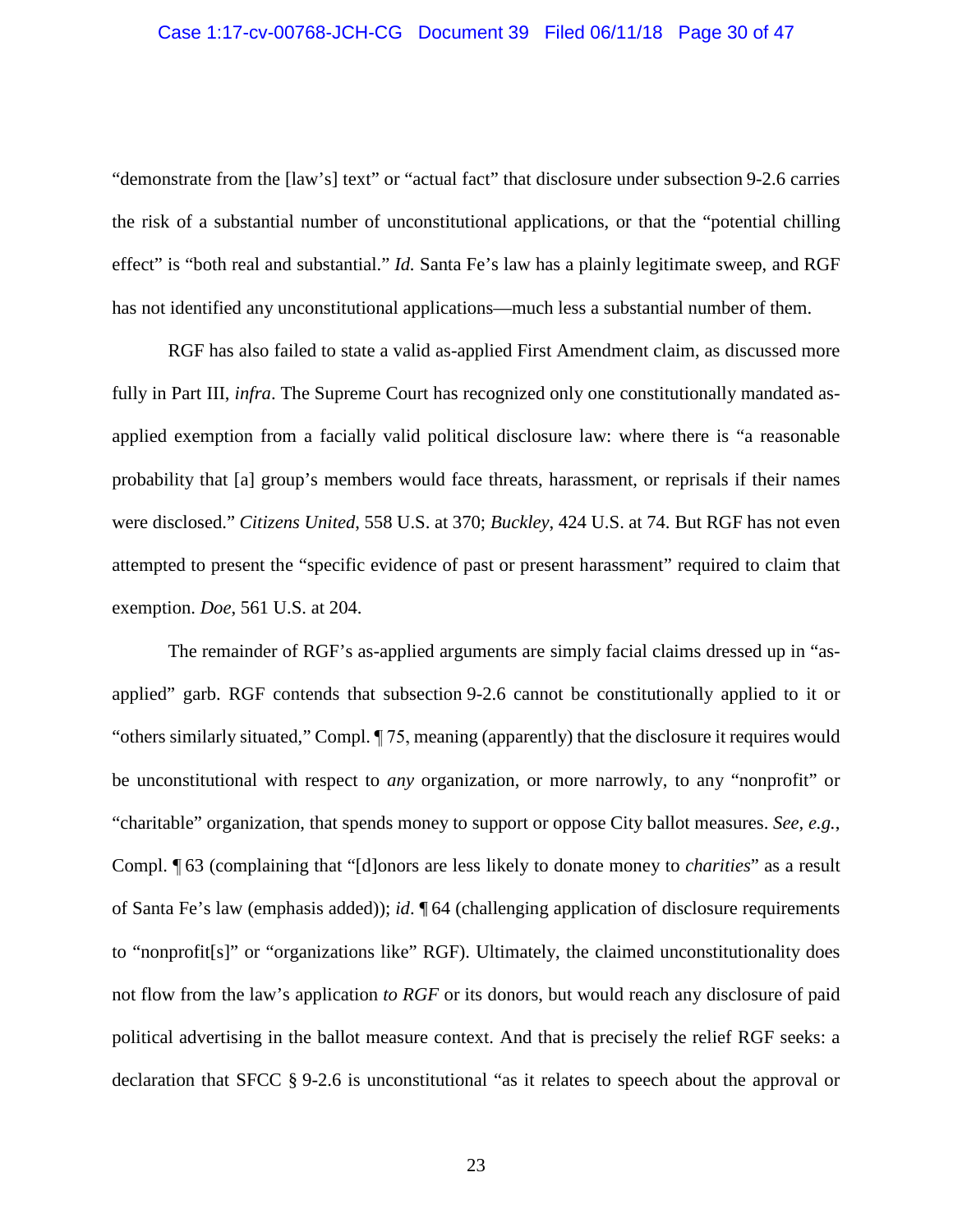#### Case 1:17-cv-00768-JCH-CG Document 39 Filed 06/11/18 Page 31 of 47

defeat of a ballot proposition," and a permanent injunction "prohibiting [Santa Fe] from administering [§ 9-2.6] as it relates to speech about municipal ballot propositions." Compl. at 13.

These are facial claims. Whether a challenge is treated as facial or as-applied "depends on how the *plaintiffs* elect to proceed—whether they seek to vindicate their own rights based on *their own circumstances* (as-applied) or . . . to invalidate a[ ] [statute] based on how it affects them *as well as other conceivable parties* (facial)." *United States v. Carel*, 668 F.3d 1211, 1217 (10th Cir. 2011) (alteration in original)*.* If RGF prevails on these claims, the "relief that would follow"—a declaratory judgment that subsection 9-2.6 cannot be constitutionally applied to *any* ballot measure-related advocacy or to any "charity" engaged in such advocacy—would necessarily "reach beyond the particular circumstances" of this case. *Doe*, 561 U.S. at 194. RGF "must therefore satisfy [the] standards for a facial challenge to the extent of that reach." *Id.* 

# **B. Disclosure of those who fund election-related speech in Santa Fe bears a substantial relation to the important informational interest articulated by the Supreme Court.**

The Campaign Code's stated purposes are virtually identical to those approved by the Supreme Court, and include: (A) "[t]hat public confidence in municipal government is essential and must be promoted by all possible means"; (B) "[t]hat political campaign contributions and expenditures be fully disclosed to the public and that secrecy in the sources and application of such contributions be avoided"; (C) "[t]hat the public's right to know how political campaigns are financed far outweighs any right that this matter remain secret and private." SFCC § 9-2.2.

The 2015 amendments to the Code were enacted to protect "the public's right to know how political campaigns are financed" and to ensure that political spending would be "fully disclosed to the public." SFCC § 9-2.2(B). And the public plainly supported the effort. At the Board's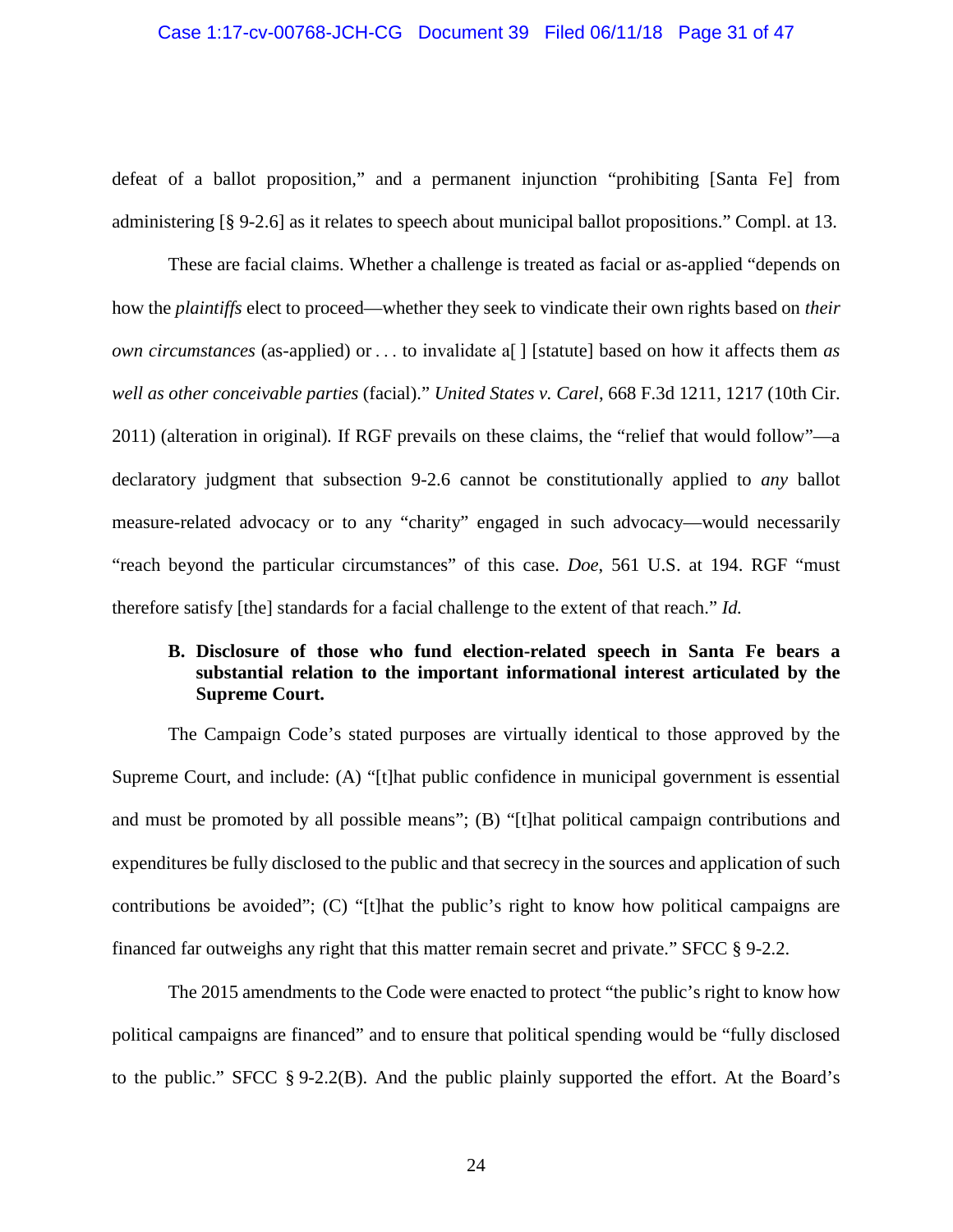# Case 1:17-cv-00768-JCH-CG Document 39 Filed 06/11/18 Page 32 of 47

January 21, 2015 meeting, for example, public commenters expressed "dismay[] at the amount of dark money brought to bear on the races," Facts  $\P$  24, and said "there was frustration, because often you could not be sure where the outside money came from" and "people need to have confidence in the electoral system." ECRB R. at 21 (Jan. 21 Mins. at 8) (Heldmeyer). And a letter read into the record from the League of Women Voters of Santa Fe County further urged the ECRB to adopt recommendations that would "ensure the public's right to know"—such as by "increasing the extent to which there is disclosure of sources of outside funding." Facts ¶ 24.

And later, at the City Council hearing, numerous local citizens again spoke in favor of transparency. For example, the President of the Santa Fe Chamber of Commerce voiced strong support for the ECRB's recommendations, emphasizing his members' particular support for "steps forward in terms of efficiency and transparency," which he called the issue "of most concern to business people and citizens of Santa Fe." Facts [27.6]

It is undisputed that RGF's "No Way Santa Fe" campaign had an explicit electoral purpose. The website, video, and proposed mailers expressly advocated the defeat of the soda tax measure. Facts ¶ 46-53. Fundraising appeals make plain that RGF solicited and received large contributions for the specific purpose of "kill[ing]" the soda tax measure. Facts ¶ 44-45. Under longstanding Supreme Court precedent, City voters had an interest in knowing who was funding this effort.

-

<sup>6</sup> Mr. Brackley also penned an op-ed in the New Mexican, *see* Facts ¶ 27, decrying the growing prevalence of undisclosed "dark" money in Santa Fe: "[O]utside money is increasingly playing a role in our local elections, and it requires a fix to our system. This money comes from groups and organizations that do not have to disclose their spending, and in Santa Fe, we saw the impact of this 'dark' money firsthand during the 2013 mayoral race." *See also People for Pearce v. Oliver*, No. 17-CV-752 JCH/SMV, 2017 WL 5891763, at \*2 n.2 (D.N.M. Nov. 28, 2017) (noting that "[c]ourts may take judicial notice of publications introduced to 'indicate what was in the public realm at the time, not whether the contents of those articles were in fact true'").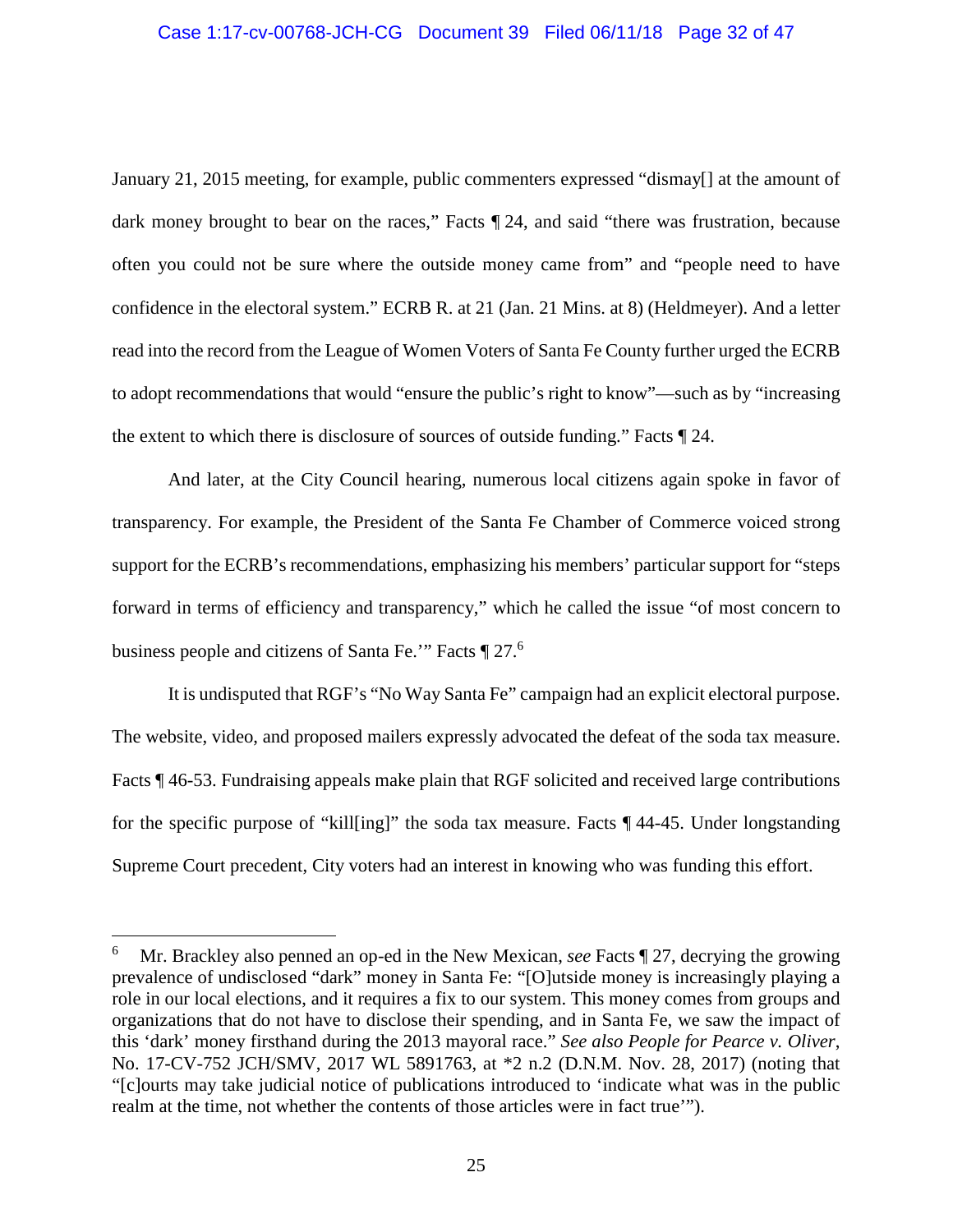## **C. Subsection 9-2.6 is carefully drawn so that it sweeps no more broadly than necessary to achieve its purpose.**

Santa Fe is under no obligation to demonstrate that its disclosure law is the "least restrictive means" of achieving its purpose; that standard is reserved for laws that trigger strict scrutiny. Nevertheless, the City was careful to craft a law that imposes only minimal reporting obligations and reaches no further than necessary to serve its important purposes. This is more careful tailoring that the Supreme Court or this Circuit have demanded of disclosure laws, and easily passes muster.

#### *1. The reporting required is minimal.*

When—and only when—a "person" spends \$250 to advocate for the passage or defeat of a ballot measure, it must submit a simple form setting forth basic information about its campaignrelated expenditures and contributions. Expenditures need only be specified "by date, the amount of the expenditure, the name and address of the person or entity where an expenditure was made and the purpose of the expenditure." SFCC § 9-2.6. Information about contributions need only include the "date, amount of contribution, name, address and occupation of the person or entity from whom the contribution was made," and only extends to contributions received "for the purpose of paying for such expenditures." *Id*. The Act requires an entity like RGF, unlike a political committee, to submit this information once, when it reaches the \$250 threshold, and it is required to undertake additional reporting only if it makes ongoing expenditures to influence voters. *Id*.

Nothing in subsection 9-2.6 or any other provision of the Code imposes a significant burden. The great majority—if not all—of this information would already be maintained by a nonprofit group through standard bookkeeping undertaken in the ordinary course of business. Indeed, 501(c)(3) organizations, such as RGF, are already subject to far more extensive reporting and recordkeeping requirements under federal tax law. These include filing a Form 990 as their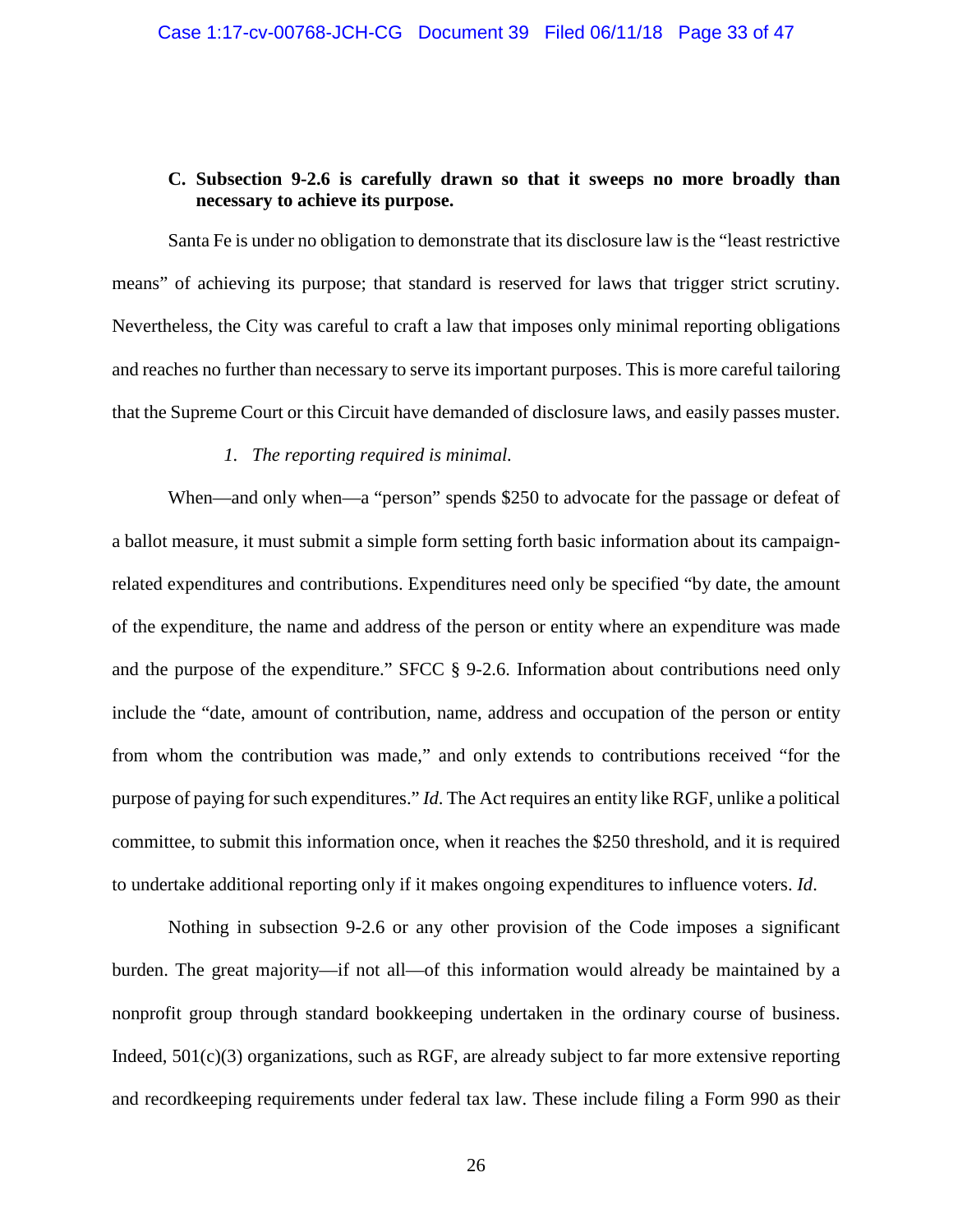#### Case 1:17-cv-00768-JCH-CG Document 39 Filed 06/11/18 Page 34 of 47

annual return with the IRS every year, as well as an accompanying Schedule B disclosing the names and addresses of each contributor who gave the greater of \$5,000 or two percent of the contributions received during the year. For these reasons, the IRS recommends that each taxexempt group maintains comprehensive records of "its donors and grantors and the amount of cash contributions or grants . . . received from each." Def. Ex. J (IRS Compliance Guide, at 15).

Lastly, the earmarking provision in subsection 9-2.6 means that many groups, as a practical matter, need only disclose a handful of donors, all of whom gave specifically to further the group's campaign-related spending. Here, RGF disclosed a total of two contributors who gave specifically to further its No Way Santa Fe initiative. And RGF admits that no more than five donors in the last *four years* have earmarked their contributions for ballot measure spending, Def. Ex. K (RGF Resp. to Interrog. 3), although RGF engaged in multiple campaigns during that time frame.

# *2. The event-driven reporting Santa Fe requires is doctrinally distinct from more onerous PAC disclosure regimes.*

The reporting requirements are undemanding by design. The City Council carefully tailored them to ensure that they did not impose the far more extensive burdens that come with PAC status. Both the Supreme Court and the Tenth Circuit have distinguished PAC disclosure regimes from the type of event-driven, minimally burdensome reports that subsection 9-2.6 requires. *See, e.g.*, *Indep. Inst. v. Williams*, 812 F.3d 787, 795 n.9 (10th Cir. 2016).

PAC regulation typically entails a host of "[d]etailed recordkeeping and disclosure obligations, along with the duty to appoint a treasurer and custodian of records." *FEC v. Mass. Citizens for Life*, 479 U.S. 238, 254 (1986) ("*MCFL*"). These requirements may include formal registration, regular reporting, and other organizational burdens such as the creation and maintenance of segregated bank accounts and years-long record-keeping. *Id*. at 253-54 (detailing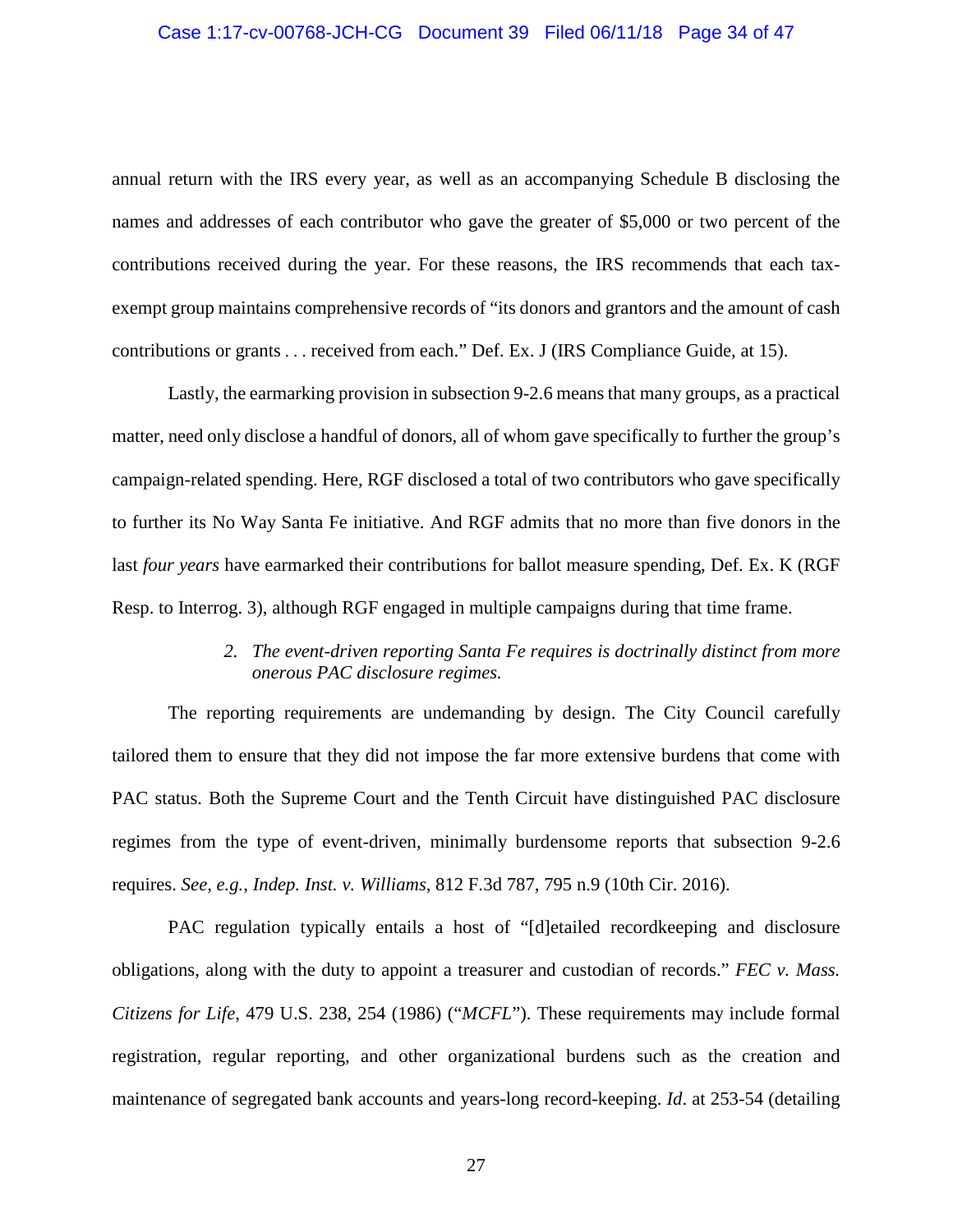# Case 1:17-cv-00768-JCH-CG Document 39 Filed 06/11/18 Page 35 of 47

federal law requirements for PACs). Recognizing that PAC status comes with attendant burdens such as "the need to assume a more sophisticated organizational form, to adopt specific accounting procedures, [and] to file periodic detailed reports," *id*. at 255, the Supreme Court has indicated that formal PAC status creates burdens that "small entities may be unable to bear." *Id*. at 254.

But subsection 9-2.6 imposes no such requirements on RGF or any other organization. It simply requires an entity to file an event-driven report for the benefit of voters when it spends \$250 to influence their votes. Unlike a PAC, an entity meeting this threshold need not comply with other aspects of Santa Fe's campaign finance laws. It need not: register itself by filing a statement of organization, *see* SFCC § 9-2.7; appoint a treasurer or custodian of records, *see id*. § 9-2.8; open and maintain a separate campaign depository, *id*. § 9-2.9(H)(1); file regular disclosure reports on a fixed schedule, *id*. § 9-2.10; file a statement in reporting periods with no campaign spending, *id*. § 9-2.13; disclose and itemize every receipt and disbursement, *id*. § 9-2.11; liquidate and disburse all funds at the conclusion of a campaign, *id*. § 9-2.9(H)(3); or maintain its records for two years following a campaign, *id*. § 9-2.9(F)—although it likely does so anyway, *see* Facts ¶¶ 34-36, *supra*. In short, an organization that meets the threshold need not "assume a more sophisticated organizational form . . . adopt specific accounting procedures, [or] . . . . file detailed periodic reports." *MCFL*, 479 U.S. at 255. Only "political committees" must do so.<sup>7</sup>

Subsection 9-2.6's simple, event-driven disclosure of expenditures made to influence voters and contributions given "for the purpose of paying for such expenditures" is not comparable

-

<sup>7</sup> The Code's provisions regulating PACs are closely circumscribed by the narrow definition of "political committee," which includes only entities "formed for the principal purpose" of engaging in certain specific kinds of electioneering activities in City elections. SFCC § 9-2.3(N). RGF's alleged activities do not meet that definition, and it does not challenge these provisions.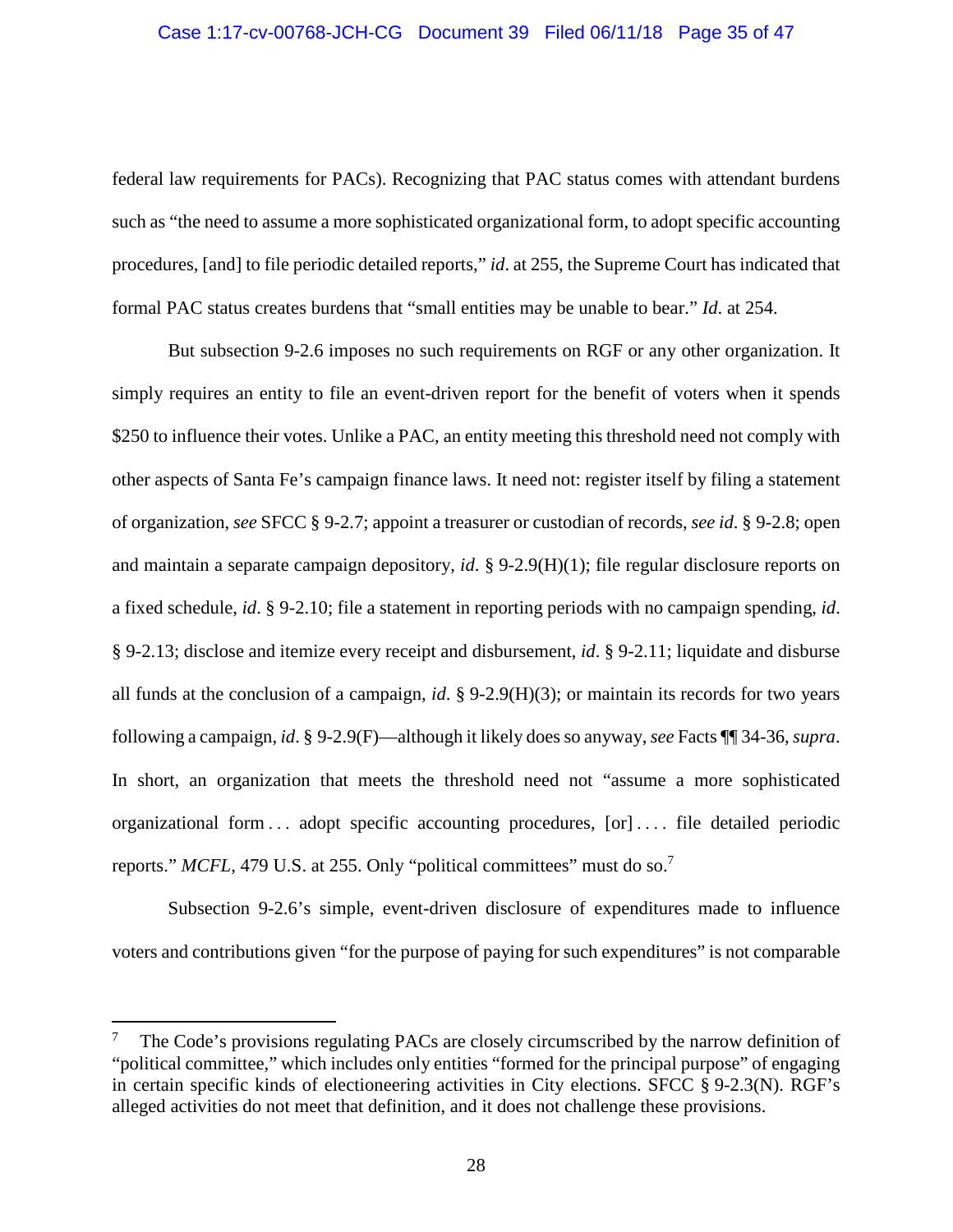#### Case 1:17-cv-00768-JCH-CG Document 39 Filed 06/11/18 Page 36 of 47

to the extensive obligations imposed by the Colorado "issue committee" disclosure law reviewed in *Sampson* and *CSG*. In *Sampson*, the court of appeals emphasized that Colorado required any group of two or more persons who spent \$200 on a *statewide* ballot issue "(1) to register as an issue committee, (2) to establish a committee bank account with a separate tax identification number, and (3) to comply with the reporting requirements." 625 F.3d at 1251. In *CSG*, the court noted that Colorado's online filing system included thirty-five training videos to ease compliance with the law's extensive reporting regime, which required groups to file twelve annual reports detailing their activity in minute detail. 815 F.3d at 1279. *CSG* was also based on a full trial record demonstrating the law's particular effects on the plaintiff, who, among other things, was assessed a late-filing penalty after submitting a disclosure report one day late—because her house had flooded. *Id.* at 1273. *See infra* Part III.C.

Subsection 9-2.6 does not trigger political committee status for RGF or other organizations and includes none of the attendant requirements. The legal regimes are simply incomparable. And the Tenth Circuit itself has recognized precisely this distinction, noting that "[t]he obligations that come with political committee status, including reporting and auditing requirements . . . tend to be considerably more burdensome than disclosure requirements." *Indep. Inst.*, 812 F.3d at 795 n.9.

Other Circuits, too, have been clear that the type of event-driven reporting that characterizes subsection 9-2.6 is a relatively light burden indicative of careful tailoring. The Seventh Circuit, for example, explained that a "one-time, event-driven disclosure rule is far less burdensome than the comprehensive registration and reporting system imposed on political committees." *Wisc. Right to Life, Inc. v. Barland*, 751 F.3d 804, 824 (7th Cir. 2014). The eventdriven nature of reporting requirements has often been the saving grace of disclosure legislation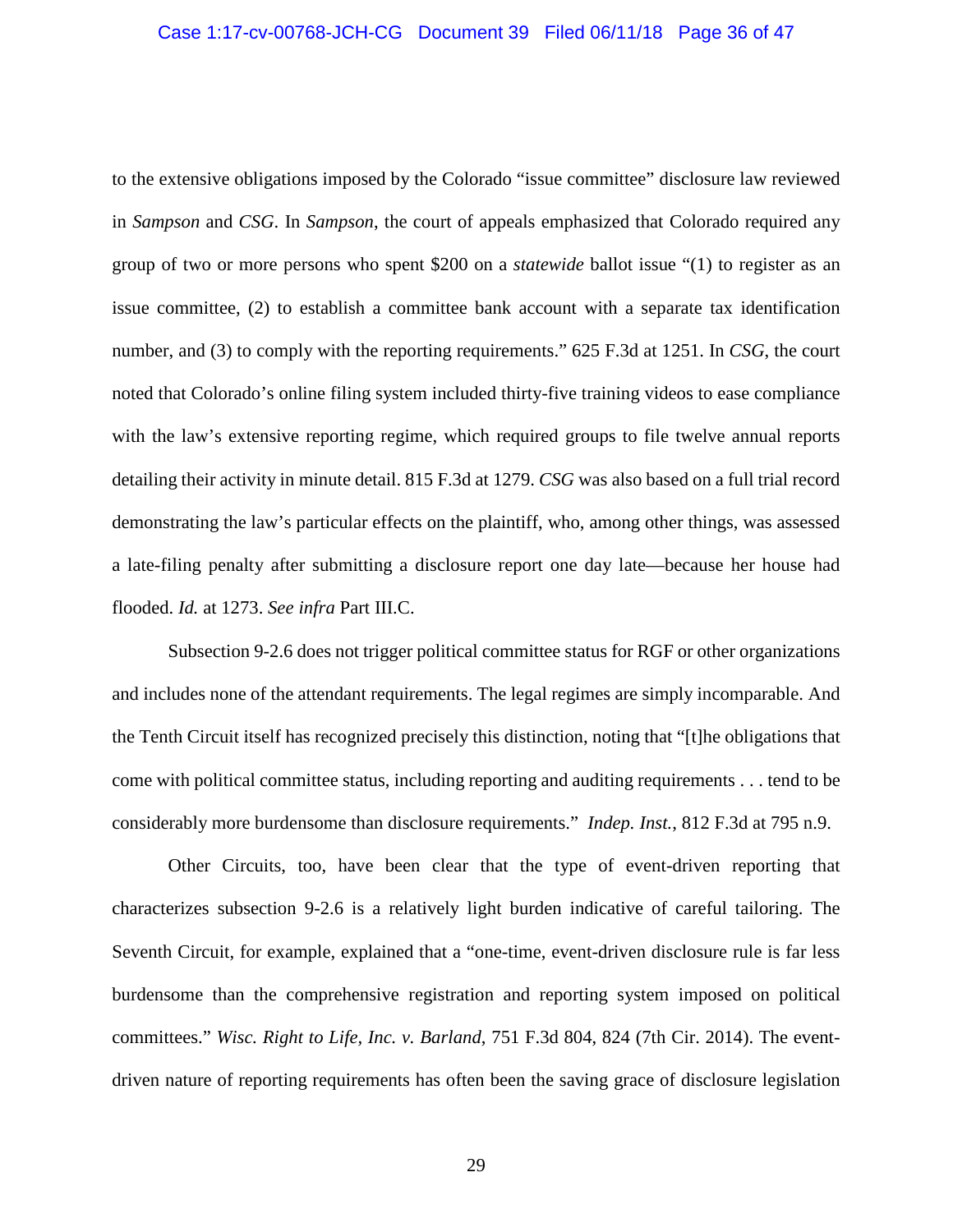# Case 1:17-cv-00768-JCH-CG Document 39 Filed 06/11/18 Page 37 of 47

far more extensive than Santa Fe's. The Third Circuit, for example, upheld a Delaware law requiring comprehensive, but event-driven reporting in part because "[d]isclosure that is singular and event-driven is far less burdensome than the comprehensive registration and reporting system oftentimes imposed on political committees." *Del. Strong Families v. Att'y Gen. of Del.*, 793 F.3d 304, 312 n.10 (3d Cir. 2015) ("*DSF*") (citation omitted) (upholding law requiring groups spending \$500 or more on electioneering ads to disclose *all* contributors for as much as the preceding four years). Unlike Santa Fe's law, the Delaware law contained no earmarking provision. *See infra* Part II.C.3; *see also Yamada v. Snipes*, 786 F.3d 1182, 1199 n.9 (9th Cir. 2015) (upholding Hawaii disclosure law because it was "contingent on an organization's ongoing contributions and expenditures, reflecting its close<sup>[]</sup> tailoring to Hawaii's informational interest"). Each of these decisions upheld the laws in large part because they were event-driven and thus appropriately tailored to the informational interest at stake.<sup>8</sup> So too is Santa Fe's.

In other words, the Supreme Court and the courts of appeals have all recognized the constitutionally relevant distinction between event-driven disclosure laws like Santa Fe's—which have been uniformly upheld following *Citizens United*—and the political committee disclosure regimes that troubled the court of appeals in *Sampson* and *CSG*. The latter have been overwhelmingly upheld, too, except for a few laws, like Colorado's, which simply went too far. *See, e.g.*, *Justice v. Hosemann*, 771 F.3d 285, 287-89 (5th Cir. 2015) (rejecting facial challenge to

<sup>8</sup> The Eighth Circuit, conversely, has cut back laws *because* they lacked the carefully tailored features of Santa Fe's. *See Minn. Citizens Concerned for Life, Inc. v. Swanson*, 692 F.3d 864, 873 (8th Cir. 2012) (narrowing a PAC-style disclosure law to allow its event-driven reporting, but eliminating the law's *ongoing* reporting requirement, which was "potentially perpetual regardless of whether the association ever again makes an independent expenditure"); *Iowa Right to Life Comm. v. Tooker*, 717 F.3d 576, 597 (8th Cir. 2013).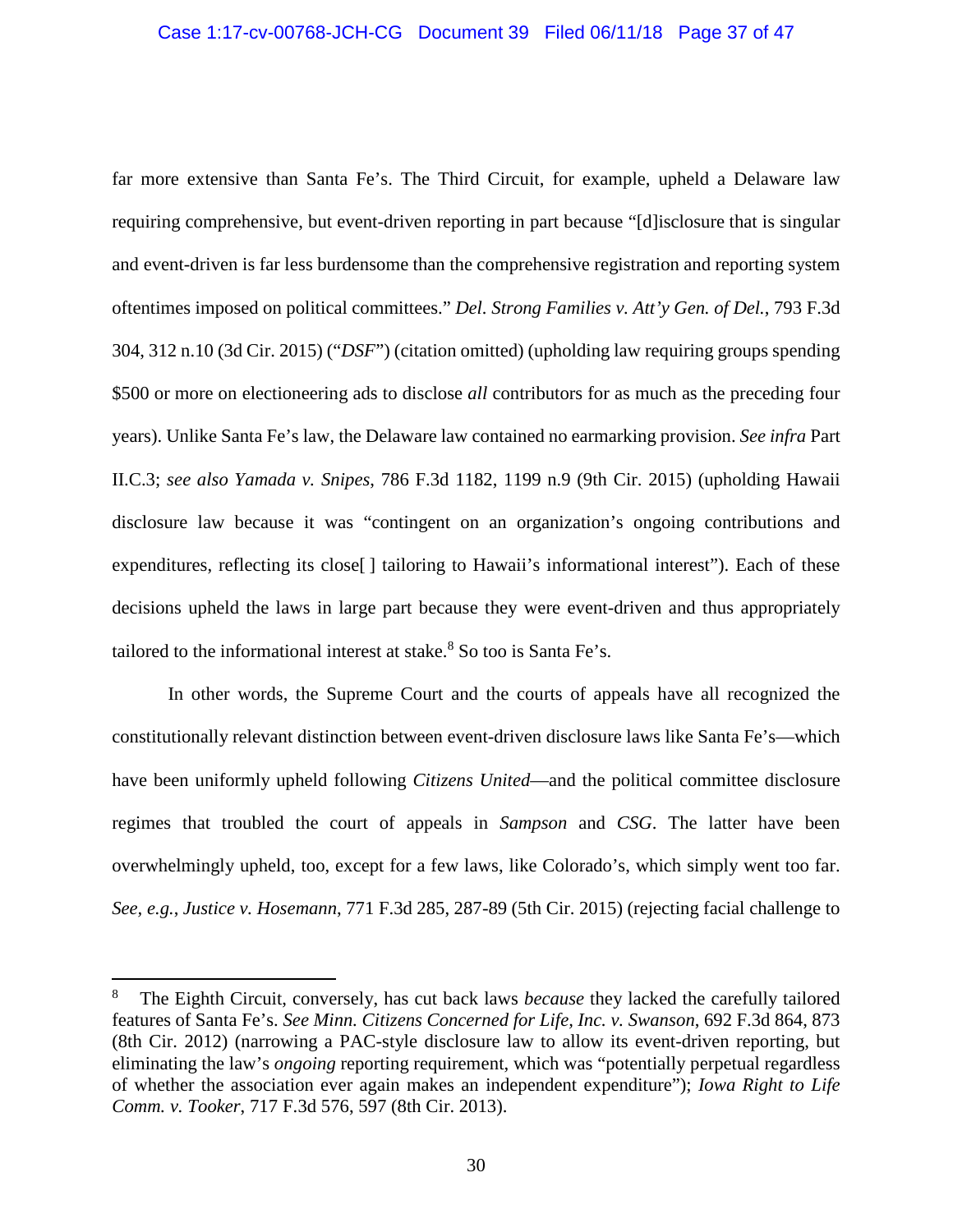#### Case 1:17-cv-00768-JCH-CG Document 39 Filed 06/11/18 Page 38 of 47

Mississippi law requiring group that raises or spends \$200 to register and submit detailed periodic contribution and spending reports), *cert. denied*, 136 S. Ct. 1514 (2016). 9

#### *3. Only "earmarked" contributions must be reported.*

In addition to its event-driven reporting structure, subsection 9-2.6 is also narrowed by an "earmarking" limitation. When an organization meets the spending threshold, its one-time report need include details about only those "contributions received *for the purpose of paying for* [the relevant] expenditures." SFCC § 9-2.6 (emphasis added). The provision does not require RGF or any other organization to disclose all of its donors; rather, organizations must disclose information about only those who contributed and "earmarked" their contribution for the relevant election communication. This limitation thus focuses the law on Santa Fe's underlying interest: informing voters about who seeks to influence their votes and how they seek to do so.

The Tenth Circuit has discussed such provisions favorably. When it upheld Colorado's electioneering communications disclosure requirements as applied to a  $501(c)(3)$  group, the Circuit noted that "it is important to remember that the [group] need only disclose those donors who have specifically earmarked their contributions for electioneering purposes" in assessing the careful tailoring of the law. *Indep. Inst.*, 812 F.3d at 797. Similarly, the Third Circuit has indicated that "an earmarking limitation . . . result[s] in a more narrowly tailored statute. *DSF*, 793 F.3d at 312. To be sure, the absence of an earmarking provision does not necessarily render a reporting requirement insufficiently tailored, *see id*. Nevertheless, the presence of such a provision

 $\overline{a}$ 

<sup>9</sup> The Supreme Court has been invited to review nearly every one of these post-*Citizens United* disclosure decisions—and has declined to do so each time. *See, e.g.*, *DSF*, 793 F.3d 304 (3d Cir. 2015), *cert. denied sub nom. DSF v. Denn*, 136 S. Ct. 2376 (2016); *Yamada*, 786 F.3d 1182 (9th Cir.), *cert. denied sub nom. Yamada v. Shoda*, 136 S. Ct. 569 (2015); *Worley*, 717 F.3d at 1240, *cert. denied sub nom. Worley v. Detzner*, 571 U.S. 991 (2013).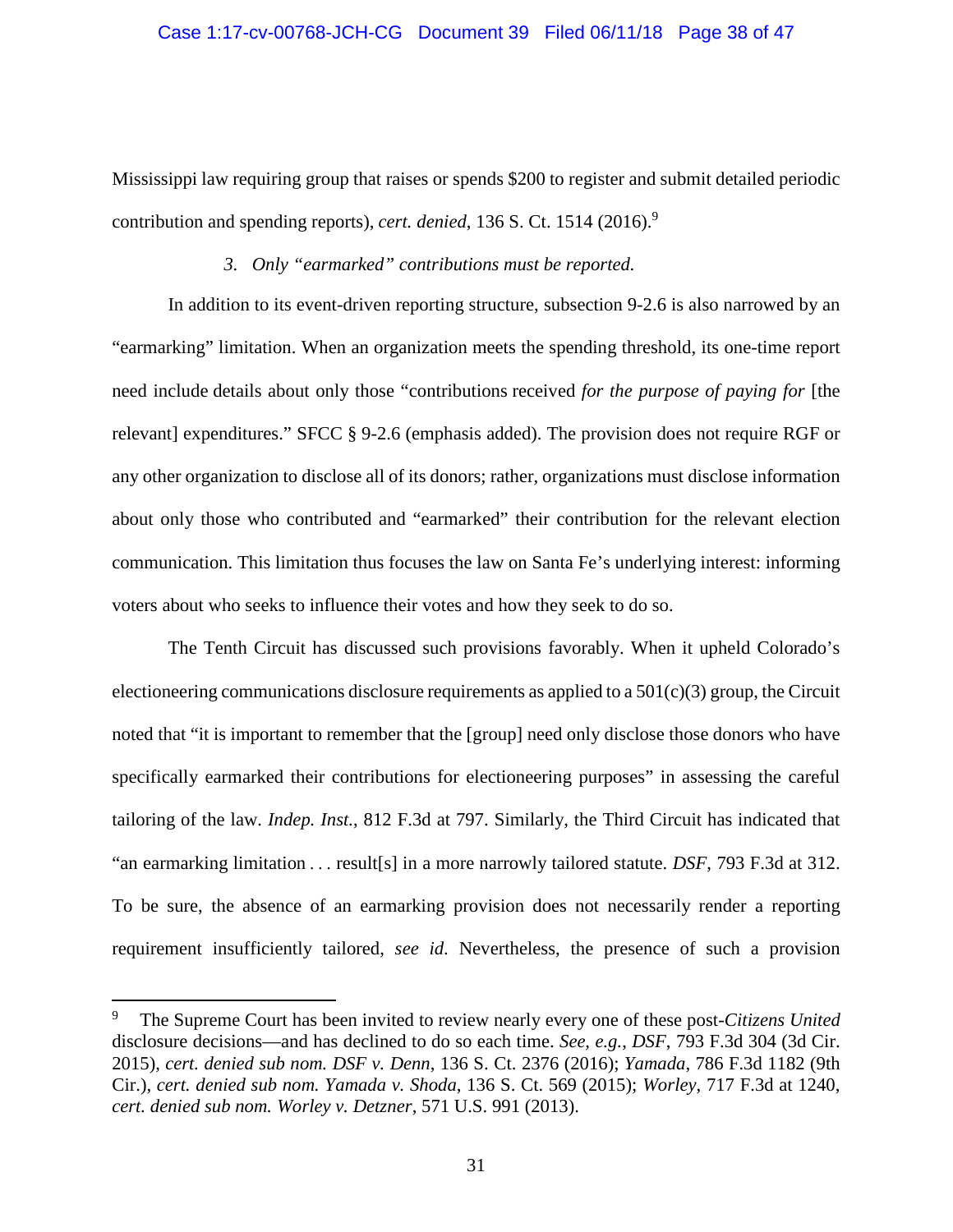highlights just how prudently the Santa Fe City Council approached this issue. It took careful steps to ensure that organizations like RGF would face minimal burdens in filing the necessary reports requiring them to do so only on an event-driven basis and reaching only those contributors who specifically intended to influence elections—in order to ensure that the law was appropriately tailored to the important interests it serves.

# *4. The provision applies to local elections in a small city, and its coverage is tailored accordingly.*

The City of Santa Fe is a relatively small jurisdiction, and the disclosure requirements in subsection 9-2.6 reflect that fact—for example, in the relevant dollar thresholds and the targeting criteria. The cost of Santa Fe political campaigns is quite low and even \$250 can buy a significant amount of exposure for a political message. *See, e.g.*, ECRB R. 60 (Mar. 18 Mins. at 10) (noting that \$500 would likely be in the top 1% of contributions in City elections).

As the Tenth Circuit has noted, it is appropriate that "a disclosure threshold for state elections is lower than an otherwise comparable federal threshold. Smaller elections can be influenced by less expensive communications." *Indep. Inst.*, 812 F.3d at 797. This principle has guided judicial review of event-driven reporting laws nationwide, with respect to disclosure in both candidate and ballot measure elections. *See, e.g.*, *DSF*, 793 F.3d at 310 (upholding \$500 threshold in part because "Delaware is a small state," so "[i]t is unsurprising that Delaware's thresholds are lower than those for national elections"); *Justice*, 771 F.3d at 288 (noting that "[s]ome states with large populations set the [PAC] registration bar higher," and identifying Texas's \$500 threshold as one such example); *cf*. *NOM*, 649 F.3d at 60 (upholding Maine's \$100 threshold based on *Buckley*'s instruction to "grant[] judicial deference to plausible legislative judgments" as to the appropriate reporting threshold).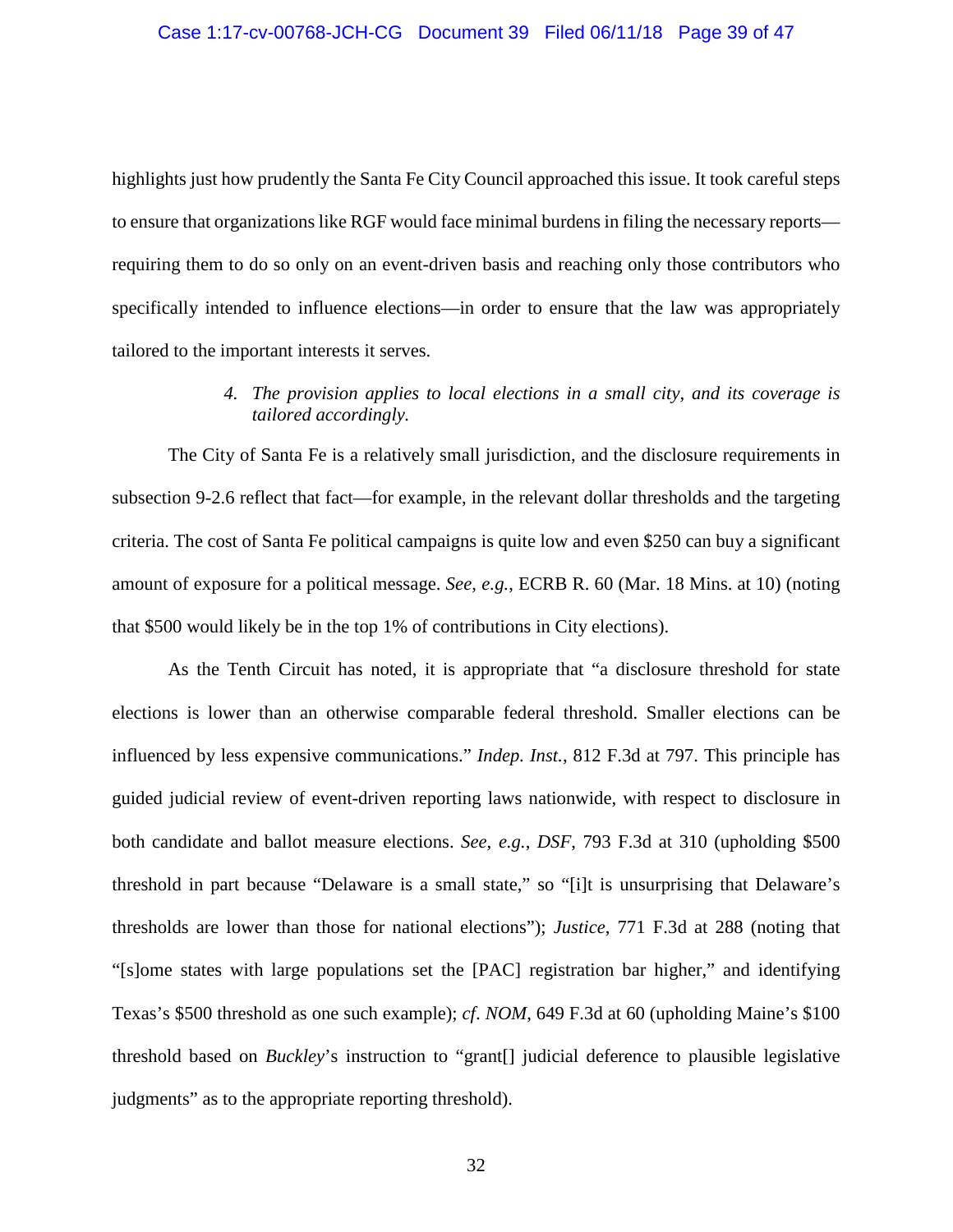#### Case 1:17-cv-00768-JCH-CG Document 39 Filed 06/11/18 Page 40 of 47

Subsection 9-2.6 is also tailored to the small scale of Santa Fe elections in its approach to the disclosure of group-to-group financial transfers. Several commenters urged the ECRB to adopt a more penetrating disclosure provision to address the so-called "Russian doll" problem, *i.e.*, the use of successive group-to-group transfers to conceal the original source of campaign funds and thus impede meaningful disclosure. There was extensive discussion of the legal and practical implications of various proposals designed to capture this activity, *see*, *e.g.*, ECRB R. at 63-64 (discussion draft), but the Board ultimately concluded that the complexity of multi-step "traceback" measures was not suitable for a small jurisdiction like Santa Fe, and could pose "an impossible technical burden." Def. Ex. A at 40 (City Council Mins. at 59); Miller Decl. ¶¶ 33-36.

## **III. Subsection 9-2.6 Is Constitutional As Applied to RGF.**

## **A. RGF has not met the standard for an as-applied "harassment" exemption from Santa Fe's facially valid disclosure requirement.**

The Supreme Court has recognized only one basis for an as-applied challenge to an election-related disclosure requirement: "if there were a reasonable probability that the group's members would face threats, harassment, or reprisals if their names were disclosed." *Citizens United*, 558 U.S. at 370. To obtain this narrow exemption, a group must show "specific evidence" of past or present harassment of group members, harassment directed against the organization itself, or a pattern of threats or specific manifestations of public hostility." *Doe*, 561 U.S. at 204 (citation omitted).

RGF has not made such a showing. Indeed, it is unclear whether RGF is even claiming this particular as-applied exemption from disclosure. It asserts that it is "aware of" donors who "prefer to keep their donations private." Compl. ¶ 13. But "the desire for privacy and loss of donations alone does not render viable an as-applied challenge to a disclosure regime." *Citizens United v.*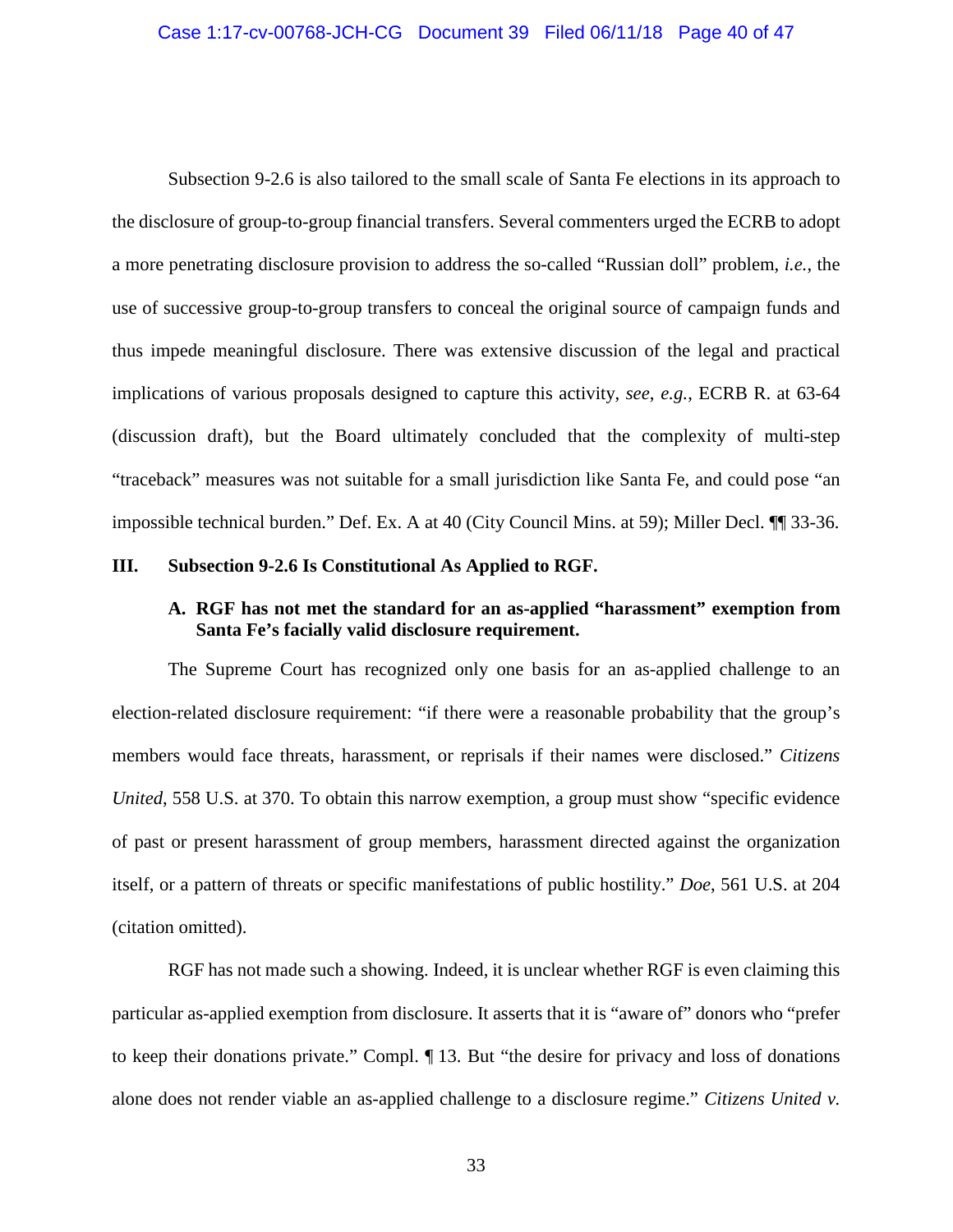#### Case 1:17-cv-00768-JCH-CG Document 39 Filed 06/11/18 Page 41 of 47

*Schneiderman*, 203 F. Supp. 3d 397, 407 n.1 (S.D.N.Y. 2016) (rejecting as-applied challenge to New York regulatory disclosure provision where plaintiffs relied on allegations that "their donors in particular 'value their privacy,' and 'if individuals know that their names could be divulged to the public, they often will refuse to donate'"), *aff'd*, 882 F.3d 374 (2d Cir. 2018).

RGF also alleges that the Santa Fe disclosure law cannot be constitutionally applied to RGF because disclosure may subject RGF's donors to harassment or reprisals. Compl.  $\P$ [13, 29. But when asked to "state with specificity all facts" upon which that contention is based, RGF acknowledged that it is actually "*not* aware of any of its own donors who have been subject to such harassment." Def. Ex. K (RGF Resp. to Interrog. 1) (emphasis added). It instead offered only that it is "aware of" donors to *other* groups, such as Planned Parenthood and the National Rifle Association "being targeted for intimidation and harassment around the nation." *Id.* But even if this unsupported allegation is credited, RGF has not attempted to explain why the experience of a hypothetical Planned Parenthood or NRA donor is relevant to RGF or this case.

The fact that RGF has disclosed its large donors in years past—and its donors who supported the No Way Santa Fe initiative—further cuts against its assertions about the supposed harms of disclosure. *See Citizens United*, 558 U.S. at 370 ("Citizens United has been disclosing its donors for years and has identified no instance of harassment or retaliation."). RGF has made no allegation that its past donors, or the two contributors disclosed in its 2017 report at issue here, have suffered any adverse consequences by reason of such publicity—much less any specific "threats, harassment, or reprisals."

In essence, RGF's "exemption argument appears to be premised, in large part, on the concept that individuals should be free from even legal consequences of their speech."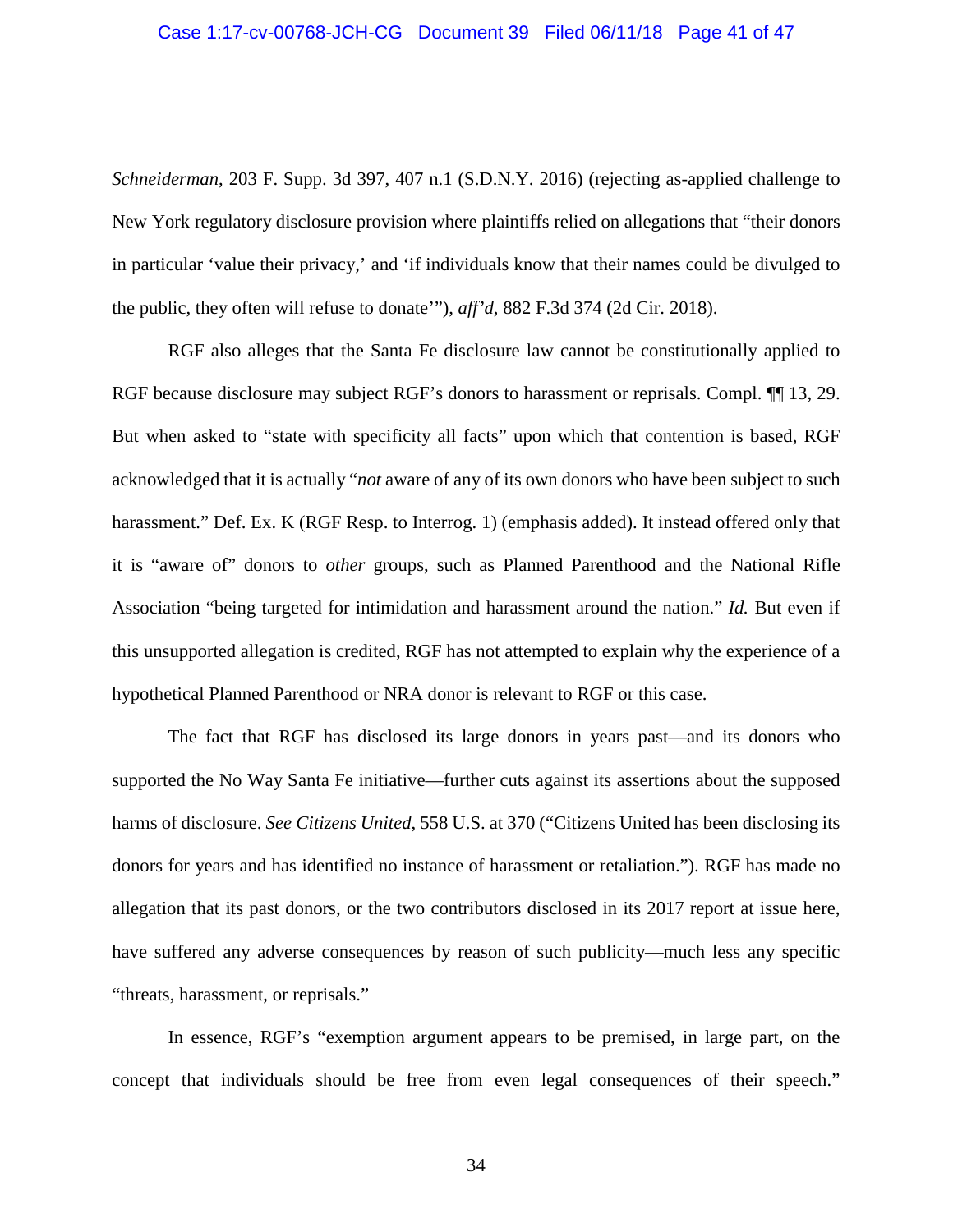#### Case 1:17-cv-00768-JCH-CG Document 39 Filed 06/11/18 Page 42 of 47

*ProtectMarriage.com v. Bowen*, 830 F. Supp. 2d 914, 932 (E.D. Cal. 2011). "That is simply not the nature of their right." *Id.* What RGF and its donors apparently consider most threatening is the loss of anonymity in and of itself—and the public debate that may ensue. But even if some members of the public may criticize the policy stances endorsed by RGF and, by extension, its donors, that does not amount to unconstitutional "harassment" of those donors. Indeed, this is precisely the type of lawful public debate that the First Amendment is meant to promote.

## **B. RGF's tax status is immaterial to the constitutionality of a disclosure law.**

RGF is fixated on its tax status, as if the particular organizational form it claims for federal tax purposes affects the First Amendment analysis. It does not. The Supreme Court has never premised the constitutionality of a disclosure requirement on the tax status of the filer. On the contrary, the Court has *questioned* campaign finance laws that discriminate "based on the speaker's identity." *Citizens United*, 558 U.S. at 350.

No exemption from disclosure for  $501(c)(3)$  organizations (or any other "nonprofit" or "charitable" organizations, Compl. ¶¶ 60-64) is constitutionally required. In *McConnell*, the Supreme Court sustained the federal electioneering communication disclosure provisions even though they contained no exemption for  $501(c)(3)$  groups. 540 U.S. at 194-96. And in *Independence Institute v. FEC*, 216 F. Supp. 3d 176, 192 (D.D.C. 2016), *aff'd*, 137 S. Ct. 1204 (2017), a three-judge panel of the D.C. District Court specifically rejected this argument, holding that the plaintiff's status there as a "tax-exempt non-profit" made no "constitutional difference," because "[t]he First Amendment permits disclosure provisions that . . . regulate speech based on its reference to electoral candidates, and not on the speaker's identity or taxpaying status." The Supreme Court summarily affirmed that decision. *Id*.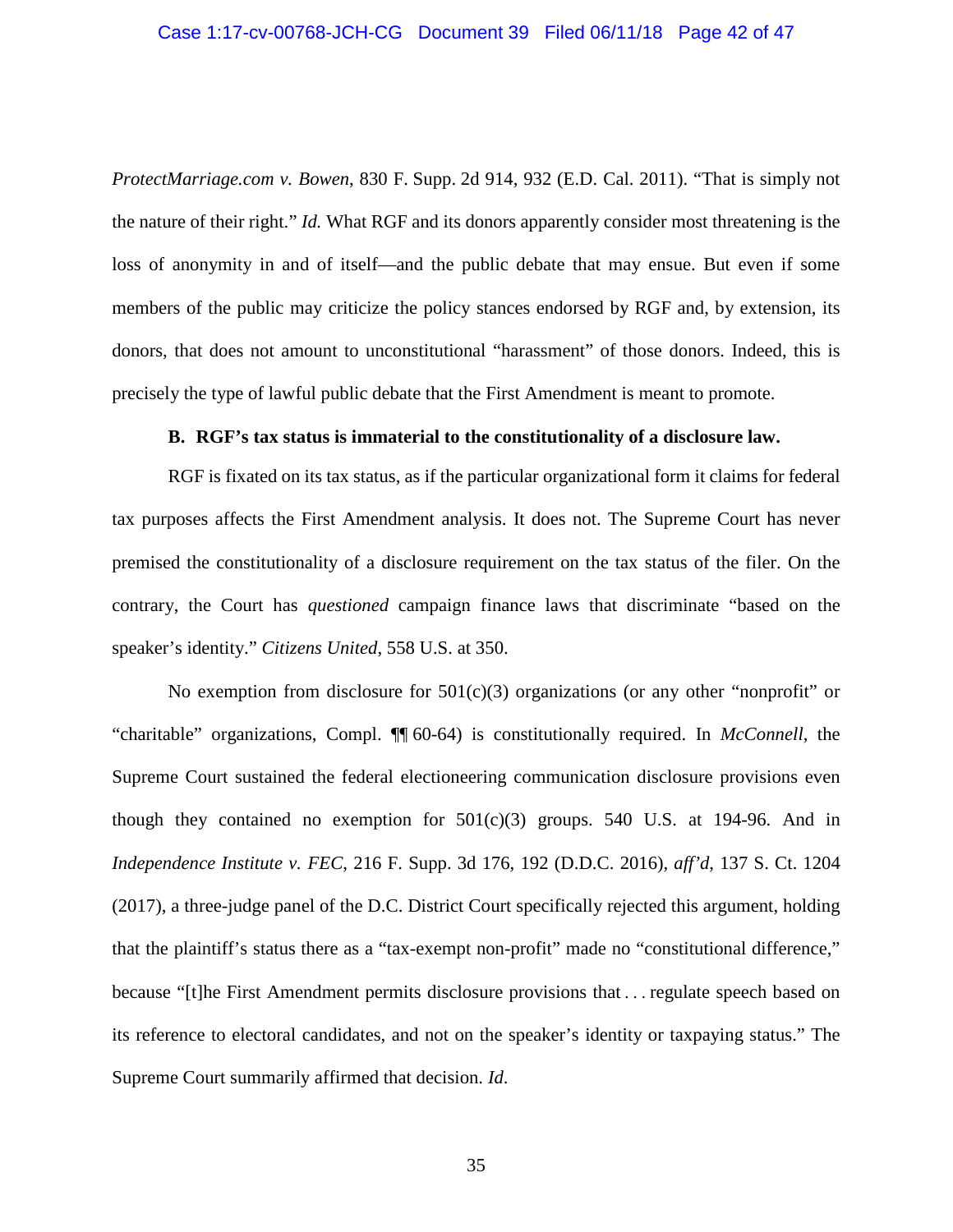At least two other circuits have rejected this theory. The Third Circuit rebuffed an argument that a Delaware disclosure law should be invalidated as applied to the plaintiff "by virtue of its status as a § 501(c)(3) organization." *DSF*, 793 F.3d at 308. It instead concluded that "it is the conduct of an organization, rather than an organization's status with the [IRS], that determines whether it makes communications subject to the Act." *Id.* at 308-09; *see also Indep. Inst. v. Gessler*, 71 F. Supp. 3d 1194, 1203 (D. Colo. 2014) ("[T]he public's interest in knowing who is speaking is in no way related to an entity's organizational structure or its tax status."), *aff'd*, 812 F.3d 787 (10th Cir. 2016). And the Fourth Circuit *struck down* an exemption for 501(c)(3) groups from a West Virginia disclosure law, finding that it "d[id] not bear a substantial relation to [the] governmental interest" in "providing the electorate with information about the source of campaignrelated spending." *Tennant*, 706 F.3d at 289.

RGF can provide no substantive reason why nonprofit organizations are situated differently than any other entities for purposes of disclosure. In fact,  $501(c)(3)$  groups are already subject to extensive reporting and recordkeeping under federal tax law, Facts ¶¶ 34-36, and thus are likely *better* positioned to satisfy the minimal reporting required by subsection 9-2.6 without any additional administrative cost. Although RGF insinuates that there is a potential chill specific to "nonprofits," Compl. ¶¶ 60-64, it cannot offer any substantive reason why this should be the case.

## **C. RGF is not the type of "small-scale issue committee" that has received as-applied relief from this Circuit.**

RGF has not produced or even alleged any facts that suggest that it is entitled to as-applied relief due to its size, lack of sophistication, or any other attribute that would make the requirements of subsection 9-2.6 uniquely burdensome to the facts of its case. On the contrary, as a longestablished, well-funded nonprofit with a significant history of lobbying and ballot measure-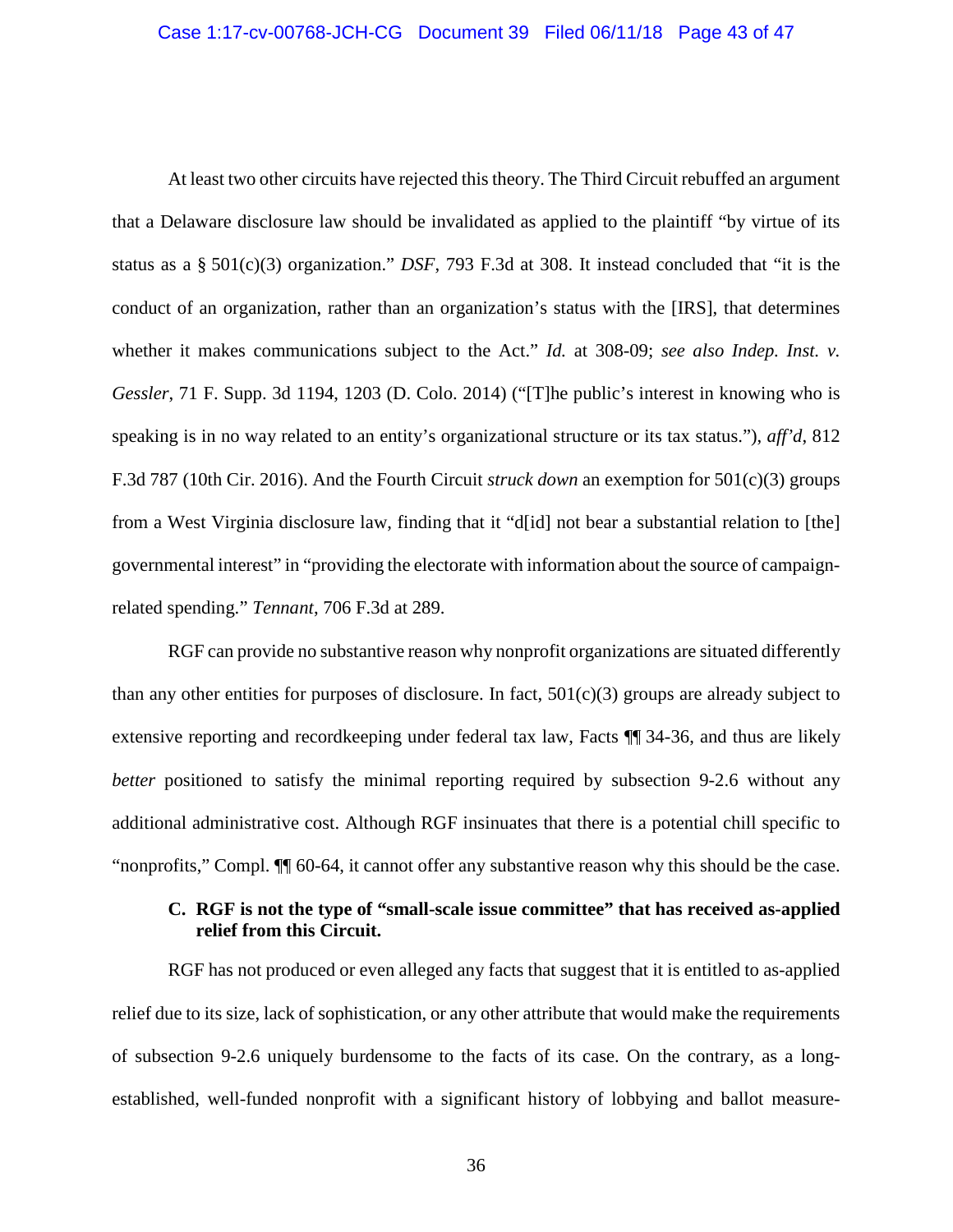#### Case 1:17-cv-00768-JCH-CG Document 39 Filed 06/11/18 Page 44 of 47

related advocacy in the State of New Mexico, RGF is the polar opposite of the "small-scale issue committees" that elicited concern from the Tenth Circuit in *Sampson* and *CSG*.

RGF is governed by an eight-member Board of Directors, and boasts a staff of eight, including its full-time, compensated President, Paul Gessing. Facts ¶ 31. Its annual revenue between 2012 and 2016 ranged between \$404,773 and \$213,306. Facts ¶ 32. RGF has frequently voiced public support for or opposition to New Mexico ballot propositions, including the City of Albuquerque's 2017 proposition concerning paid sick leave and a 2018 County of Santa Fe proposition concerning an increase to the gross receipts tax. Facts ¶ 33.

RGF is simply not comparable to the plaintiff groups in *Sampson* and *CSG*, and even if the disclosure laws at issue were closer in form or scope—which they are not—RGF cannot credibly claim to be faced with analogous administrative burdens here. *Sampson* revolved around a onetime, ad hoc association of neighbors who raised and spent \$782.02 to pay for signs, a banner, postcards, and postage to oppose annexation of their neighborhood into a nearby town. 625 F.3d at 1251-52. *CSG* involved an organization established, operated, and primarily self-financed by a single individual. The organization's advocacy essentially involved one position paper, the updating and dissemination of which was its only relevant activity; \$3,500 was the organization's full budget. *CSG v. Gessler*, 71 F. Supp. 3d 1176, 1178 (D. Colo. 2014).

RGF, on the other hand, is an established organization that has been operating since 2000, with a Board of Directors, compensated staff and an annual budget well into the six-figures. It is organized to receive significant donations and comply with all applicable provisions of federal tax law, with all the attendant bookkeeping responsibilities its tax status entails. RGF does not claim that subsection 9-2.6 is complicated to understand or that it gives rise to any material administrative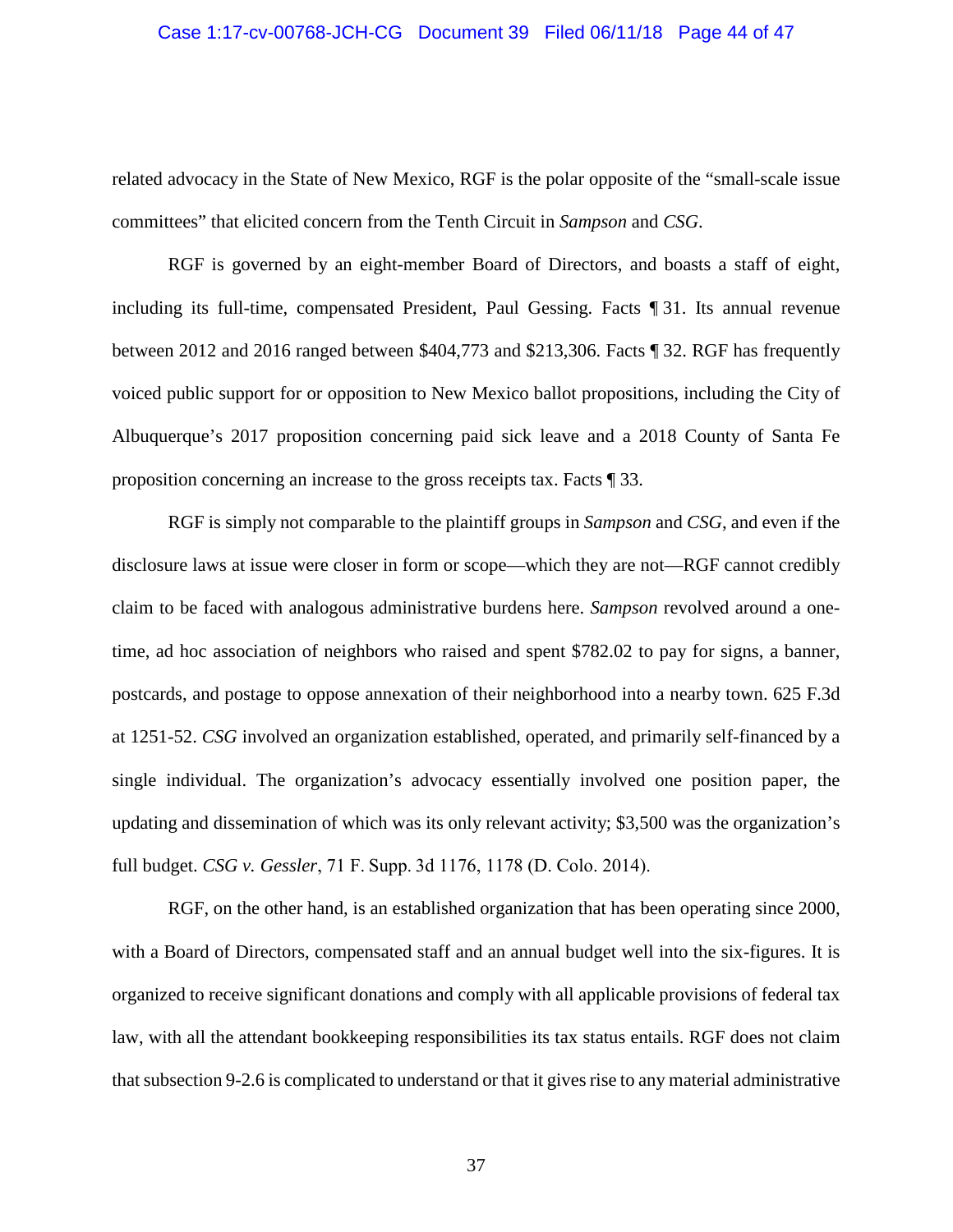burden—much less one of constitutional significance. In short, RGF is not meaningfully burdened, it is not "chilled," and it has *already filed* the required disclosure here without incident. It simply would have preferred not to. But this hardly constitutes a First Amendment violation, and favoring RGF's mere preference over the vital public interest in disclosure would undermine the robust debate and informed elections the Amendment was intended to promote.

# **IV. RGF's New Mexico Constitutional Claim Should Be Dismissed for Failing to State a Claim for Which Relief Can be Granted.**

RGF's claim under the New Mexico Constitution should be dismissed because it duplicates the federal First Amendment claim and a state court applying state law would not reach the claim. The New Mexico Supreme Court has instructed that the state uses an "interstitial approach" when examining claims arising under both the federal and state constitutions. Under this approach, a threshold question for a state constitutional claim is "whether the right being asserted is protected under the federal constitution." *State v. Tapia*, 414 P.3d 332, 336 (N.M. 2018) (citation omitted)*.*  If so, "then the state constitutional claim is not reached." *Id.* Here, every aspect of RGF's state constitutional claim arises under the federal First Amendment. New Mexico courts have indicated that the State Constitution provides no greater speech protections than the Federal Constitution. *See, e.g.*, *State v. Ongley*, 882 P.2d 22, 23 (N.M. Ct. App.1994) (noting that "the protection of the federal and state constitutions are the same," and collecting cases to that effect); *cf*. *Am. Ass'n of People with Disabilities v. Herrera*, 690 F. Supp. 2d 1183, 1208 (D.N.M. 2010) (noting that N.M. Const. art. II, § 17 is "analogous" to federal First Amendment). Because RGF's state claim also arises under the Federal Constitution, the protections of which are coextensive with the State constitutional protections, this Court should dismiss it for failure to state an independent claim.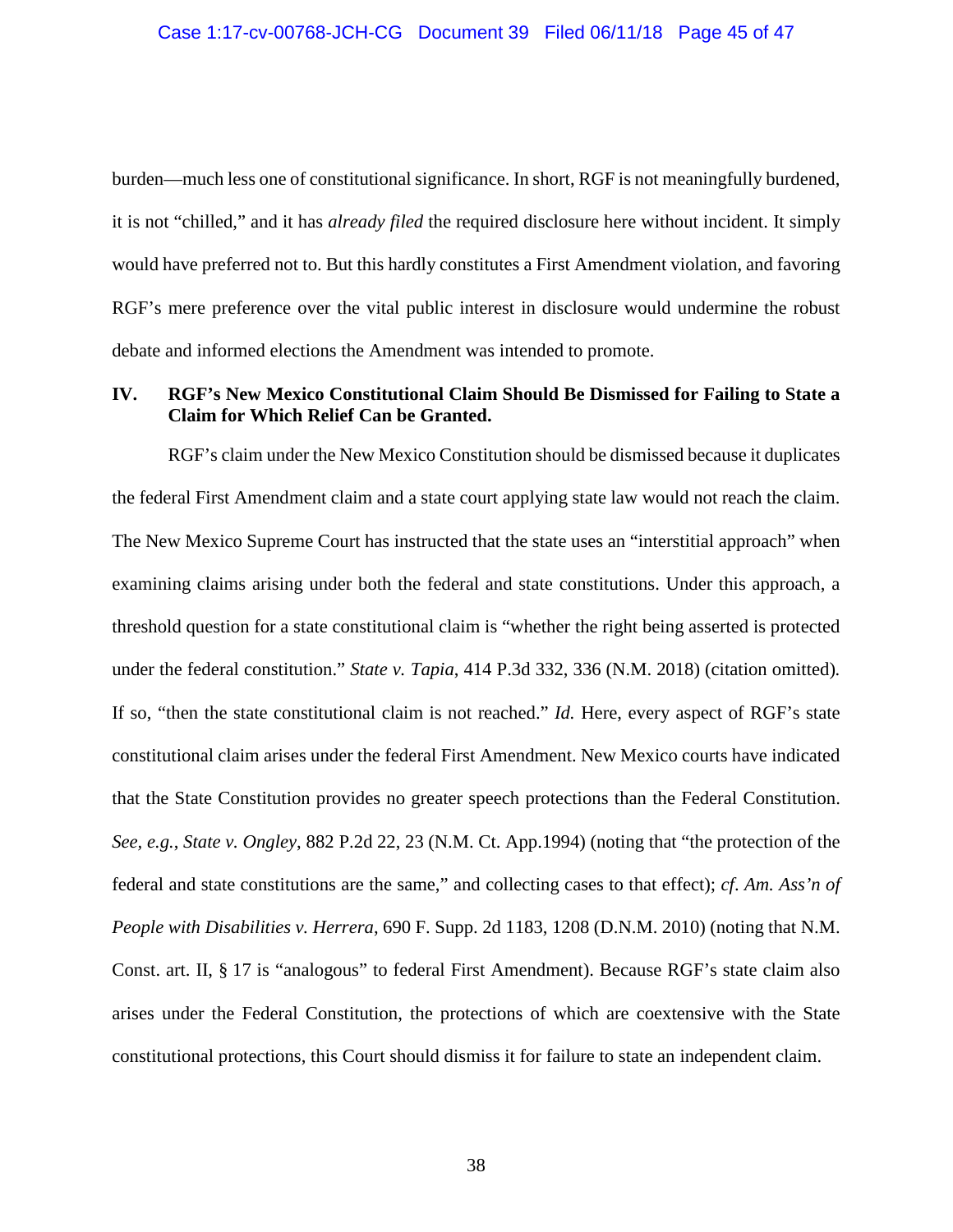Case 1:17-cv-00768-JCH-CG Document 39 Filed 06/11/18 Page 46 of 47

## **CONCLUSION**

The City respectfully requests that summary judgment be granted in Defendants' favor as

to both counts of RGF's complaint.

**Dated: June 11, 2018**

Respectfully submitted,

CITY ATTORNEY CITY OF SANTA FE, NEW MEXICO

/s/ Marcos D. Martinez Marcos D. Martínez Assistant City Attorney City of Santa Fe 200 Lincoln Avenue P.O. Box 909 Santa Fe, New Mexico 87504-0909 Telephone: (505) 955-6967 Facsimile: (505) 955-6748 [mdmartinez@ci.santa-fe.nm](mailto:mdmartinez@ci.santa-fe.nm)

Tara Malloy, DC Bar No. 988280\* Megan P. McAllen, DC Bar No. 1020509\* Campaign Legal Center 1411 K Street, NW, Suite 1400 Washington, D.C. 20005 Telephone: (202) 736-2200 Facsimile: (202) 736-2222 [tmalloy@campaignlegalcenter.org,](mailto:tmalloy@campaignlegalcenter.org) [mmcallen@campaignlegalcenter.org](mailto:mmcallen@campaignlegalcenter.org)

\*Appearing *pro hac vice*